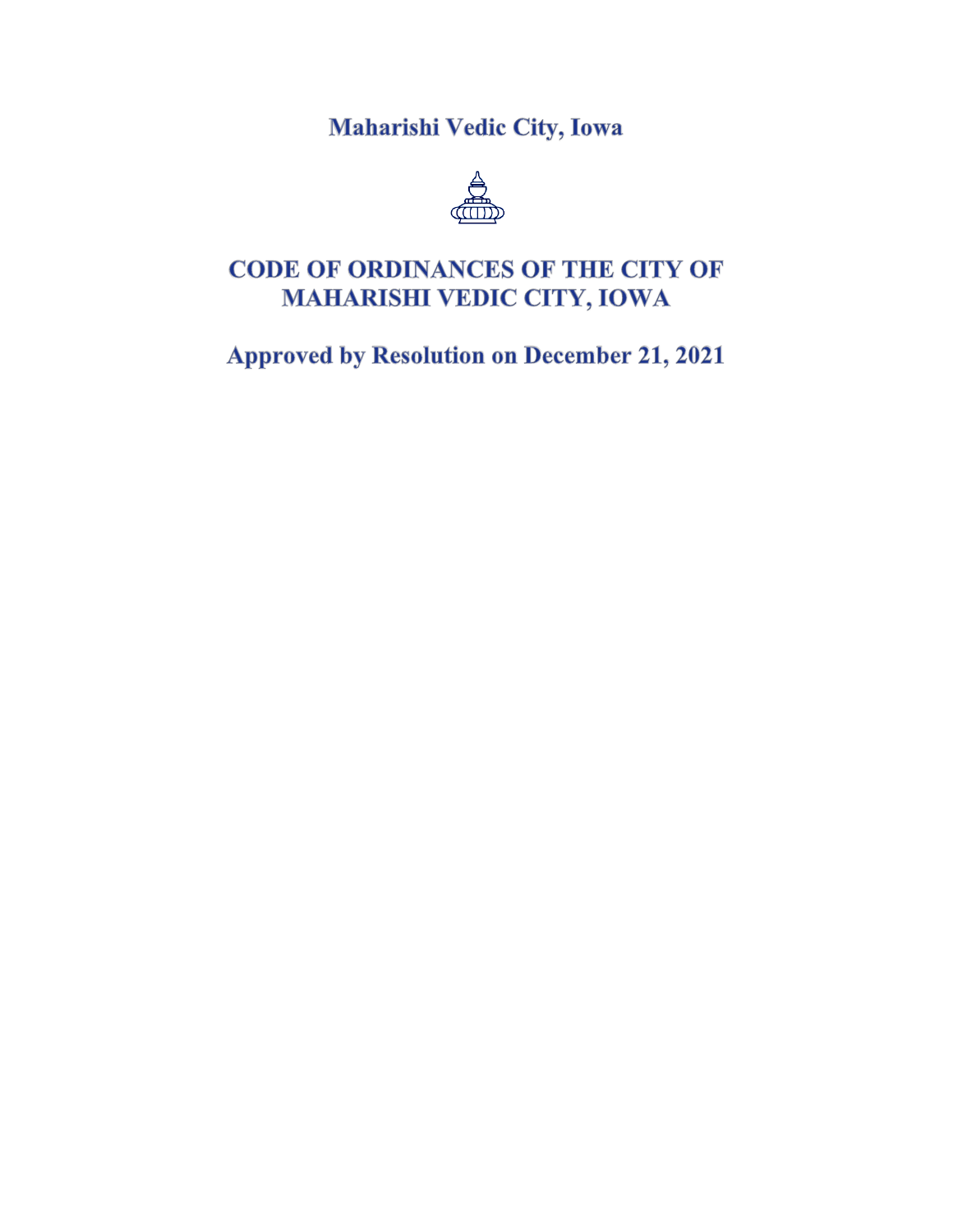# **CODE OF ORDINANCES MAHARISHI VEDIC CITY, IOWA TABLE OF CONTENTS**

| <b>GENERAL CODE PROVISIONS</b>                            |                         |
|-----------------------------------------------------------|-------------------------|
| <b>CHAPTER 1-CODE OF ORDINANCES</b>                       | $\mathbf{1}$            |
| <b>CHAPTER 2-CHARTER</b>                                  | $\overline{2}$          |
| <b>CHAPTER 3-OPERATING PROCEDURES</b>                     | $\overline{3}$          |
| <b>ADMINISTRATION, BOARDS AND COMMISSIONS</b>             |                         |
| <b>CHAPTER 4-CENTRAL BANK ADVISORY COUNCIL</b>            | $\overline{\mathbf{4}}$ |
| <b>CHAPTER 5-MAHARISHI VEDIC UNIVERSITY</b>               | 5                       |
| <b>CHAPTER 6-MAHARISHI UNIVERSITY OF ENLIGHTENMENT</b>    | $\overline{7}$          |
| <b>CHAPTER 7-MAHARISHI VEDIC CITY ORGANIC FARMS BOARD</b> | 8                       |
| POLICE, FIRE AND EMERGENCIES                              |                         |
| <b>CHAPTER 8-POLICE PROTECTION</b>                        | 9                       |
| <b>CHAPTER 9-FIRE PROTECTION</b>                          | 10                      |
| <b>PUBLIC CONCERNS</b>                                    |                         |
| <b>CHAPTER 10-PUBLIC HEALTH AND SAFETY</b>                | 11                      |
| <b>NUISANCES AND ANIMAL CONTROL</b>                       |                         |
| <b>CHAPTER 11-ANIMAL PROTECTION AND CONTROL</b>           | 13                      |
| <b>TRAFFIC AND VEHICLES</b>                               |                         |
| <b>CHAPTER 12-SPEED REGULATIONS</b>                       | 14                      |
|                                                           |                         |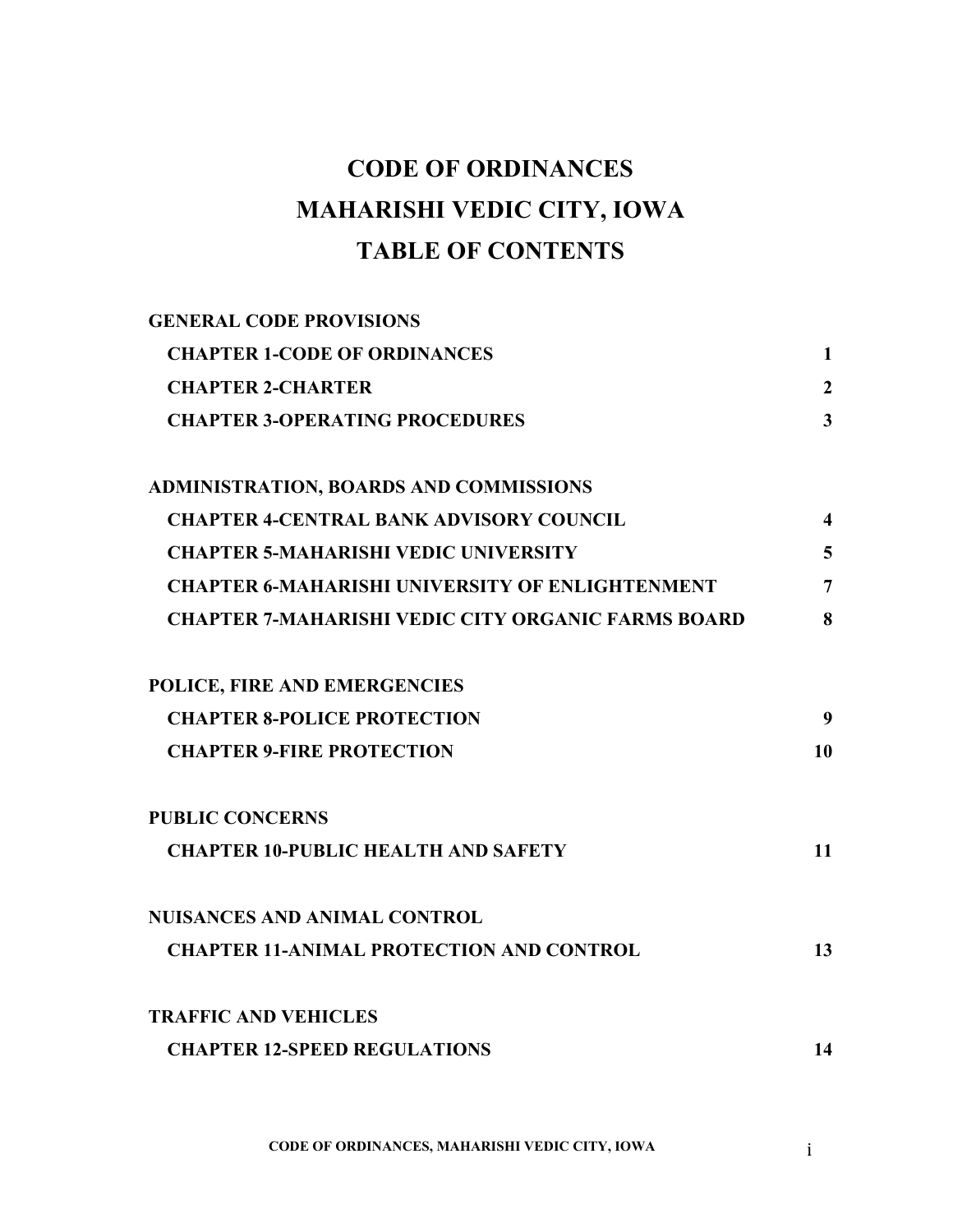| <b>WATER</b>                                                                |    |
|-----------------------------------------------------------------------------|----|
| <b>CHAPTER 13-WATER SERVICE SYSTEM</b>                                      | 15 |
| <b>SANITARY SEWER</b>                                                       |    |
| <b>CHAPTER 14-SANITARY SEWER SYSTEM</b>                                     | 16 |
| <b>CHAPTER 15-BUILDING SEWERS AND CONNECTIONS</b>                           | 21 |
| <b>CHAPTER 16-USE OF PUBLIC SEWERS</b>                                      | 23 |
| <b>CHAPTER 17-ON-SITE WASTEWATER SYSTEMS</b>                                | 26 |
| <b>CHAPTER 18-SEWER SERVICE CHARGES</b>                                     | 28 |
| <b>GARBAGE AND SOLID WASTE</b>                                              |    |
| <b>CHAPTER 19-SOLID WASTE CONTROL</b>                                       | 30 |
| <b>FRANCHISES AND OTHER SERVICES</b>                                        |    |
| <b>CHAPTER 20-MAHARISHI VEDIC CITY ORGANIC FARMS</b>                        | 31 |
| <b>BUILDING AND PROPERTY REGULATIONS</b>                                    |    |
| <b>CHAPTER 21-DESIGN AND USE</b>                                            | 33 |
| <b>ZONING AND SUBDIVISION</b>                                               |    |
| <b>CHAPTER 22-SUBDIVISION REGULATIONS</b>                                   | 36 |
| <b>CHAPTER 23-SUBDIVISION REQUIREMENTS</b>                                  | 37 |
| <b>CHAPTER 24-RESPONSIBILITIES OF THE CITY AND THE</b><br><b>SUBDIVIDER</b> | 39 |
| STREETS, BIKE PATHS, TRAILS, AND SIDEWALKS                                  |    |
| <b>CHAPTER 25-STREET NAMES</b>                                              | 40 |
|                                                                             |    |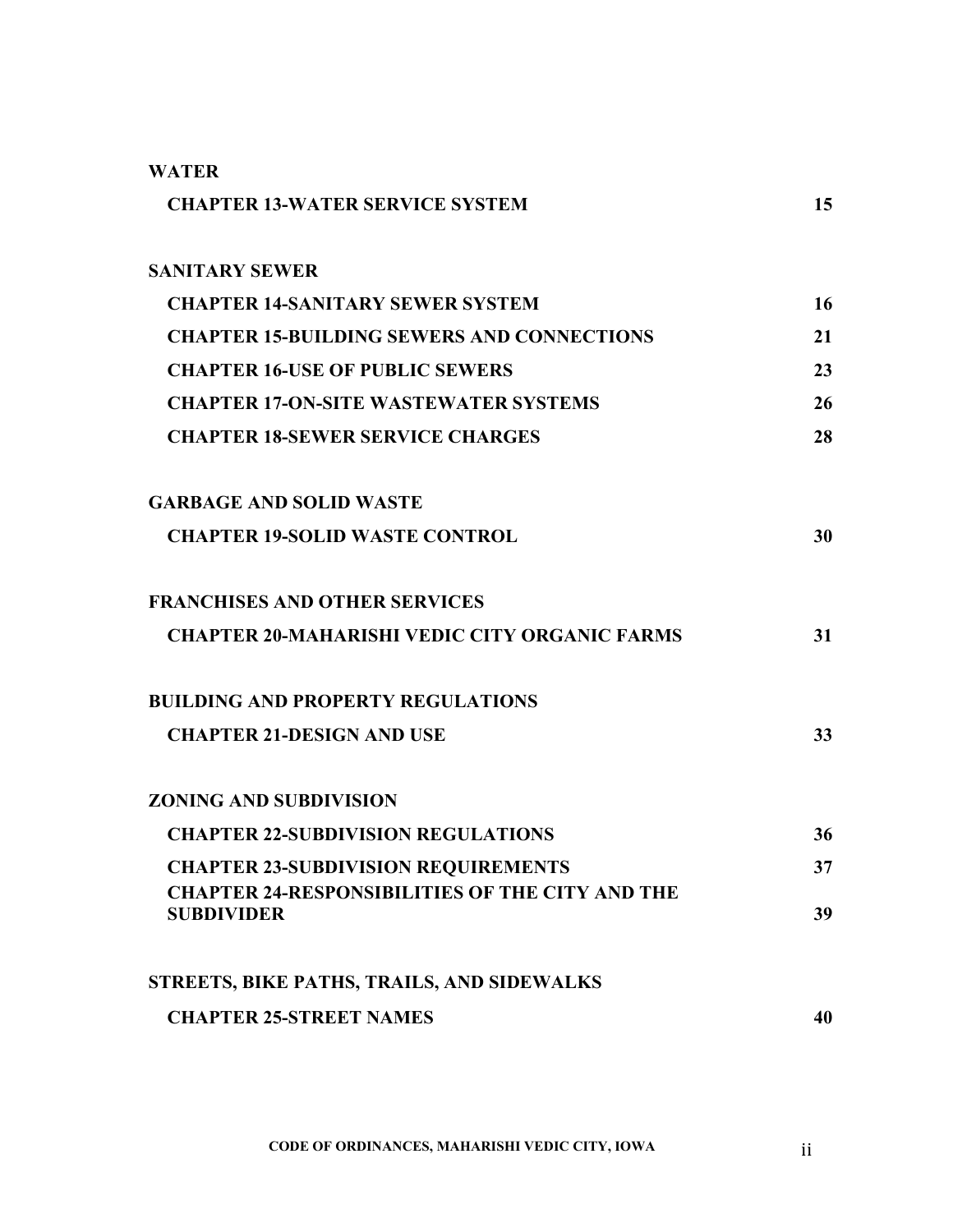**RESERVED**

| <b>CHAPTERS 26-30</b>                               |    |
|-----------------------------------------------------|----|
| URBAN RENEWAL                                       |    |
| <b>CHAPTER 31-2013 URBAN RENEWAL AREA</b>           | 42 |
| <b>CHAPTER 32-REPEALING 2013 URBAN RENEWAL AREA</b> | 45 |
| <b>CHAPTER 33-2021 URBAN RENEWAL AREA</b>           | 46 |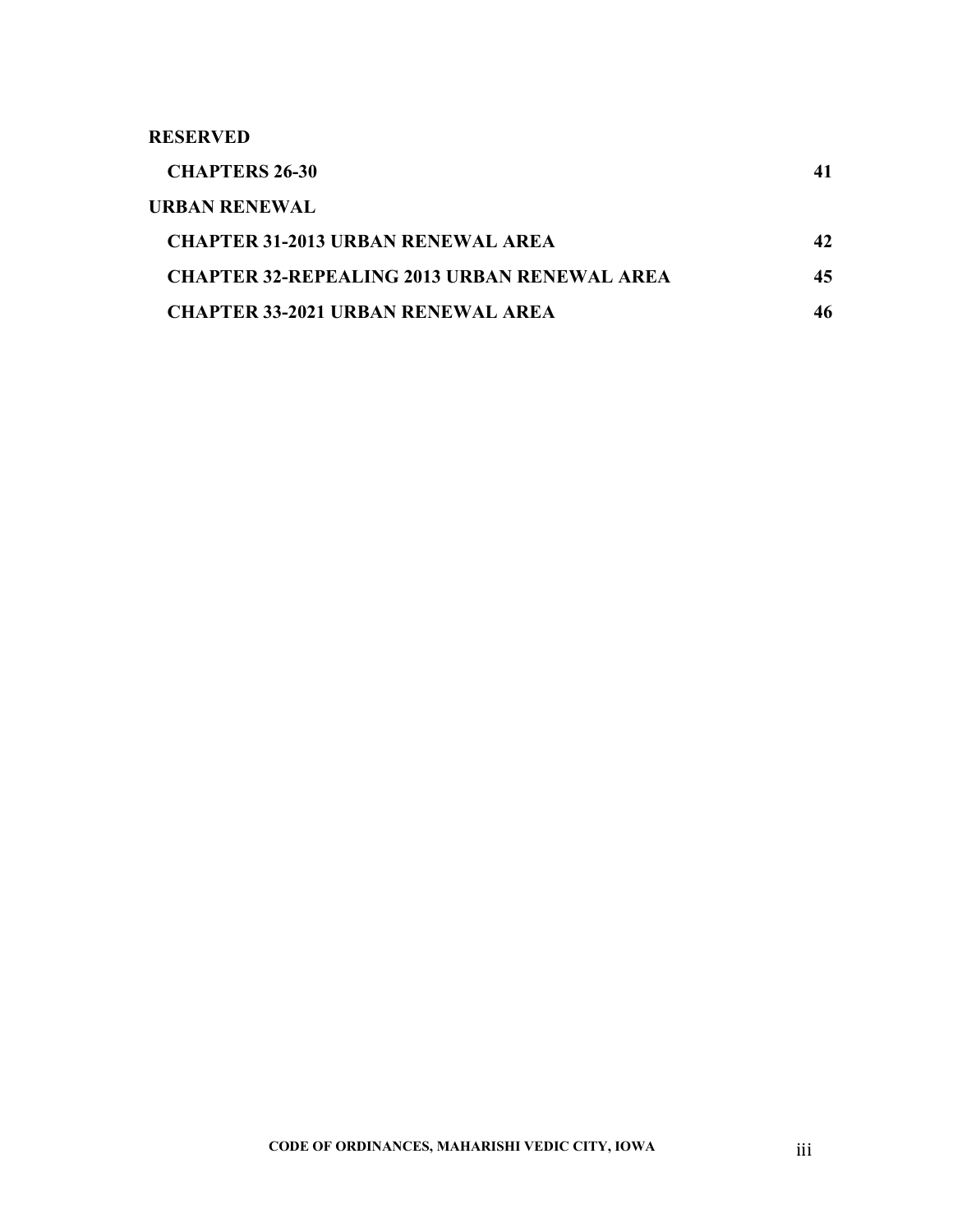# **CODE OF ORDINANCES**

# 1.01 Title<br>1.02 Defin

- Definitions
- **1.01 TITLE.** This code of ordinances shall be known and may be cited as the Code of Ordinances of the City of Maharishi Vedic City, Iowa, 2013.
- **1.02 DEFINITIONS.** "City" means the City of Maharishi Vedic City, Iowa.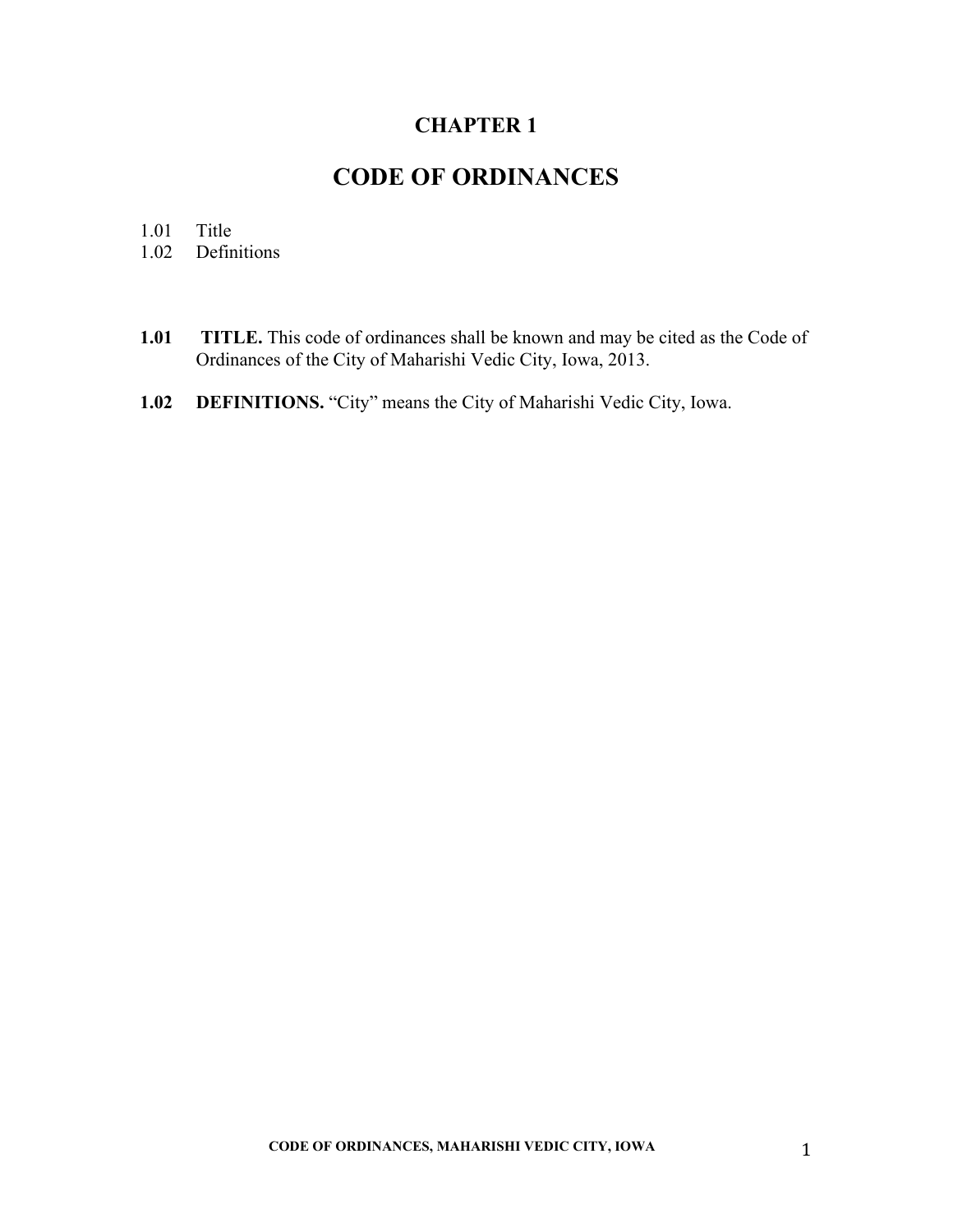# **CHARTER**

- 2.01 Constitution of the Universe<br>2.02 Sanskrit
- Sanskrit
- 2.03 Raam Mudra
- **2.01 CONSTITUTION OF THE UNIVERSE.** The Constitution of the Universe— Total Natural Law—is the Constitution of Maharishi Vedic City.
- **2.02 SANSKRIT.** Sanskrit is the ideal language of Maharishi Vedic City.
- **2.03 RAAM MUDRA.** The City promotes its economic development by supporting circulation of the Raam Mudra of the Global Country of World Peace and thereby serving the citizens, organizations, and businesses who wish to use the Raam Mudra.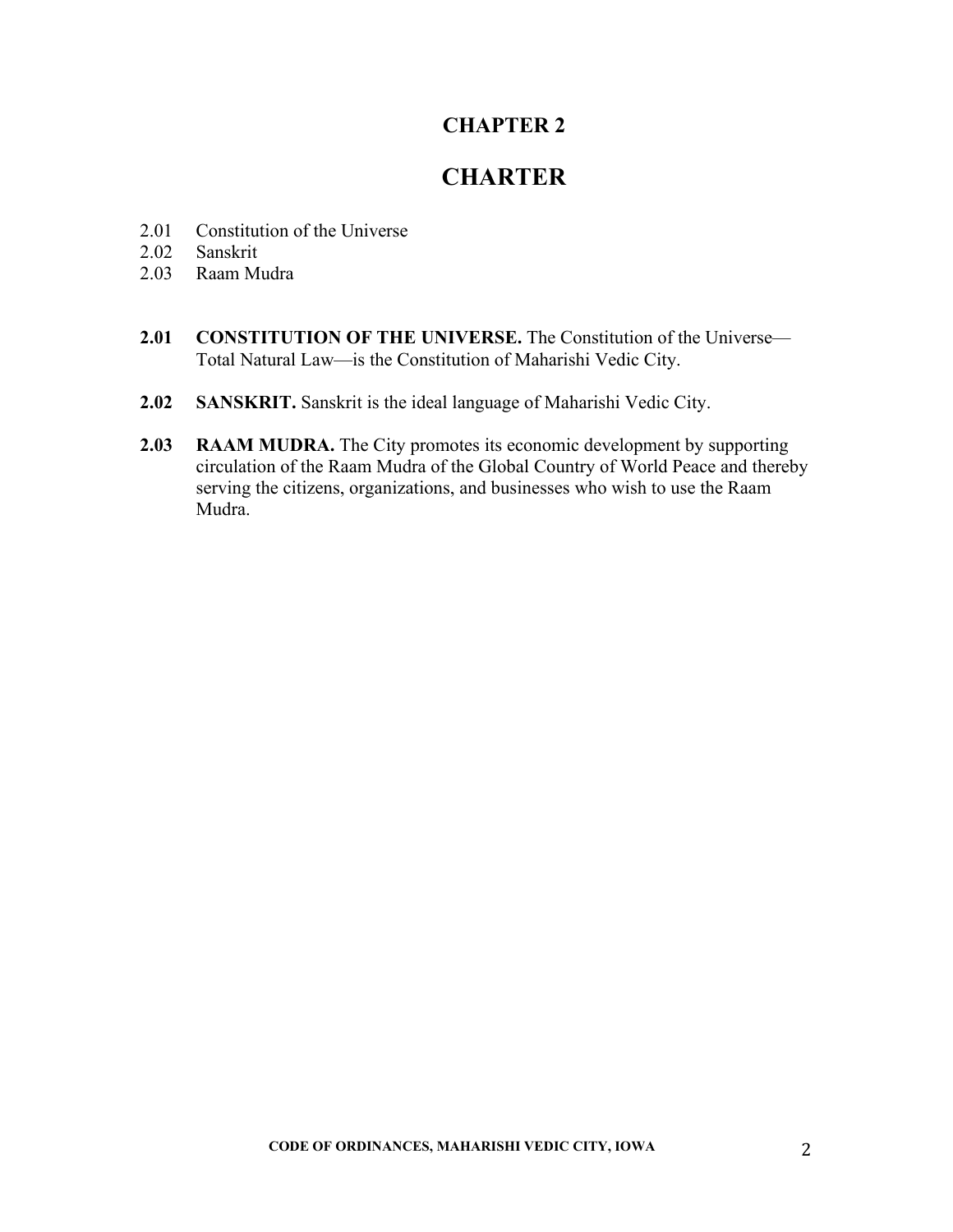## **OPERATING PROCEDURES**

- 3.01 Nomination by Petition
- 3.02 Posting
- **3.01 NOMINATION BY PETITION.** Maharishi Vedic City will use the method of election by Petition (Iowa Code Chapter 45) as its chosen method of nomination for City Elections.
- **3.02 POSTING.** The following three public places in the City are permanently designated by this ordinance for posting notices, ordinances and amendments since no newspaper is published in the City, and other actions under Section 362.3 and other applicable sections of the Iowa Code:
	- 1. Office of City Clerk—1750 Maharishi Center Ave.
	- 2. Headley Hall—2100 Mansion Drive
	- 3. The Rukmapura Park Hotel—1702 Rukmapura Park, mailbox area, west side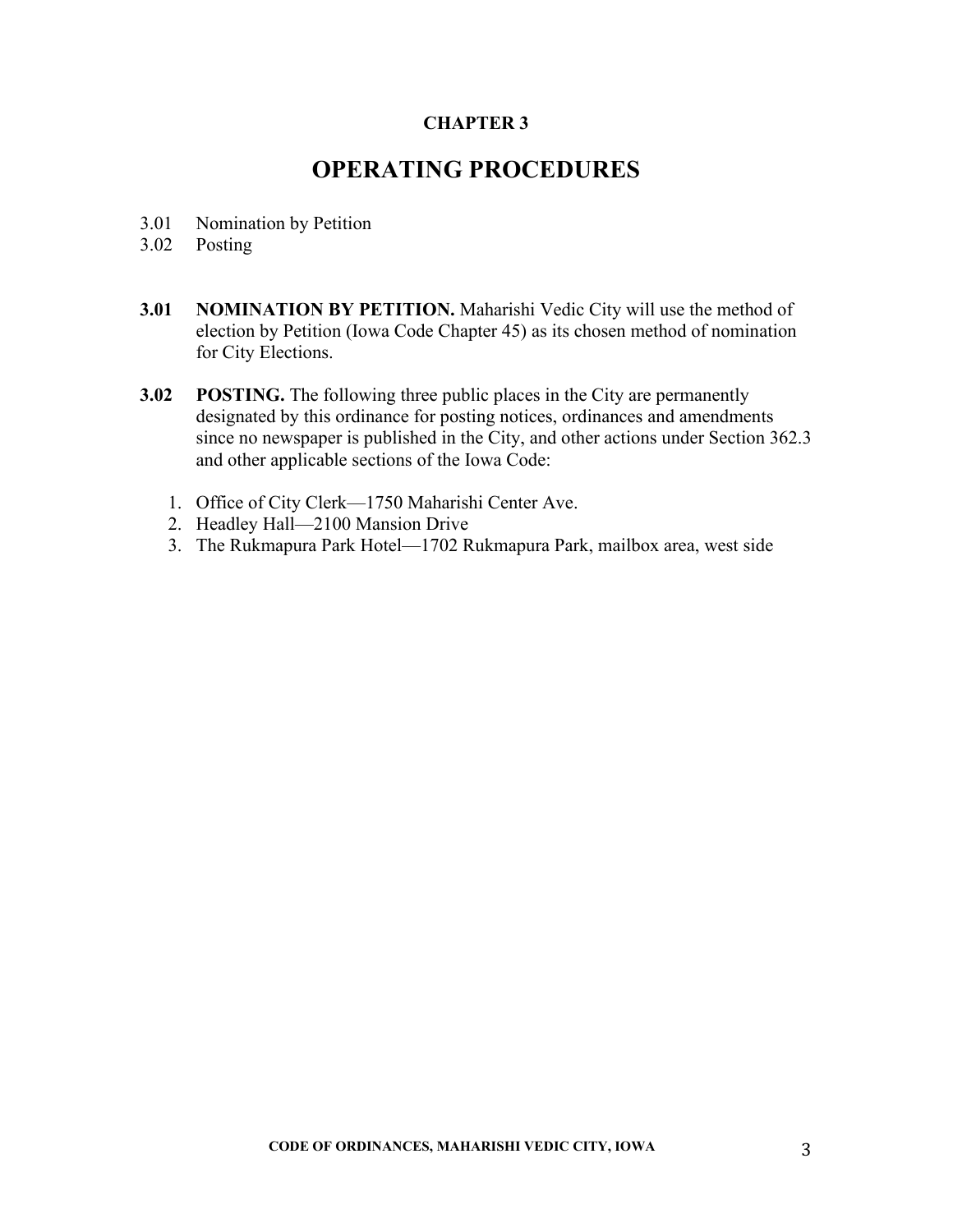# **CENTRAL BANK ADVISORY COUNCIL**

- 4.01 Establishing Central Bank
- **4.01 ESTABLISHING CENTRAL BANK.** The City establishes a Central Bank as an economic policy making aspect of administration, which shall be an advisory council to the City on financial policy and treasury management.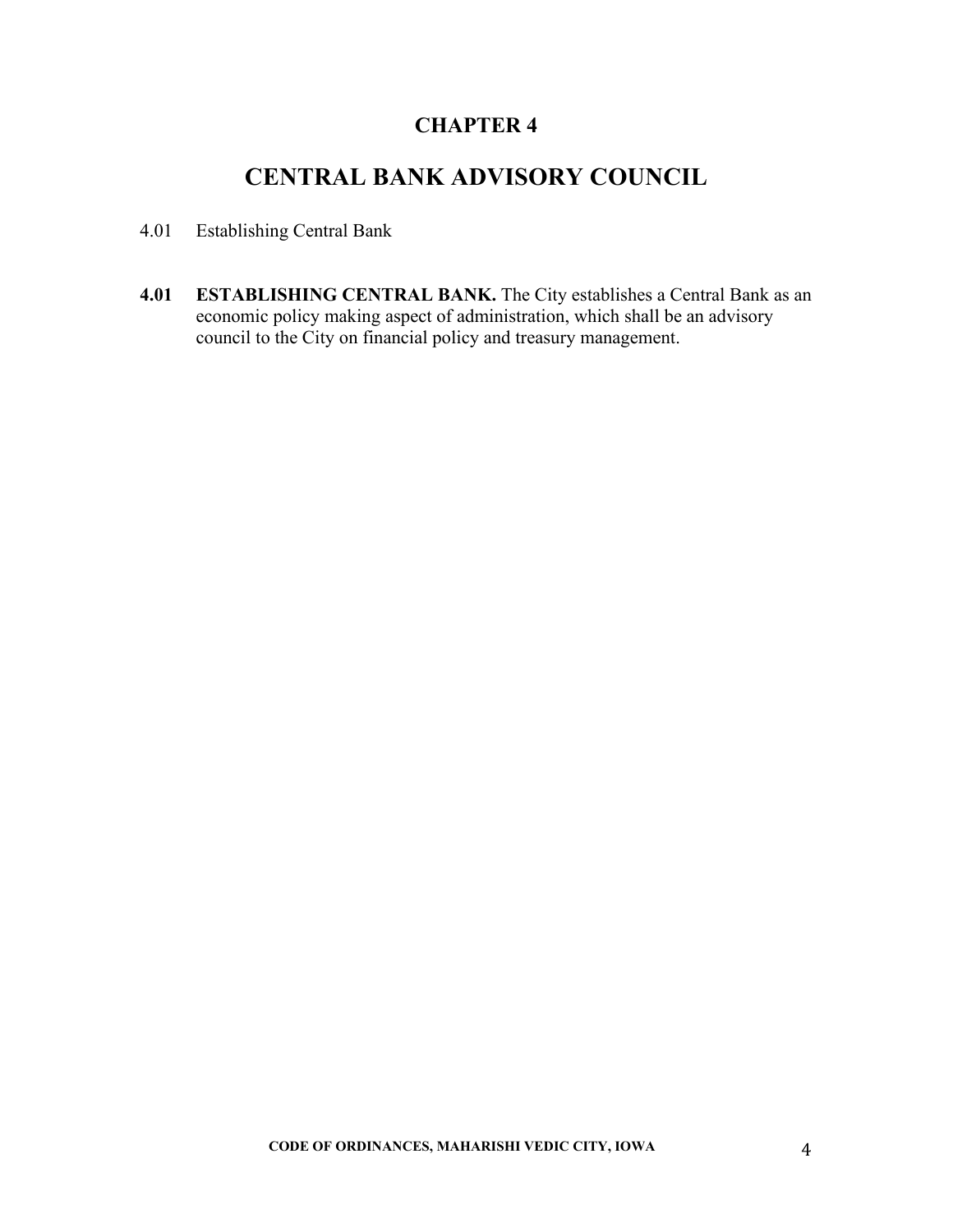# **MAHARISHI VEDIC UNIVERSITY**

- 5.01 Establishing Maharishi Vedic University
- 5.02 Establish and Authorize Maharishi Vedic University as a Separate Non-Profit Corporation

#### **5.01 ESTABLISHING MAHARISHI VEDIC UNIVERSITY.**

Section 1. The city council of Maharishi Vedic City hereby determines that it will follow the procedures set out in Chapter 392 of the Code of Iowa in order to create and establish Maharishi Vedic University as a home rule city administrative agency.

Section 2. Maharishi Vedic University is established as an administrative agency of Maharishi Vedic City, Iowa, USA (the "City") to carry out general corporate purposes of the City as generally described in Section 384.24(4) (i) of the Code of Iowa. This agency is created for the necessary purposes of enhancing the health and welfare of citizens. The goal of the university is to create mistake-free, healthy individuals and problem-free city life.

Section 3. Notwithstanding that this activity appears to be exempt from the provisions of Section 23A.2 of the Code of Iowa under Subsection 10(b) thereof, because it carries out general corporate purposes of the City as defined in Section 384.24(4) of the Code of Iowa, pursuant to the provisions of Section 23A.2 of the Code of Iowa, Maharishi Vedic University is hereby authorized but not limited to do the following:

- a. To establish a city university, colleges, and schools to offer educational programs, including full-time and part-time programs for all age levels, degree and non-degree programs, continuing education, and community programs.
- b. To undertake auxiliary and subsidiary enterprises including to acquire, purchase, construct, reconstruct, develop and improve real property and other facilities including but not limited to for education, research, student and retirement housing, business development, agriculture, and community services.
- c. To advertise, market, sell, rent and offer for sale or rental to the public educational programs and auxiliary and subsidiary enterprise services and facilities.
- d. To apply for and receive grants, loans, donations and other support from federal, state, and private sources to carry out its purposes.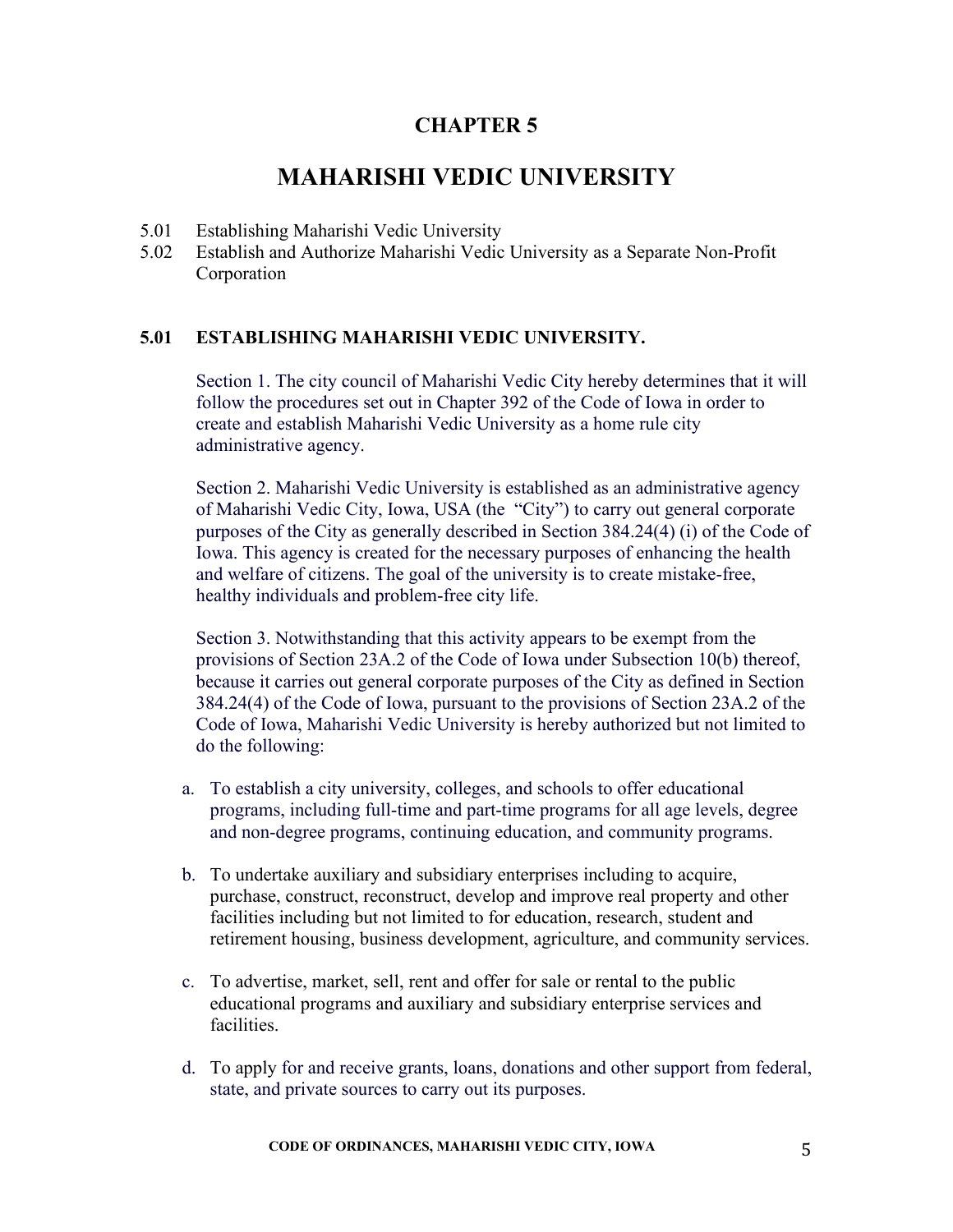- e. To train and fund the training of leaders and personnel of the University.
- f. To collaborate with and offer programs jointly with other educational institutions whether public or private and with government, non-profit and other organizations and to make contributions and provide support to educational, non-profit, and governmental organizations for the purpose of developing the University, training leaders and personnel of the University, and contributing to the economic development of the City.
- g. To develop and offer programs and auxiliary and subsidiary enterprises in any location.

Section 4. Maharishi Vedic University shall be governed by the City Council of Maharishi Vedic City and operated by such administrative and academic leaders and personnel as shall be appointed by the City Council from time to time.

#### **5.02 ESTABLISH AND AUTHORIZE MAHARISHI VEDIC UNIVERSITY AS A SEPARATE NON-PROFIT CORPORATION.**

Section 1. Maharishi Vedic University is established and authorized by this ordinance to grant degrees including associate, bachelor's, master's and doctoral degrees and such other degrees, certificates, diplomas, and academic credentials, including honorary degrees, as the Board of Trustees of the University may from time to time determine.

Section 2. Maharishi Vedic University is authorized to carry out such other purposes as are specified in its Articles of Incorporation filed with the Secretary of State of Iowa.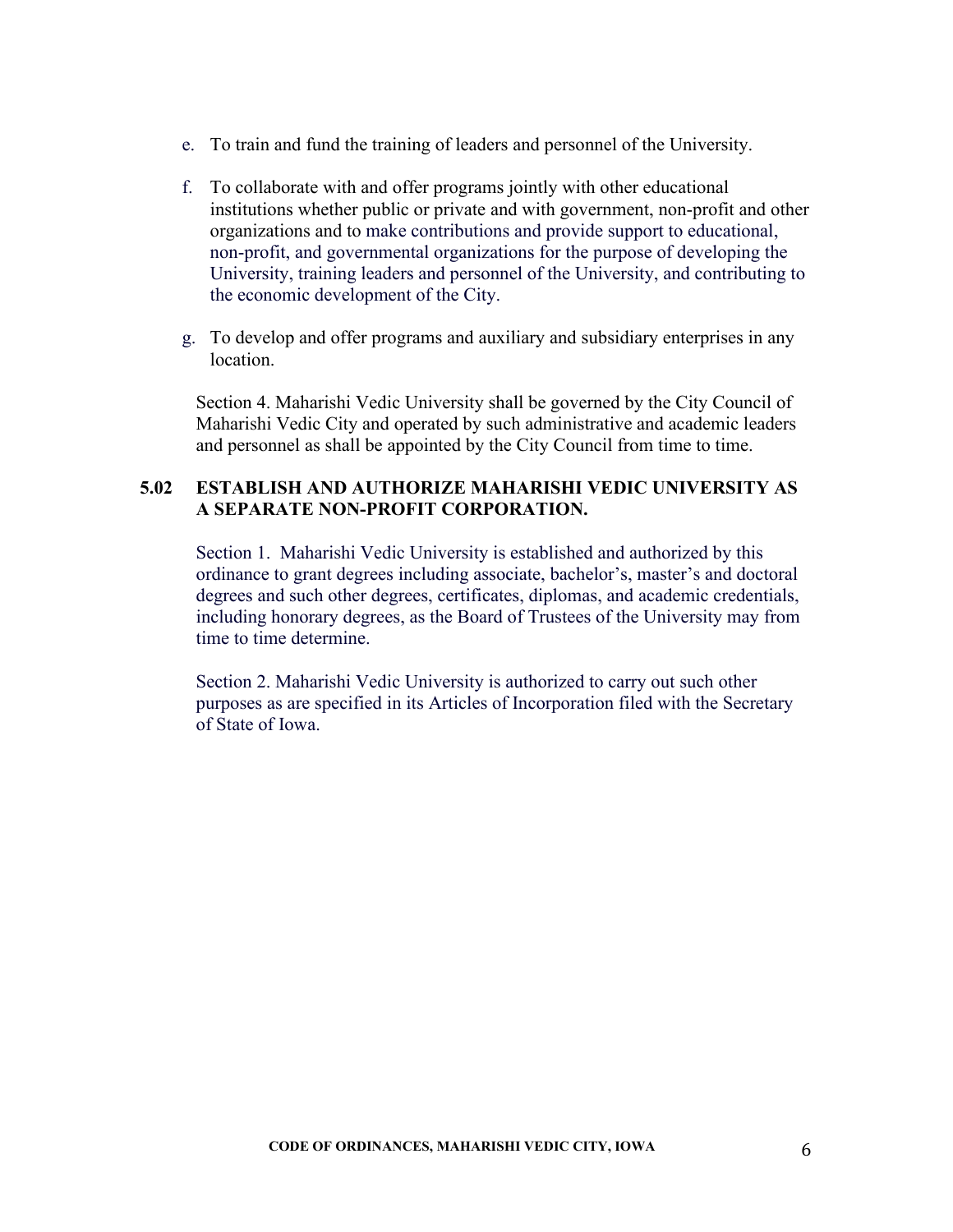# **MAHARISHI UNIVERSITY OF ENLIGHTENMENT**

6.01 Establish and Authorize Maharishi University of Enlightenment

#### **6.01 ESTABLISH AND AUTHORIZE MAHARISHI UNIVERSITY OF ENLIGHTENMENT.**

Section 1. Maharishi University of Enlightenment is established and authorized by this ordinance to grant degrees including BA, MA, and Ph.D. degrees in Maharishi Vedic Science, Maharishi Science of Consciousness, as well as continuing education and non-degree courses.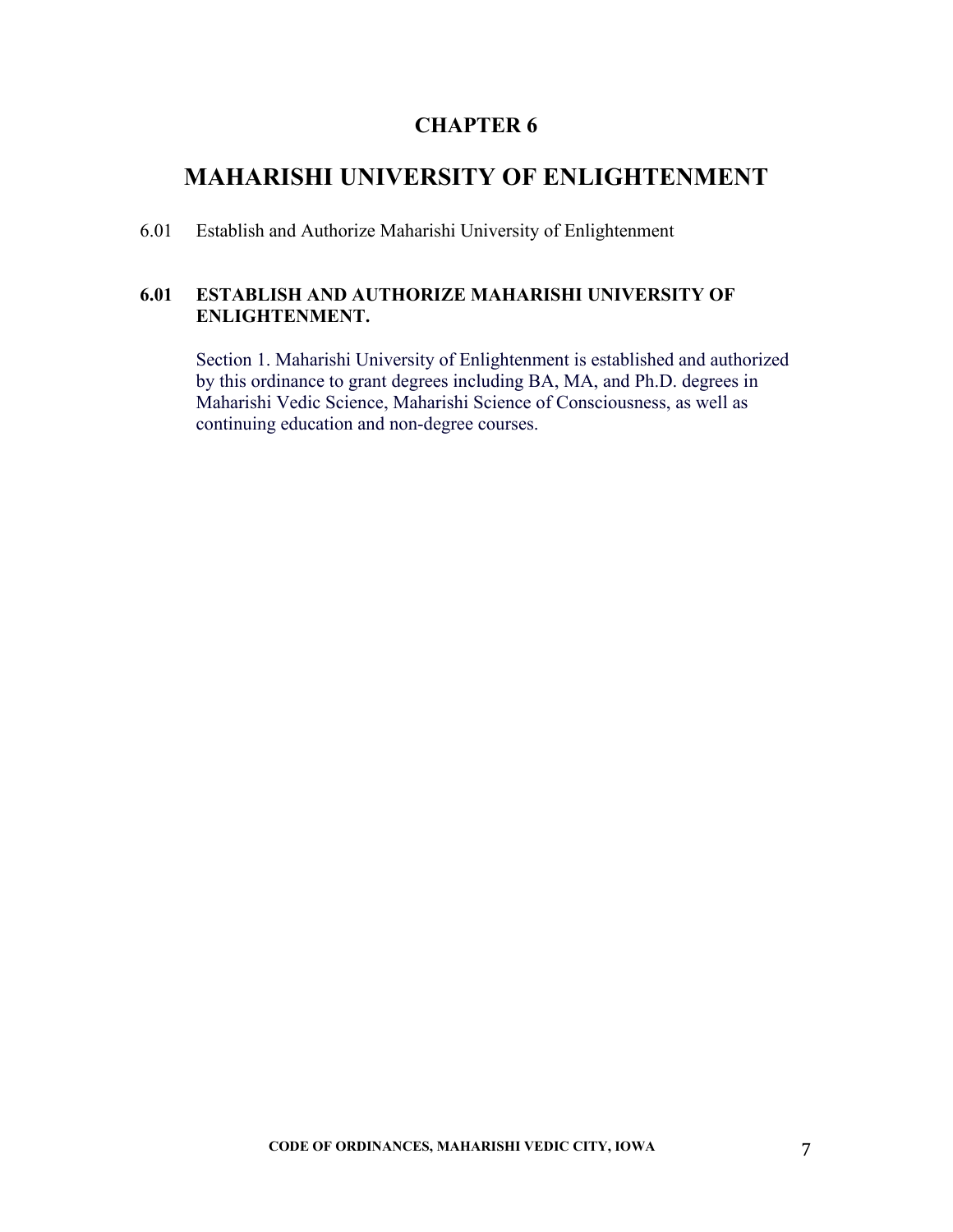# **MAHARISHI VEDIC CITY ORGANIC FARMS BOARD**

7.01 Establishment of the Board of Maharishi Vedic City Organic Farms

#### **7.01 ESTABLISHMENT OF THE BOARD OF MAHARISHI VEDIC CITY ORGANIC FARMS.**

1. The Board shall consist of 8 members to be appointed by the City Council and serving for 2-year terms, being reappointed at the second City Council meeting in January of each even number year. 2. The Board's powers and duties as to the Farms shall be as described in

and subject to the limitation described in Section 293 of the Iowa Code.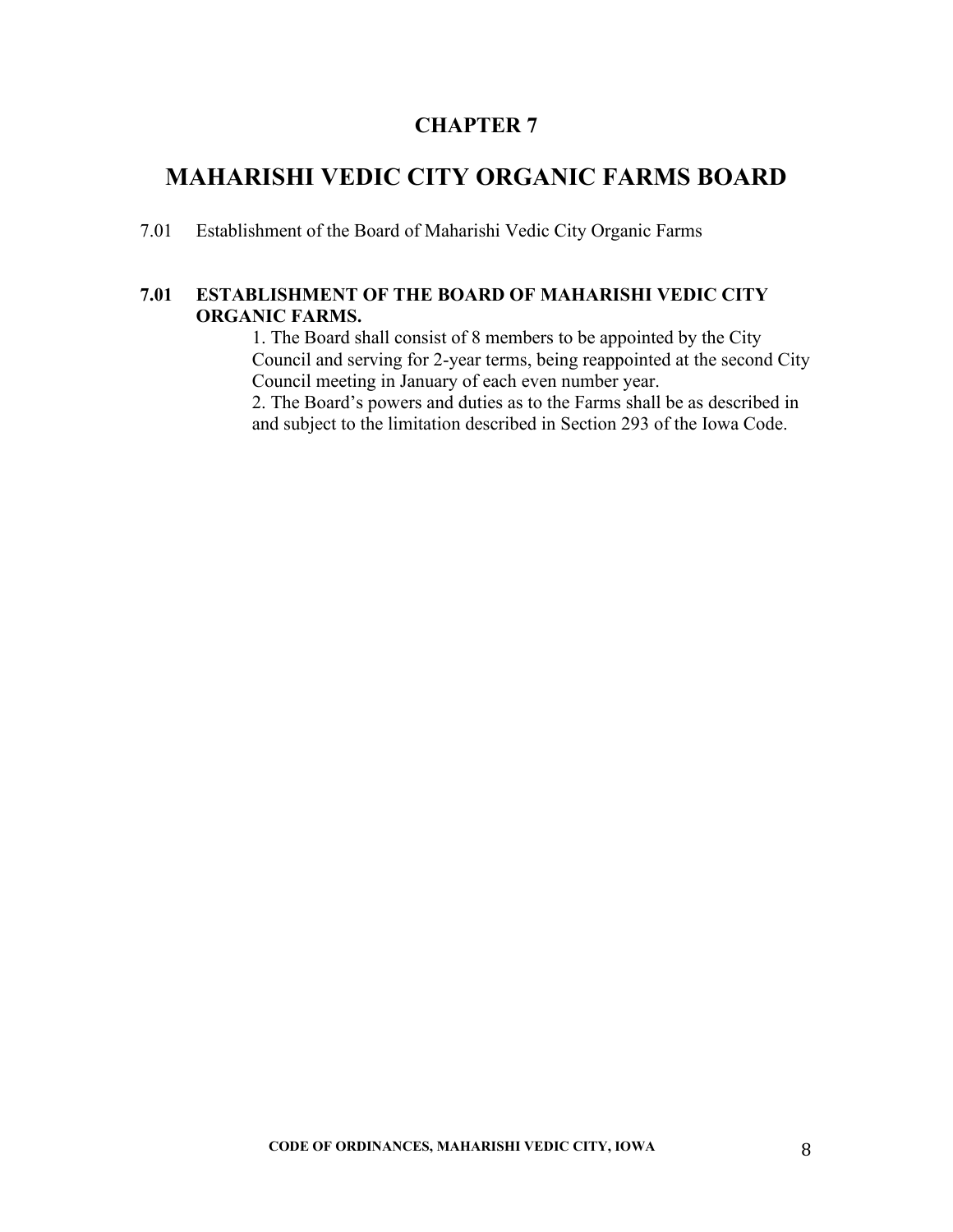# **POLICE PROTECTION**

- 8.01 Establishing Police Protection
- **8.01 ESTABLISHING POLICE PROTECTION.** Police protection for the City shall be provided through an agreement between Jefferson County and Maharishi Vedic City.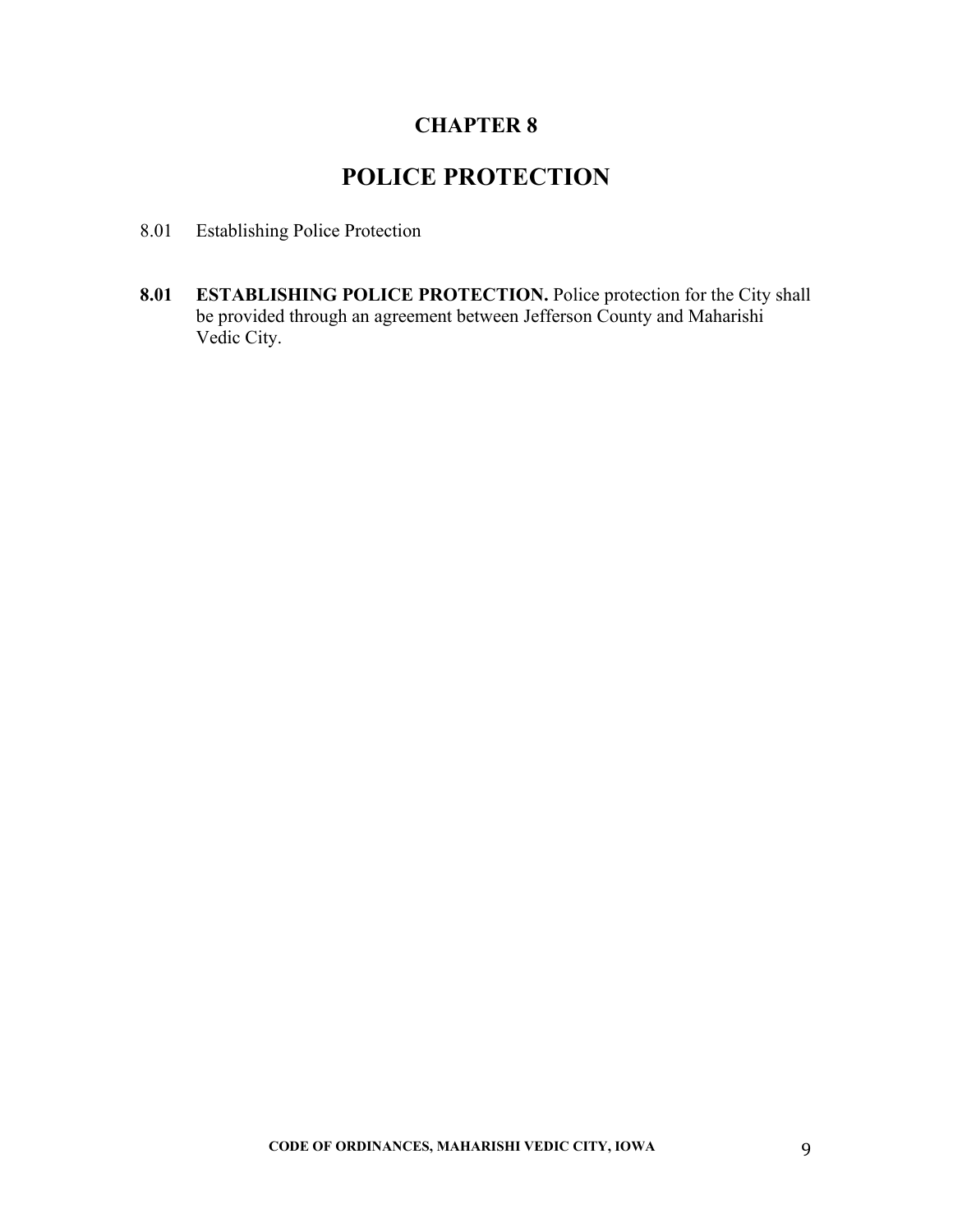# **FIRE PROTECTION**

- 9.01 Establishing Fire Protection
- **9.01 ESTABLISHING FIRE PROTECTION.** Fire protection for the City shall be provided through an agreement between the City of Fairfield and Maharishi Vedic City.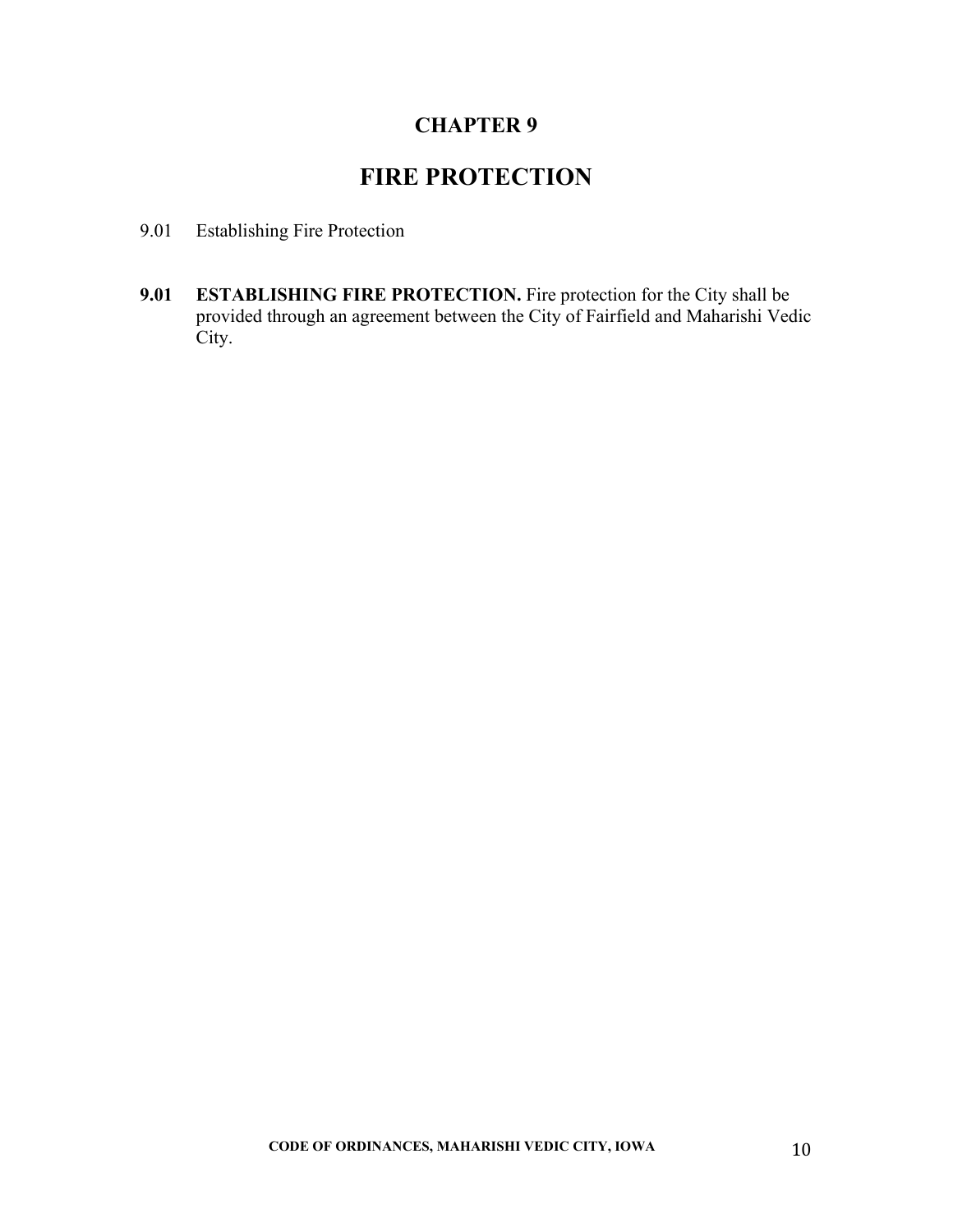# **PUBLIC HEALTH AND SAFETY**

- 10.01 Banning the Sale of Non-Organic Food
- 10.02 Establish Maharishi Vedic City as an Organic City
- 10.03 To Ban the Discharging of Weapons
- 10.04 To Ban the Use of Bow and Arrow in the City
- 10.05 To Prohibit Above-Ground Utilities and Devices
- **10.01 BANNING THE SALE OF NON-ORGANIC FOOD.** In order to protect the health and safety of residents, the sale of non-organic food is banned in the City. In additional to food labeled as certified organic under the USDA's National Organic Program (NOP), food may be sold that is not genetically modified (GMO) and has been grown without the use of chemical pesticides. The City shall establish an Organic Committee consisting of five members to be appointed by the City Council to assist sellers of food products in Maharishi Vedic City in compliance with the text of this ordinance by reviewing and identifying specific products that meet these standards. The Committee shall publish on the City's website a listing of approved foods and food products and update that listing on a regular basis.

#### **10.02 ESTABLISH MAHARISHI VEDIC CITY AS AN ORGANIC CITY.**

1. As a general commercial ordinance of the City, all land in Maharishi Vedic City whether used for residential, commercial or agricultural purposes, shall be maintained in accordance with the standards of the United States Department of Agriculture's National Organic Program and the Iowa Organic Program of the Iowa Department of Agriculture and Land Stewardship.

2. This commercial ordinance does not apply to land located east of Jasmine Avenue which is within the boundaries of the city as of the date of adoption of this amendment except that there shall be no aerial spraying, livestock operations, or animal confinements on such land, and this exclusion shall apply only as long as such land retains its usage solely for agricultural purposes.

- **10.03 TO BAN THE DISCHARGING OF WEAPONS.** It is unlawful for a person to discharge rifles, shotguns, revolvers, pistols, guns, BB guns or other firearms of any kind within the City limits or into the City from outside the City limits for hunting or any other purpose, except for law enforcement personnel acting in the performance of their duties. The fine for the first violation is \$750. The fine for second and subsequent violations is \$1,000.
- **10.04 TO BAN THE USE OF BOW AND ARROW IN THE CITY.** It is unlawful for a person to shoot any arrow within the City limits for hunting or any other purpose. The fine for the first violation is \$750. The fine for second and subsequent violations is \$1,000.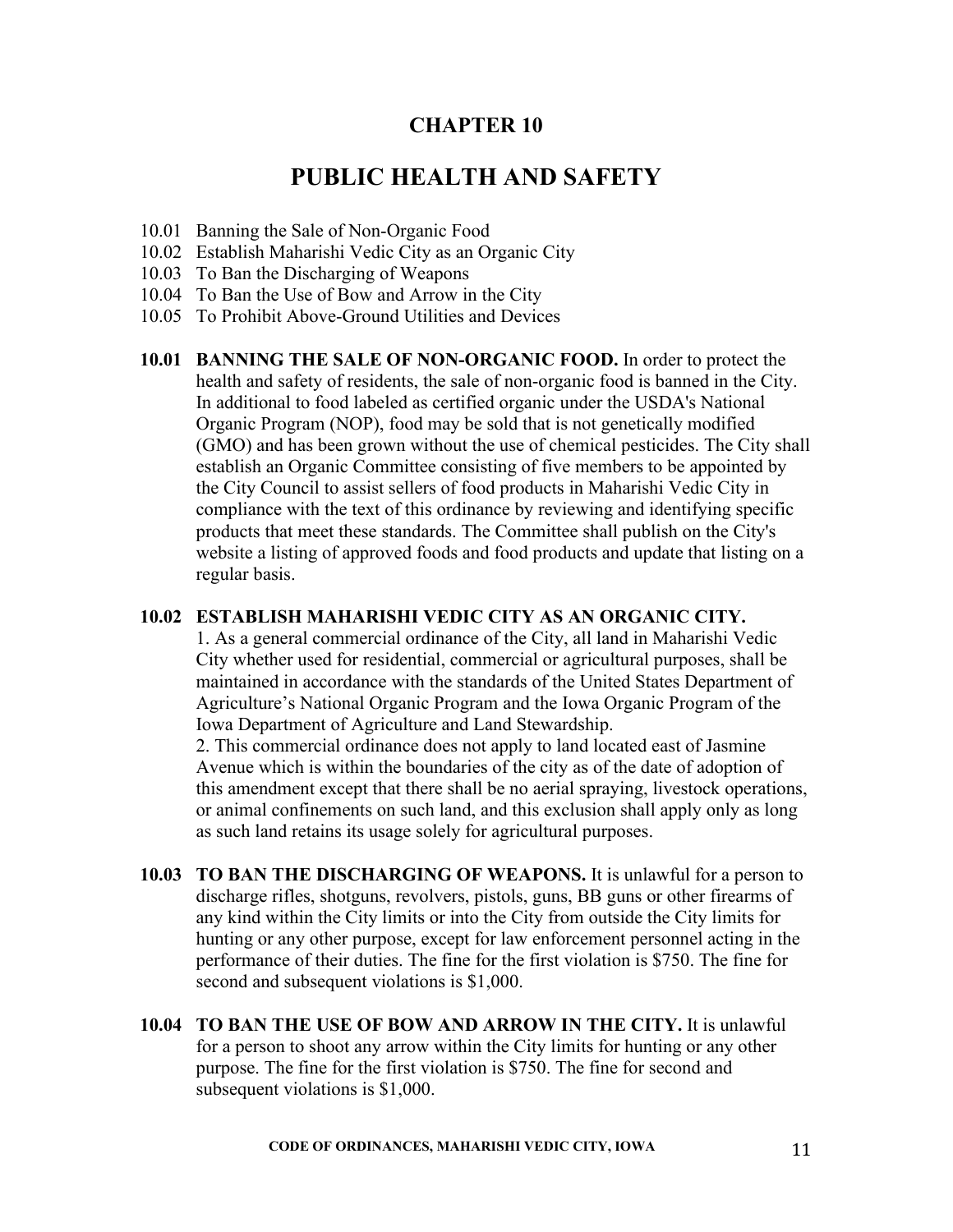#### **10.05 TO PROHIBIT ABOVE-GROUND UTILITIES AND DEVICES.** All utilities in the City shall be underground except for temporary utilities needed for construction. Above-ground devices that transmit cellular, radio, microwave, or Wi-Fi signals, as well as Smart Meters, 5G devices, and similar devices, are prohibited within City boundaries. This ordinance does not apply to devices *within* residential or commercial buildings or structures, cellular telephones, solar panels, and satellite television equipment. This ordinance does not apply to utilities and devices in place before the effective date of this ordinance or to those approved thereafter by the City Council.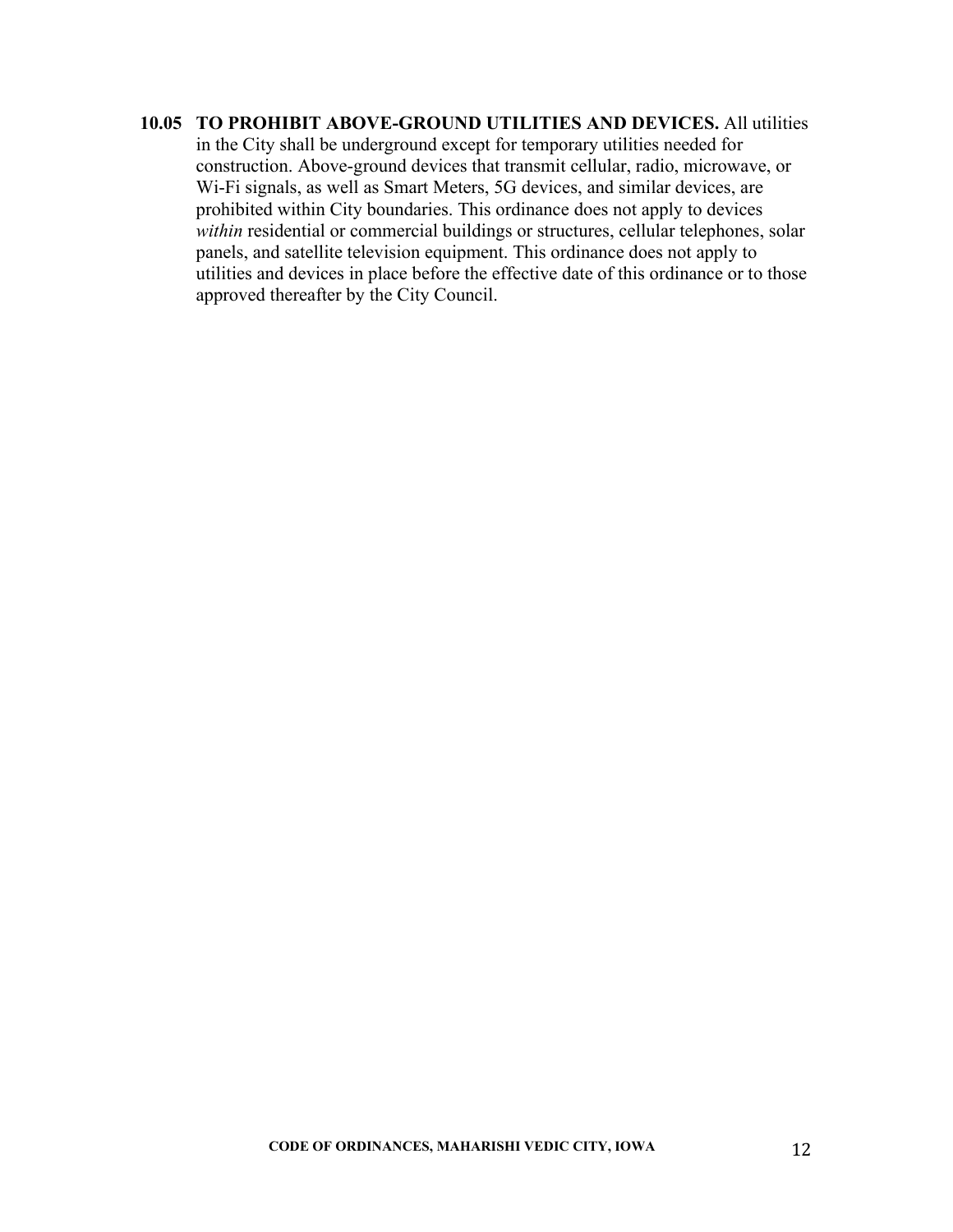# **ANIMAL PROTECTION AND CONTROL**

#### 11.01 To Control Canine Annoyance and Disturbance

**11.01 TO CONTROL CANINE ANNOYANCE AND DISTURBANCE.** It is unlawful for the owner of a dog to allow or permit such dog to cause serious annoyance or disturbance to any person or persons by frequent and habitual barking, howling, yelping, or otherwise.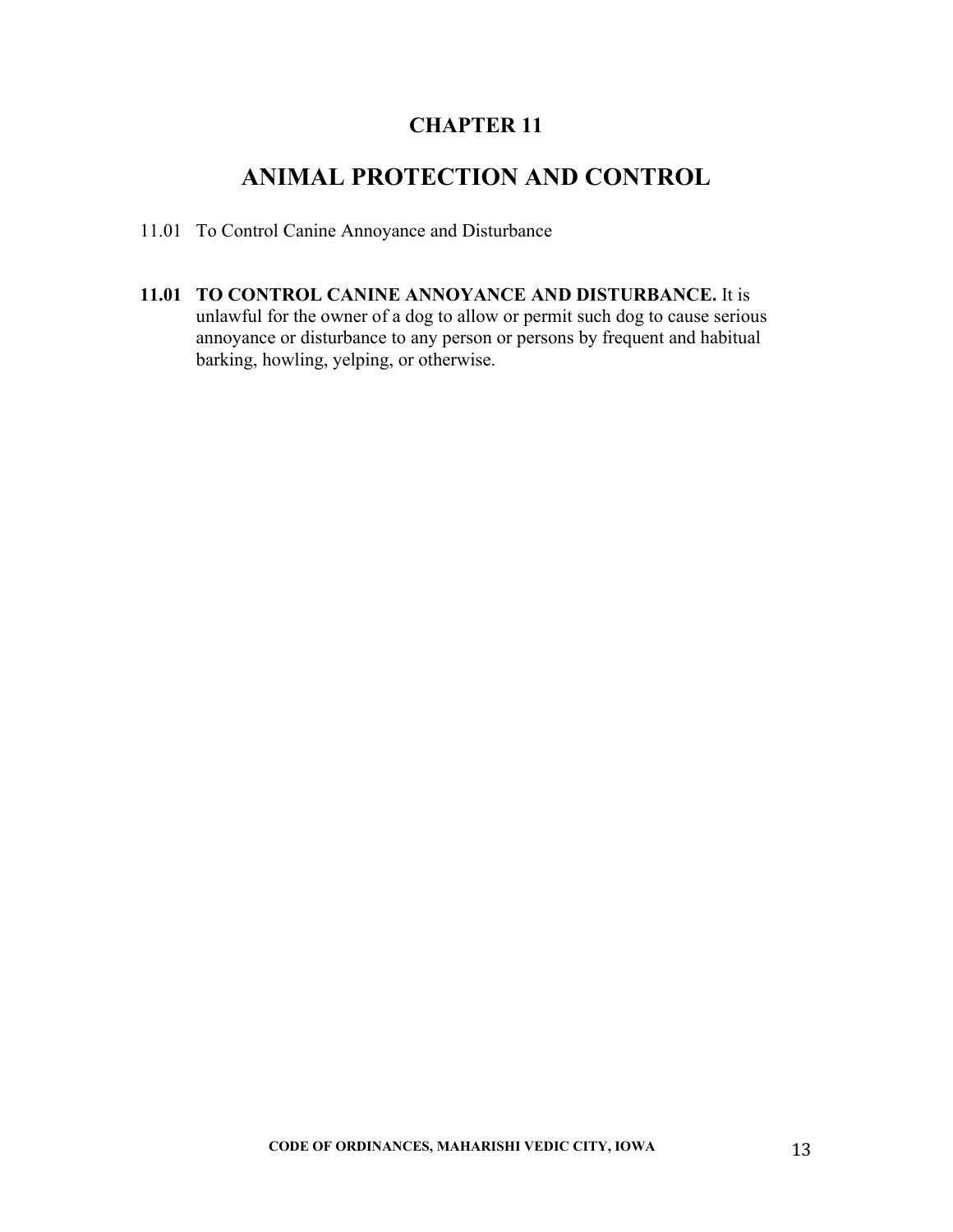# **SPEED REGULATIONS**

12.01 To Establish Speed Limits on 170<sup>th</sup> Street/John Estle Street, Invincible America Ave., and Maharishi Center Ave. in the City

#### **12.01 TO ESTABLISH SPEED LIMITS ON 170th STREET/JOHN ESTLE STREET, INVINCIBLE AMERICA AVE., AND MAHARISHI CENTER AVE. IN THE CITY.**

- a. Speed limit of 45 mph on the paved portion of 170<sup>th</sup> Street/John Estle Street. within City jurisdiction.
- b. Speed limit of 30 mph on Invincible America Ave. and Maharishi Center Ave.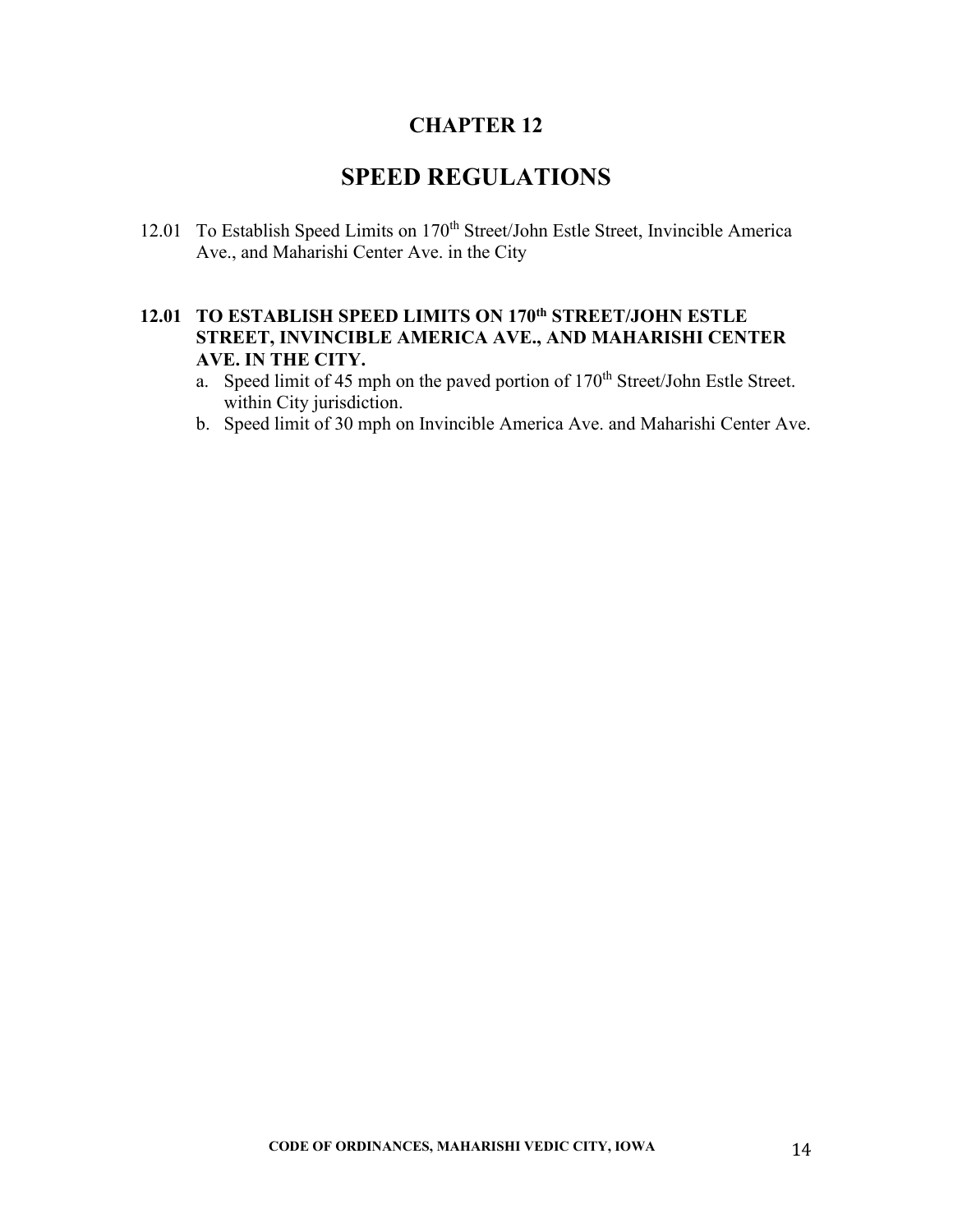## **WATER SERVICE SYSTEM**

- 13.01 Management
- 13.02 Regulations
- 13.03 Rate
- 13.04 Periodic Review
- 13.05 Wells
- 13.06 Lien for Nonpayment
- **13.01 MANAGEMENT.** The management and control of the City's Water Utility are the responsibility of the City Council.
- **13.02 REGULATIONS.** The rules, regulations and rates adopted by the City Council for governing of the Water Utility shall be considered a part of the contract of the City with every person supplied with water through the Water Utility system. Every person receiving water shall be held thereby to express his or her assent to be bound by this contract. When any regulations are violated, the water supply to the premises of the person may, at the discretion of the City Council, be shut off from the building or place of that violation and shall not be restored except upon compliance with the regulations violated, and upon such terms as the City Council shall fix.
- **13.03** RATE. Each person supplied with water through the Water Utility system shall pay a user charge, which shall be \$19.50 per thousand gallons based on water meter readings, with a minimum monthly charge of \$19.50.
- **13.04 PERIODIC REVIEW.** The user charge shall be periodically reviewed by the City Council and appropriate staff to determine the sufficiency of revenues to pay all City expenses with respect to the operation of the Water Utility and to maintain adequate debt service coverage under loan agreements for er facilities.
- **13.05 WELLS.** No person shall drill or sink a well for the production of water within the corporate limits of the City unless approval is first secured from the City Council as well as appropriate State and County authorities.
- **13.06 LIEN FOR NONPAYMENT.** The owner of the premises served and any lessee or tenant thereof shall be jointly and severally liable for water service charges to the premises. Water service charges remaining unpaid and delinquent shall constitute a lien upon the premises served and shall be certified to the County Treasurer for collection in the same manner as property taxes. (Code of Iowa, Sec. 384.84).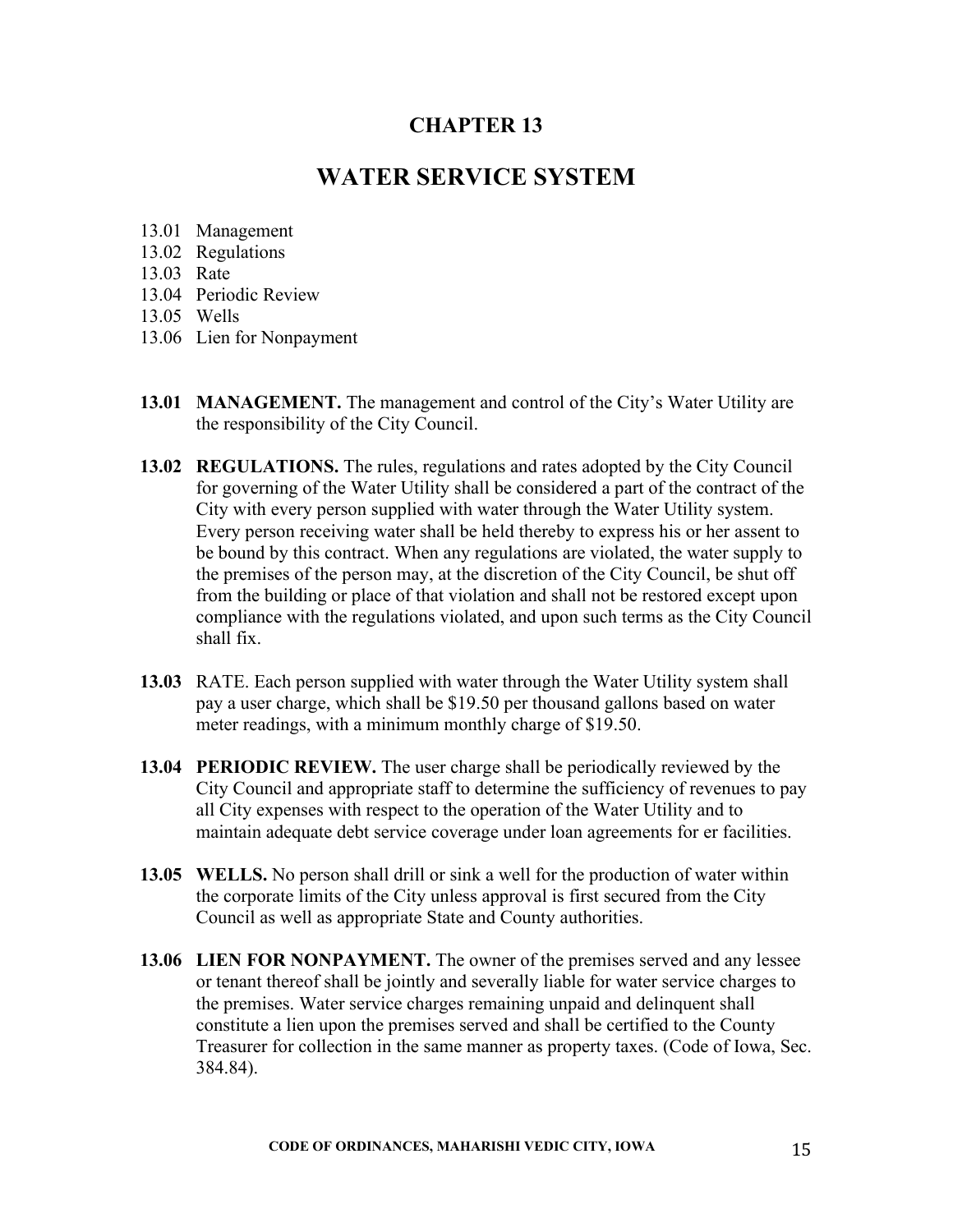# **SANITARY SEWER SYSTEM**

- 14.01 Purpose
- 14.02 Definitions
- 14.03 Prohibited Acts
- 14.04 Sewer Connection Required
- 14.05 Right of Entry
- 14.06 Use of Easements
- 14.07 Special Penalties
- **14.01 PURPOSE.** The purpose of the Sanitary Sewer Ordinance is to establish rules and regulations governing the treatment and disposal of sanitary sewage within the City in order to protect the public health, safety and welfare.
- **14.02 DEFINITIONS.** For use in these chapters, unless the context specifically indicates otherwise, the following terms are defined:
	- **1. "B.O.D."** (denoting Biochemical Oxygen Demand) means the quantity of oxygen utilized in the biochemical oxidation of organic matter under standard laboratory procedure in five (5) days at twenty (20) degrees C., expressed in milligrams per liter or parts per million.
	- **2. "Building Drain"** means that part of the lowest horizontal piping of a building drainage system which receives the discharge from soil, waste, and other drainage pipes inside the walls of the building and conveys it to the building sewer, beginning five (5) feet (1.5 meters) outside the inner face of the building wall.
	- **3. "Building Sewer"** means that part of the horizontal piping from the building wall to its connection with the main sewer or the primary treatment portion of an on-site wastewater treatment and disposal system conveying the drainage of one building site.
	- **4. "City Engineer"** means that person designated by the City Council to serve this function or any authorized deputy, agent or representative.
	- **5. "Combined Sewer"** means a sewer receiving both surface run-off and sewage.
	- **6. "Customer"** means any person responsible for the production of domestic, commercial or industrial waste that is directly or indirectly discharged into the public sewer system.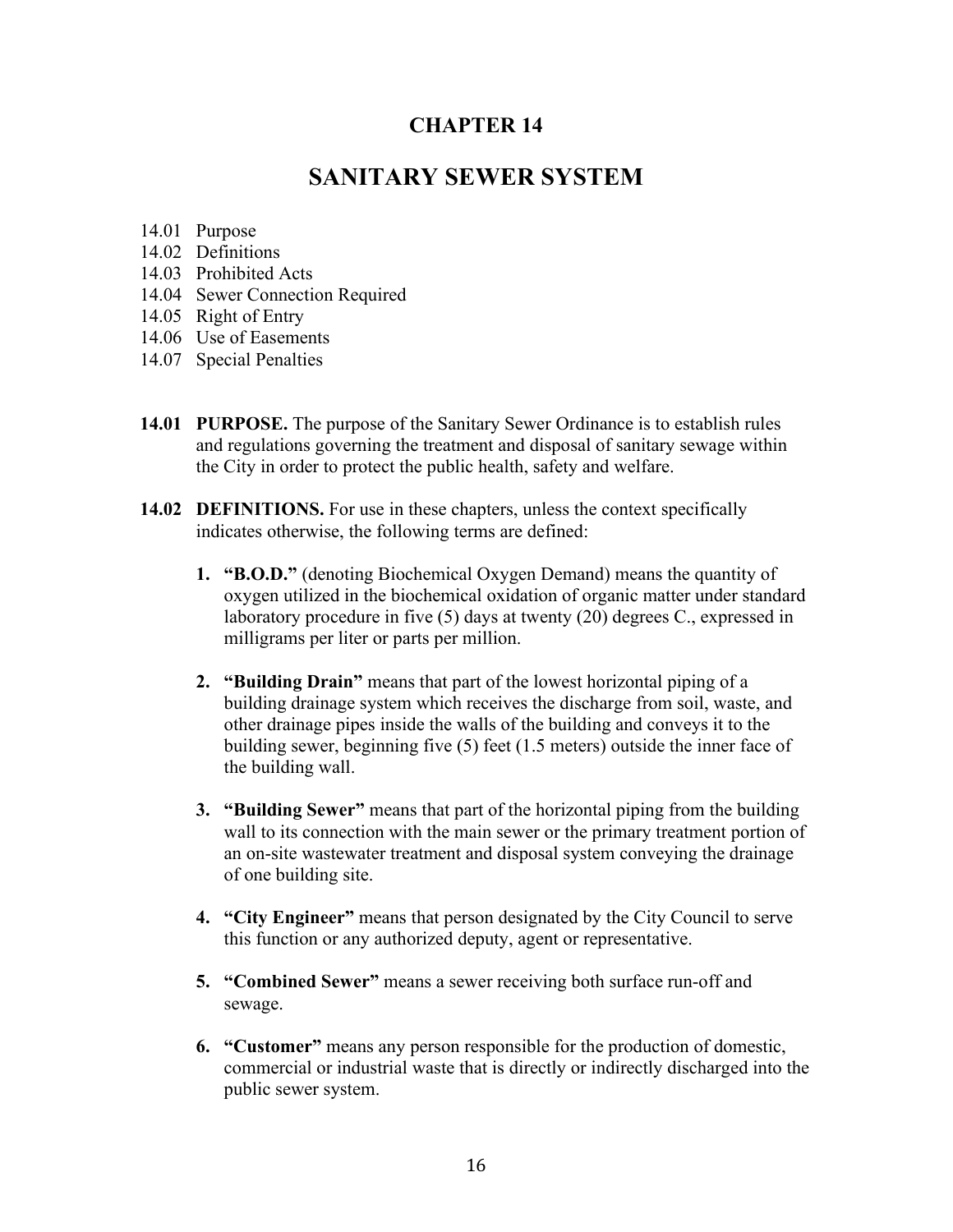- **7. "Director"** means that person designated by the City Council to serve as Director of the Sewage Treatment Facility.
- **8. "Garbage"** means solid wastes from the domestic and commercial preparation, cooking, and dispensing of food, and from the handling, storage and sale of produce.
- **9. "Industrial wastes"** means the liquid wastes from industrial manufacturing processes, trade, or business as distinct from sanitary sewage.
- **10. "Manhole"** means a structure that is suitably built to permit access from the surface for inspection, control and maintenance of a sewer.
- **11. "Milligrams per liter"** means a unit of the concentration of water or wastewater constituent. It is 0.001 g. of the constituent in 1,000 ml of water.
- **12. "Natural outlet"** means any outlet into a watercourse, pond, ditch, lake, or other body of surface or groundwater.
- **13. "On-Site Wastewater treatment and disposal system"** means all equipment and devices necessary for proper conduction, collection, storage, treatment, and disposal of wastewater form four or fewer dwelling units or other facilities serving the equivalent of fifteen persons (1500 gpd) or less.
- **14. "pH"** means the logarithm of the reciprocal of the weight of hydrogen ions in grams per liter of solution.
- **15. "Pretreatment"** means any pretreatment of wastewater or sewage before introduction into a public sewer.
- **16. "Public sewer"** means a sewer in which all owners of abutting properties have equal rights, and is controlled by public authority.
- **17. "Sanitary sewage"** means sewage discharging from the sanitary conveniences of dwellings (including apartment houses and hotels), office buildings, factories or institutions, and free from storm, surface water, and industrial waste.
- **18. "Sanitary sewer"** means a sewer that carries sewage and to which storm, surface, and groundwaters are not intentionally admitted.
- **19. "Sewage"** means a combination of the water-carried wastes from residences, business buildings, institutions, and industrial establishments, together with such ground, surface, and storm waters as may be present.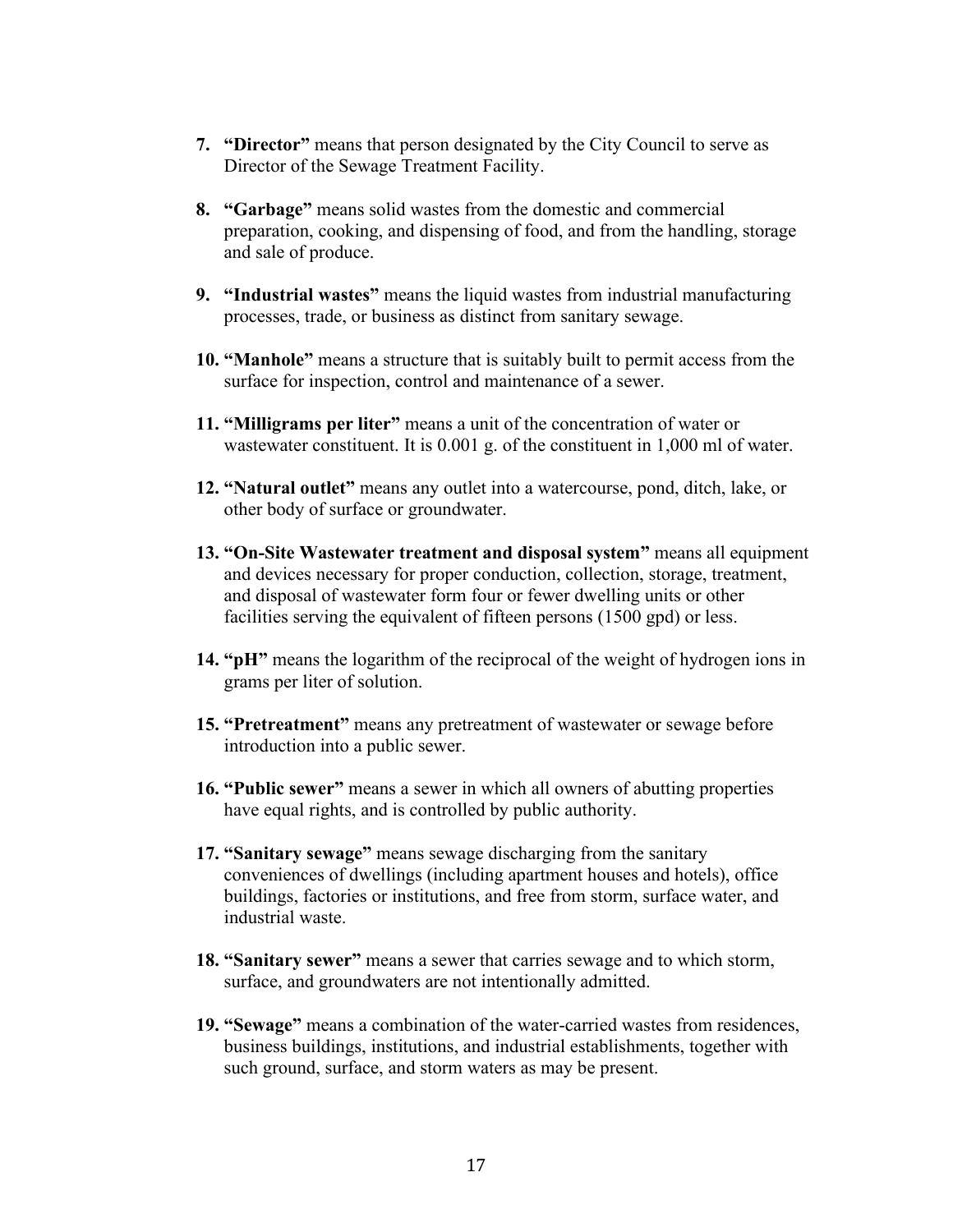- **20. "Sewage treatment plant"** means any arrangement of devices and structures used for treating sewage.
- **21. "Sewage works"** or **"sewage system"** means all facilities for collecting, pumping, treating, and disposing of sewage.
- **22. "Sewer"** means a pipe or conduit for carrying sewage.
- **23. "Sewer service charges"** means any and all charges, rates or fees levied against and payable by customers, as consideration for the servicing of said customers by said sewer system.
- **24. "Slug"** means any discharge of water, sewage, or industrial waste which in concentration of any given constituent or in quantity of flow exceeds for any period of duration more than five (5) times the average twenty-four (24) hour concentration that flows during normal operation.
- **25. "Storm drain"** or **"storm sewer"** means a sewer which carries storm and surface waters and drainage but excludes sewage and industrial wastes, other than unpolluted cooling water.
- **26. "Suspended solids"** means solids that either float or the surface of, or are in suspension in water, sewage, or other liquids, and which are removable by laboratory filtering.
- **27. "TKN (Total Kjeldahl Nitrogen"** means the concentration of ammonia and organic nitrogen expressed in milligrams per liter.
- **28. "Unpolluted water"** means water of quality equal or better than the applicable standards in effect under the State or Federal Act or water that would not cause violation of receiving water quality standards under the applicable act and would not be benefited by discharge to the sanitary sewers and wastewater treatment facilities provided.
- **29. "Watercourse"** means a channel in which a flow of water occurs, either continuously or intermittently.
- **14.03 PROHIBITED ACTS.** No person shall do, or allow, any of the following:
	- 1. **Damage Sewer System**. Maliciously, willfully, or negligently break, damage, destroy, uncover, deface or tamper with any structure, appurtenance or equipment which is part of the sewer system. (Code of Iowa, Sec. 716.1)
	- 2. **Surface Run-off or Groundwater.** Connect a roof downspout, sump pump, exterior foundation drain, areaway drain, or other source of surface run-off or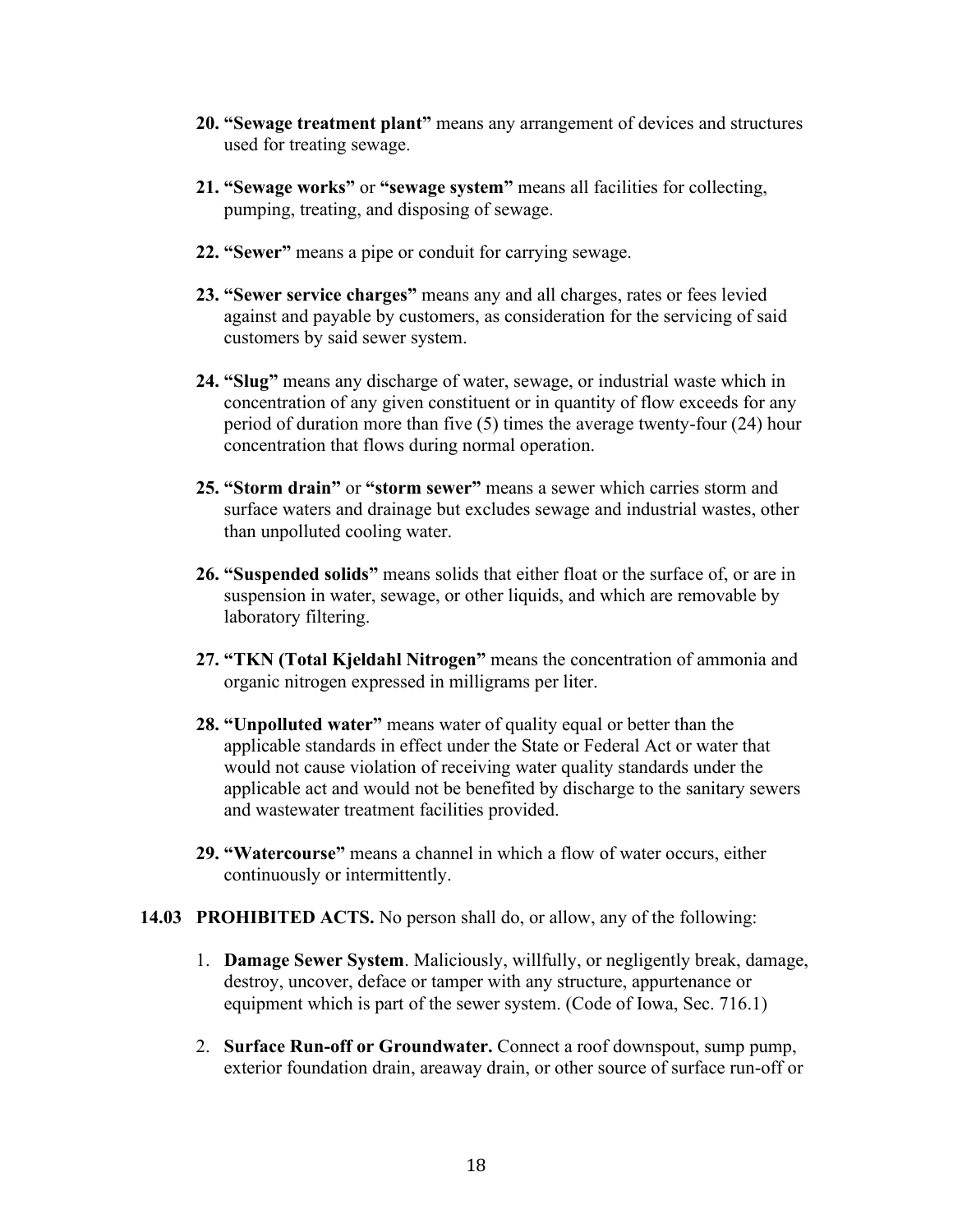groundwater to a building sewer or building drain which in tern is connected directly or indirectly to a public sanitary sewer.

- 3. **Manholes.** Open or enter any manhole of the sewer system, except by authority of the Director.
- 4. **Objectionable Wastes.** Place or deposit in any unsanitary manner on public or private property within the City, or in any area under the jurisdiction of the City, any human or animal excrement, garbage, or other objectionable waste.
- 5. **Septic Tanks.** Construct or maintain any privy, privy vault, septic tank, cesspool, or other facility intended or used for the disposal of sewage except as provided in these chapters. (Code of Iowa, Sec. 364.12[3f])
- 6. **Untreated Discharge.** Discharge to any natural outlet within the City, or in any area under its jurisdiction, any sanitary sewage, industrial wastes, or other polluted waters, except where suitable treatment has been provided in accordance with subsequent provisions of these chapters. (Code of Iowa, Sec 364.12[3f])
- 7. **Combined Sewers.** The construction of and use of combined sewers are prohibited.
- **14.04 SEWER CONNECTION REQUIRED.** The owners of any houses, buildings, or properties used for human occupancy, employment, recreation or other purposes, situated within the City and abutting on any street, alley or right-of-way in which there is now located, or may in the future be located, a public sanitary sewer, are hereby required to install, at such owner's expense a building sewer connecting such facilities directly with the proper public sewer, and to maintain the same all in accordance with the provisions of these Sanitary Sewer chapters, such compliance to be completed within ninety (90) days after date of official notice from the City to do so provided that said public sewer is located within two hundred fifty (250) feet of the property line of such owner and is of such design as to receive and convey by gravity such sewage as may be conveyed to it. Billing for sanitary sewer service will begin the date of official notice to connect to the public sewer. (Code of Iowa, Sec 364.12[3f])
- **14.05 RIGHT OF ENTRY.** The duly authorized employees of the City bearing proper credentials and identification shall be permitted to enter all properties for the purposes of inspection, observation, measurement, sampling and testing in accordance with the provisions of these Sanitary Sewer chapters. The representatives shall have no authority to inquire into any processes including metallurgical, chemical, oil, refining, ceramic, paper, or other industries beyond that point having a direct bearing on the kind and source of discharge to the sewers or waterways or facilities for waste treatment.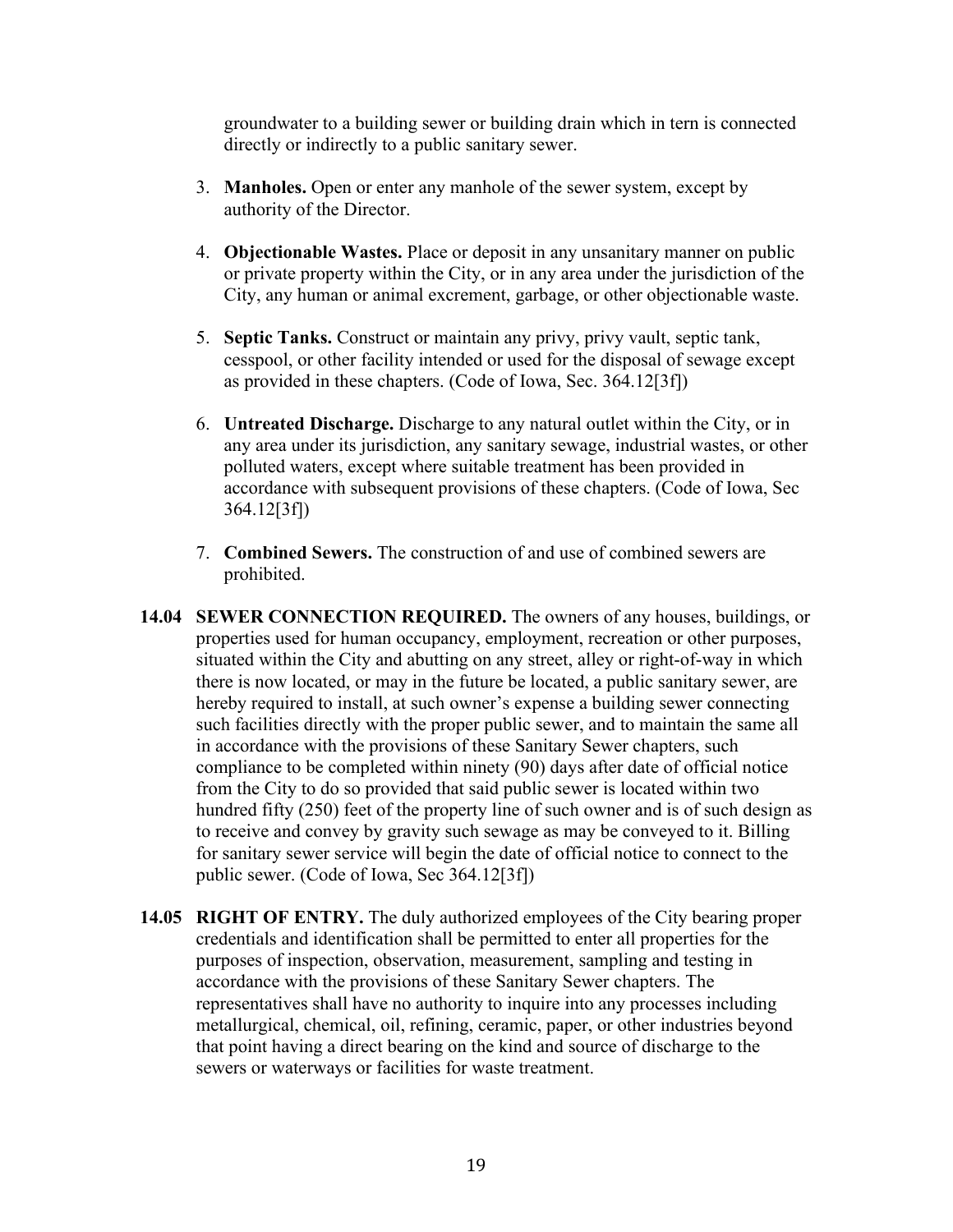- **14.06 USE OF EASEMENTS.** The duly authorized employees of the City bearing proper credentials and identification shall be permitted to enter all private properties through which the City holds a duly negotiated easement for the purposes of, but not limited to, inspection, observation, measurement, sampling, repair, and maintenance of any portion of the sewage works lying within said easement. All entry and subsequent work, if any, on said easement, shall be done in full accordance with the terms of the duly negotiated easement pertaining to the private property involved.
- **14.07 SPECIAL PENALTIES.** The following special penalty provisions shall apply to violations of these Sanitary Sewer chapters:
	- 1. **Notice of Violation.** Any person found to be violating any provision of these chapters shall be served by the City with written notice stating the nature of the violation and providing a reasonable time limit for the satisfactory correction thereof. Such person shall, within the period of time stated in such notice, permanently cease all violations.
	- 2. **Continuing Violation.** Any person who shall continue any violation beyond the time limit provided for in subsection 1 hereof shall be in violation of this Code of Ordinances. Each day in which any such violation shall continue shall be deemed a separate offense.
	- 3. **Liability Imposed.** Any person violating any of the provisions of these chapters shall become liable to the City for any expense, loss, or damage occasioned by the City by reason of such violation.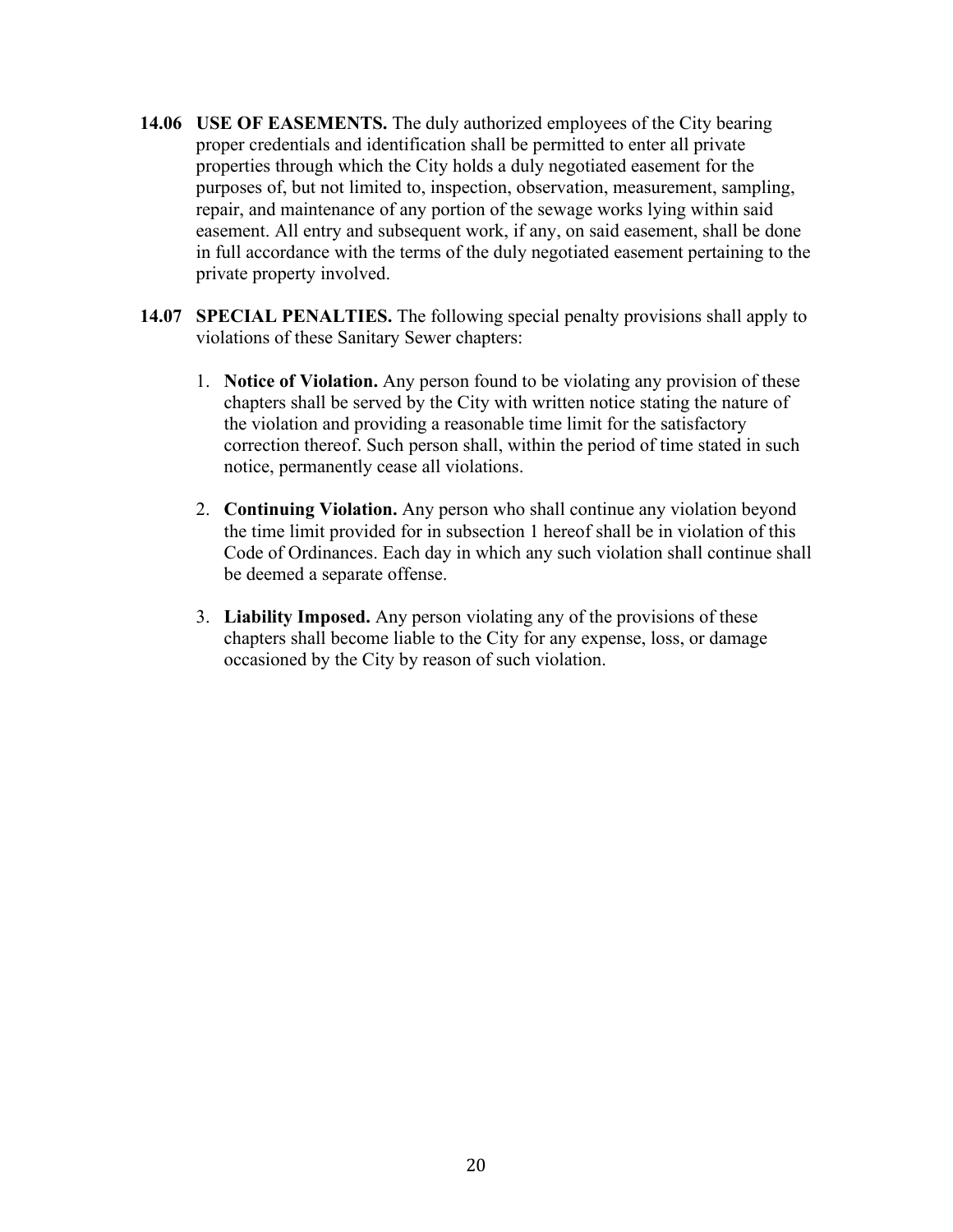### **BUILDING SEWERS AND CONNECTIONS**

- 15.01 Permit
- 15.02 Permit Fee
- 15.03 Connection Charge
- 15.04 Connection Requirements
- 15.05 Property Owner's Responsibility
- 15.06 Abatement of Violations
- 15.07 Public Sewer Extensions
- **15.01 PERMIT.** No unauthorized person shall uncover, make any connection with or opening into, use, alter or disturb any public sewer or appurtenance thereof without first obtaining a written permit from the City. The application for the permit shall set forth the location and description of the property to be connected with the sewer system and the purpose for which the sewer is to be used, and shall be supplemented by any plans, specifications, or other information considered pertinent.
- **15.02 PERMIT FEE.** The person who makes the application shall pay a fee established by the City Engineer not to exceed forty dollars (\$40) to cover the cost of issuing the permit and any evaluation and/or testing of the work.
- **15.03 CONNECTION CHARGE.** If the property described in the permit application has not been previously assessed for the cost of construction of the sewer to which connection is made, a connection charge may be collected before the permit is issued. The connection charge shall be as determined by the City Engineer, taking into consideration the costs of providing service, the benefits to the user and any special circumstances existing which reasonably affect the determination of an equitable charge to the user.
- **15.04 CONNECTION REQUIREMENTS.** The installation of the building sewer and its connection to the public sewer shall conform to the laws of the State of Iowa and other applicable rules and regulations of the City then in effect.
- **15.05 PROPERTY OWNER'S RESPONSIBILITY.** All costs and expenses incident to the installation, connection and maintenance of the building sewer shall be borne by the owner. The owner shall indemnify the City from any loss or damage that may directly or indirectly be occasioned by the installation of the building sewer.
- **15.06 ABATEMENT OF VIOLATIONS.** Building sewers, whether located upon the private property of any owner or in the public right-of-way, which are constructed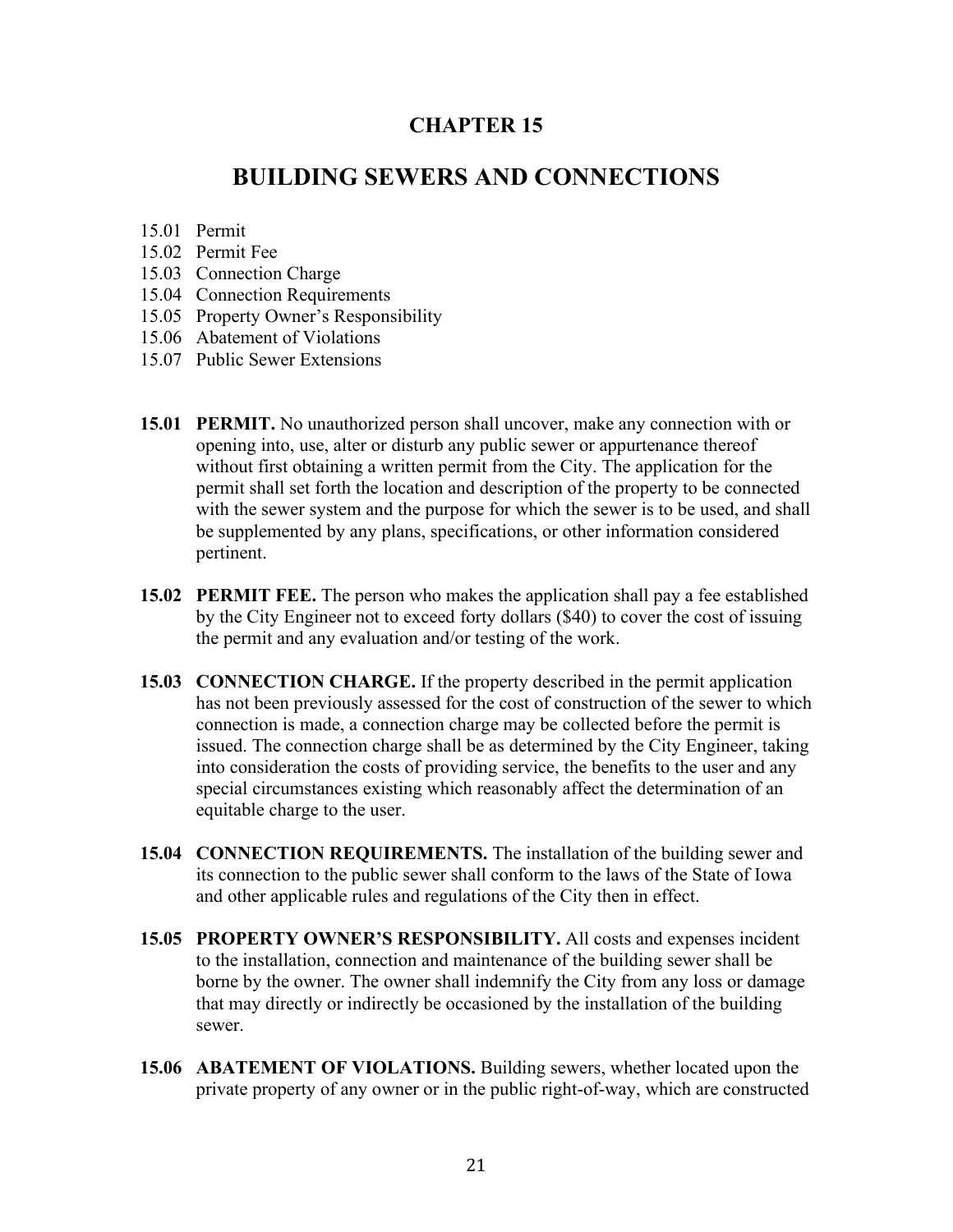or maintained in violation of any of the requirements of this chapter shall be deemed a nuisance and the same shall be abated by the City, with the cost of abatement charged to the owner.

**15.07 PUBLIC SEWER EXTENSIONS.** Plans for construction of sewers that are to be connected to and become a part of the public sewer system shall be submitted to and approved by the City Engineer and the Council prior to the commencement of work and a Construction Permit will be issued. For uses where a permit is required by the Iowa Department of Natural Resources or Jefferson County the owner will also obtain such permit.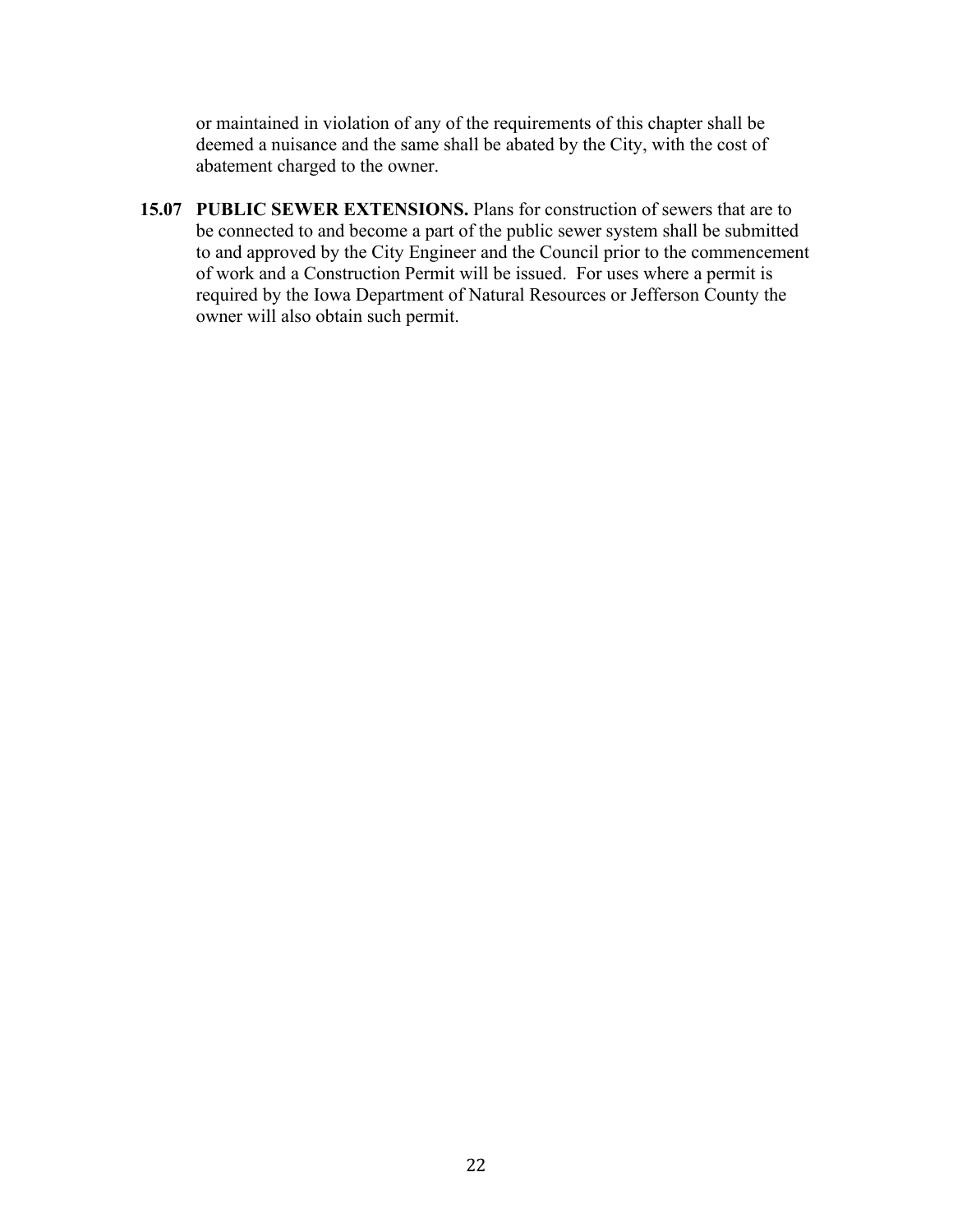### **USE OF PUBLIC SEWERS**

- 16.01 Storm Water
- 16.02 Prohibited Discharges
- 16.03 Restricted Discharges
- 16.04 Restricted Discharges—Powers
- **16.01 STORM WATER.** No person shall discharge or cause to be discharged any storm water, surface water, groundwater, roof run-off, subsurface drainage, uncontaminated cooling water, or unpolluted industrial process waters to any sanitary sewer. Storm water and all other unpolluted drainage shall be discharged to such sewers as are specifically designated a storm sewers, or to a natural outlet approved by the City Engineer. Industrial cooling water or unpolluted process waters may be discharged on approval of the City Engineer, to a storm sewer or natural outlet.
- **16.02 PROHIBITED DISCHARGES.** No person shall discharge or cause to be discharged any of the following described waters or wastes to any public sewers:
	- 1. **Flammable or Explosive Material.** Any gasoline, benzene, naphtha, fuel oil, or other flammable or explosive liquid, solid, or gas.
	- 2. **Toxic or Poisonous Materials.** Any waters or wastes containing toxic poisonous solids, liquids or gases in sufficient quantity, either singly or by interaction with other wastes, to injure or interfere with any sewage treatment process, constitute a hazard to humans or animals, create a public nuisance, or create any hazard in the receiving waters of the sewage treatment plant.
	- 3. **Corrosive Wastes.** Any waters or wastes having a pH lower than 5.5 or having any other corrosive property capable of causing damage or hazard to structures, equipment, and personnel of the sewage works.
	- 4. **Solid or Viscous Substances.** Solid or viscous substances in quantities or of such size capable of causing obstruction to the flow in sewers, or other interference with the proper operation of the sewage works.
- **16.03 RESTRICTED DISCHARGES.** No person shall discharge or cause to be discharged the following described substances, materials, waters, or wastes without a treatment agreement permit the terms of which shall be submitted to and established by resolution of the Council.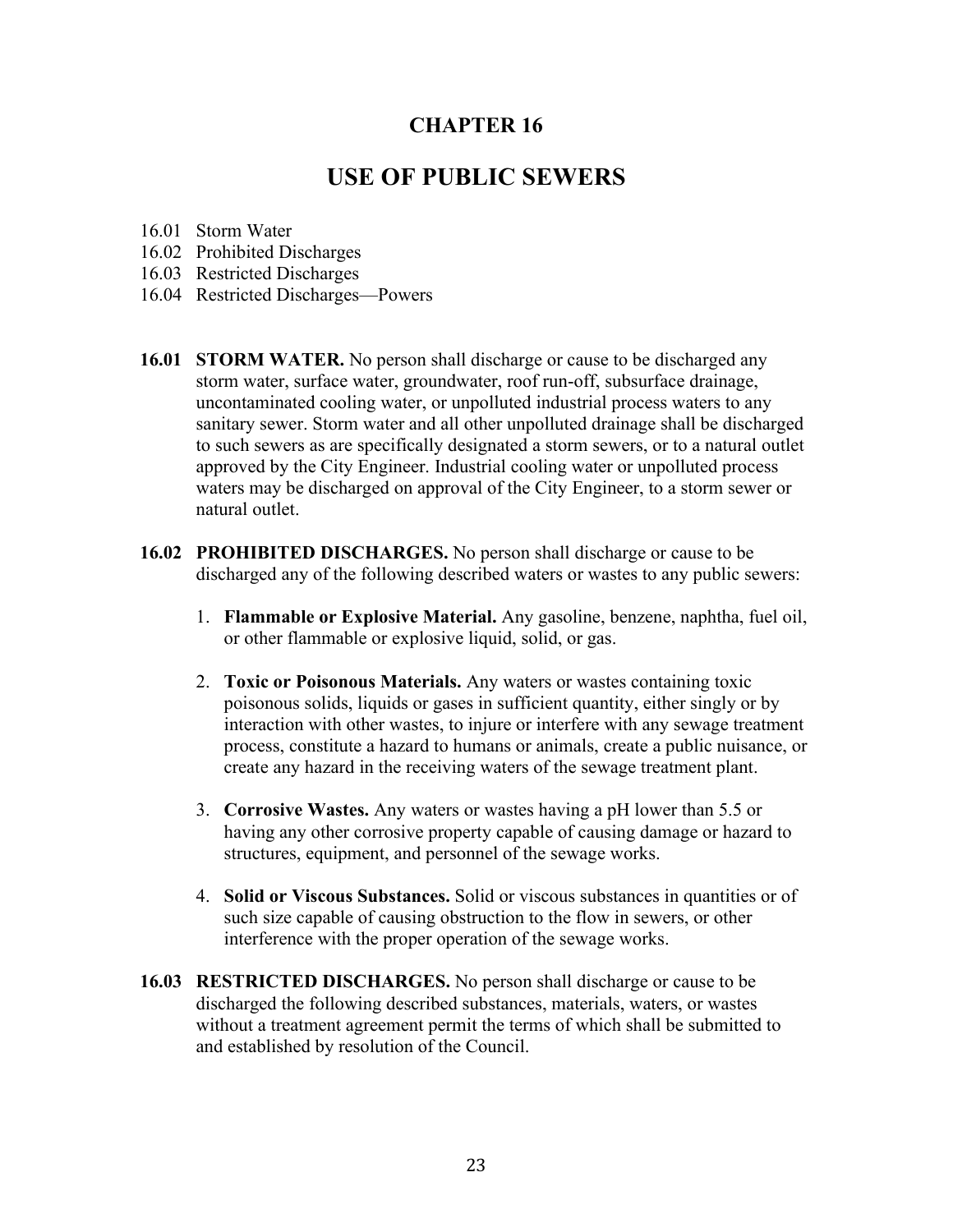- 1. **High Temperature.** Any liquid or vapor having a temperature higher than one hundred twenty (120) degrees F (48 degrees C).
- 2. **Oils.** Any water or waste containing fats, oils, grease, or wax in excess of one hundred (100) milligrams per liter.
- 3. **Viscous Substances.** Water or wastes containing substances that may solidify or become viscous at temperatures between thirty-two (32) and one hundred fifty (150) degrees F (0 and 65 degrees C).
- 4. **Garbage.** Any garbage that has not been properly shredded, that is, to such a degree that all particles will be carried freely under the flow conditions normally prevailing in public sewers, with no particle greater than one-half (1/2) inch in any dimension.
- 5. **Acids.** Any waters or wastes containing strong acid iron pickling wastes, or concentrated plating solution whether neutralized or not.
- 6. **Toxic or Objectionable Wastes.** An waters or wastes containing iron, chromium, copper, zinc, and similar objectionable or toxic substances; or wastes exerting an excessive chlorine requirement, to such degree that any such material received in the composite sewage at the sewage treatment works exceeds the limits established for such materials.
- 7. **Odor and Taste.** Any waters or wastes containing phenols or other taste or odor producing substances, in such concentrations exceeding limits which may be established to meet the requirements of State, Federal, or other public agencies of jurisdiction for such discharge to the receiving waters.
- 8. **Excess Alkalinity.** Any waters or wastes having a pH in excess of 9.5.
- 9. **Unusual Wastes.** Materials which exert or cause:
	- A. Unusual concentrations of inert suspended solids
	- B. Excessive discoloration
	- C. Unusual B.O.D., chemical oxygen demand, or chlorine requirement sin such quantities as to constitute a significant loan on the sewage treatment works.
	- D. Unusual volume of flow or concentration of wastes constituting "slugs" as defined herein.
- 10. **Noxious or Malodorous Gases.** Any noxious or malodorous gas or other substance which either single or by interaction with other wastes is capable of creating a public nuisance or hazard to life or of preventing entry into sewers for their maintenance and repair.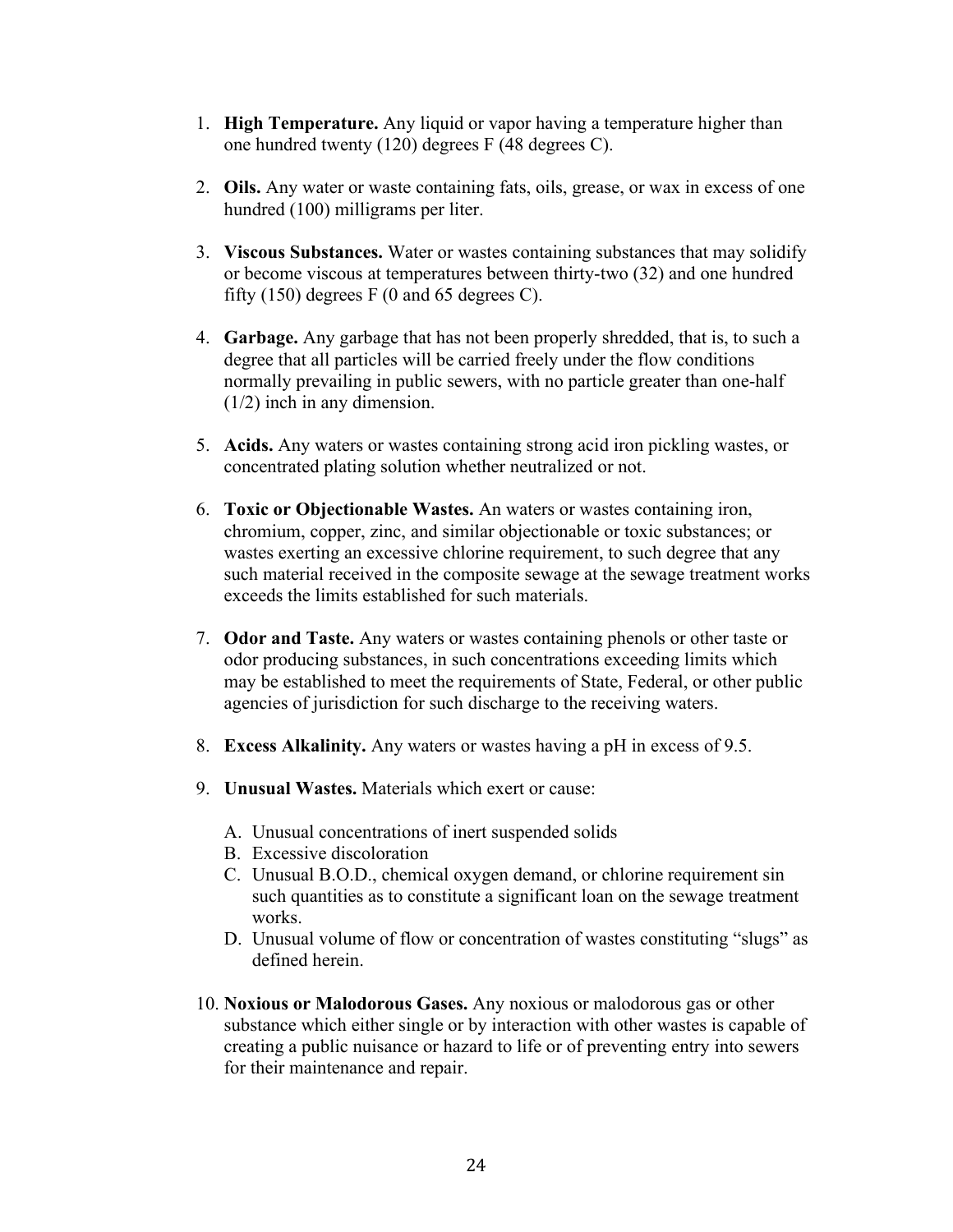- 11. **Damaging Substances.** Any waters, wastes, materials or substances which react with water or wastes in the sewer system to release noxious gases, develop color of undesirable intensity, form suspended solids in objectionable concentration or create any other condition deleterious to structures and treatment processes.
- 12. **Untreatable Wastes.** Waters or wastes containing substances which are not amenable to treatment or reduction by the sewage treatment processes employed, or are amendable to treatment only to such degree that the sewage treatment plant effluent cannot meet the requirements of other agencies having jurisdiction over discharge to the receiving waters.
- 13. **Other.** Any water or wastes excluding sanitary wastes having:
	- A. Average daily flow greater than 25,000 gallons/day (excluding sanitary wastes)
	- B. Five-day B.O.D. greater than 42 pounds/day or
	- C. Suspended solids greater than 52 pounds/day or
	- D. Total Kjeldahl nitrogen greater than six pounds/day.
- **16.04 RESTRICTED DISCHARGES—POWERS.** If any waters or wastes are discharged, or are proposed to be discharged to the public sewers, which waters contain the substances or possess the characteristics enumerated in Section 3.3 and which may have a deleterious effect upon the sewage works, processes, equipment, or receiving waters, or which otherwise create a hazard to life or constitute a public nuisance, the Director may:
	- **1. Pretreatment.** Require pretreatment to an acceptable condition for discharge to the public sewers;
	- **2. Controls Imposed.** Require control over the quantities and rates of discharge;
	- **3. Alternative Disposal.** For certain wastes such as appropriate food wastes, require alternative approaches to disposal including collection for composting.
	- **4. Special Charges.** Require payment to cover the added cost of handling and treating the wastes not covered by existing sewer charges.
	- **5. Disconnection from System.** Reject the wastes by requiring disconnection from the public sewage system.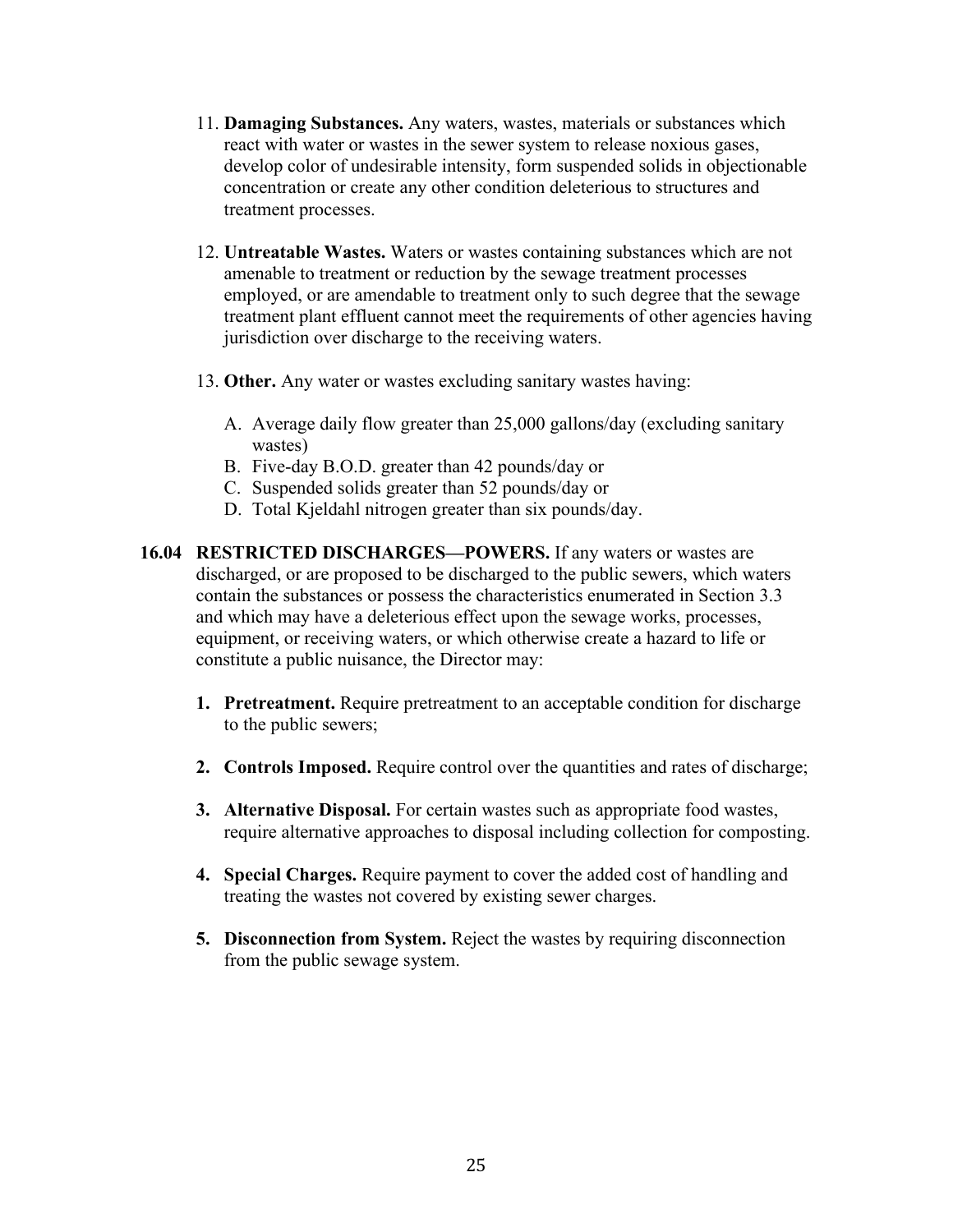### **ON-SITE WASTEWATER SYSTEMS**

- 17.01 When Prohibited
- 17.02 When Required
- 17.03 Compliance with Regulations
- 17.04 Permit Required
- 17.05 Discharge Restrictions
- 17.06 Maintenance of System
- 17.07 Systems Abandoned
- 17.08 Disposal of Septage
- **17.01 WHEN PROHIBITED.** Except as otherwise provided in this chapter, it is unlawful to construct or maintain any on-site wastewater treatment and disposal system or other facility intended or used for the disposal of sewage. (Code of Iowa, Sec 364.12[3f])
- **17.02 WHEN REQUIRED.** When a public sanitary sewer is not available, every building wherein person reside, congregate or are employed shall be provided with an approved on-site wastewater treatment and disposal system complying with the provisions of this chapter. (IAC 567-691[3])
- **17.03 COMPLIANCE WITH REGULATIONS.** The type, capacity, location and layout of a private on-site wastewater treatment and disposal system shall comply with the specifications and requirements set forth by the Iowa Administrative Code 567, Chapter 69, and with such additional requirements as are prescribed by the regulations of the County Board of Health. (IAC 567-69.1[3 & 4])
- **17.04 PERMIT REQUIRED.** No person shall install or alter an on-site wastewater treatment and disposal system without first obtaining a permit from the County Board of Health.
- **17.05 DISCHARGE RESTRICTIONS.** It is unlawful to discharge any wastewater from an on-site wastewater treatment and disposal system (except under an NPDES permit) to any ditch, stream, pond, lake, natural or artificial waterway, drain tile or to the surface of the ground. (IAC 567-69.1[3])
- **17.06 MAINTENANCE OF SYSTEM.** The owner or an on-site wastewater treatment and disposal system shall operate and maintain the system in a sanitary manner at all times and at no expense to the City.
- **17.07 SYSTEMS ABANDONED.** At such time as a public sewer becomes available to a property served by an on-site wastewater treatment and disposal system, a direct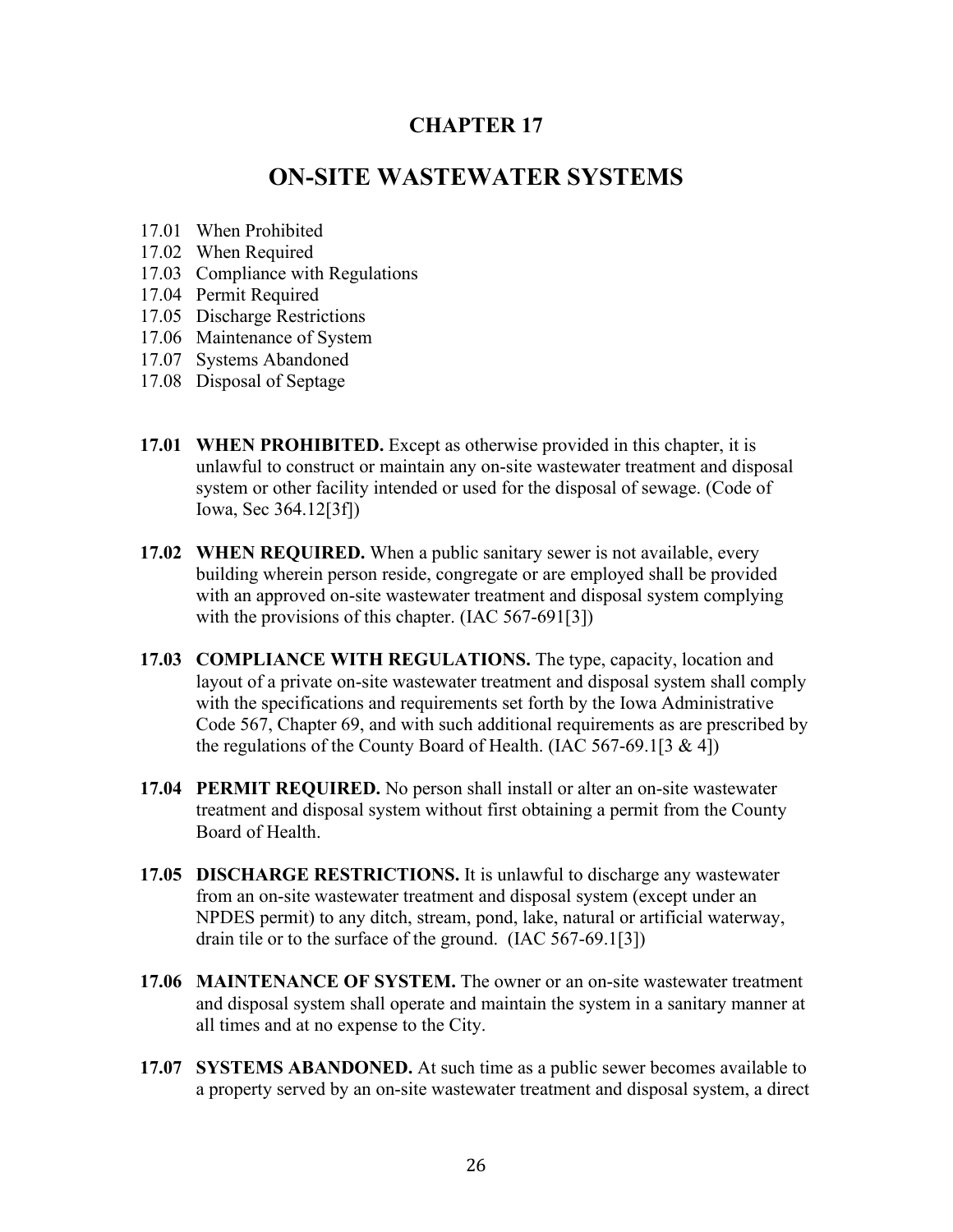connection may be made to the public sewer in accordance with these Sanitary Sewer chapters. At the time of such connection the on-site wastewater treatment and disposal system shall be abandoned and filled with suitable material. (Code of Iowa, Sec. 364.12[3f])

**17.08 DISPOSAL OF SEPTAGE.** No person shall dispose of septage from an on-site treatment system at any location except an approved disposal site.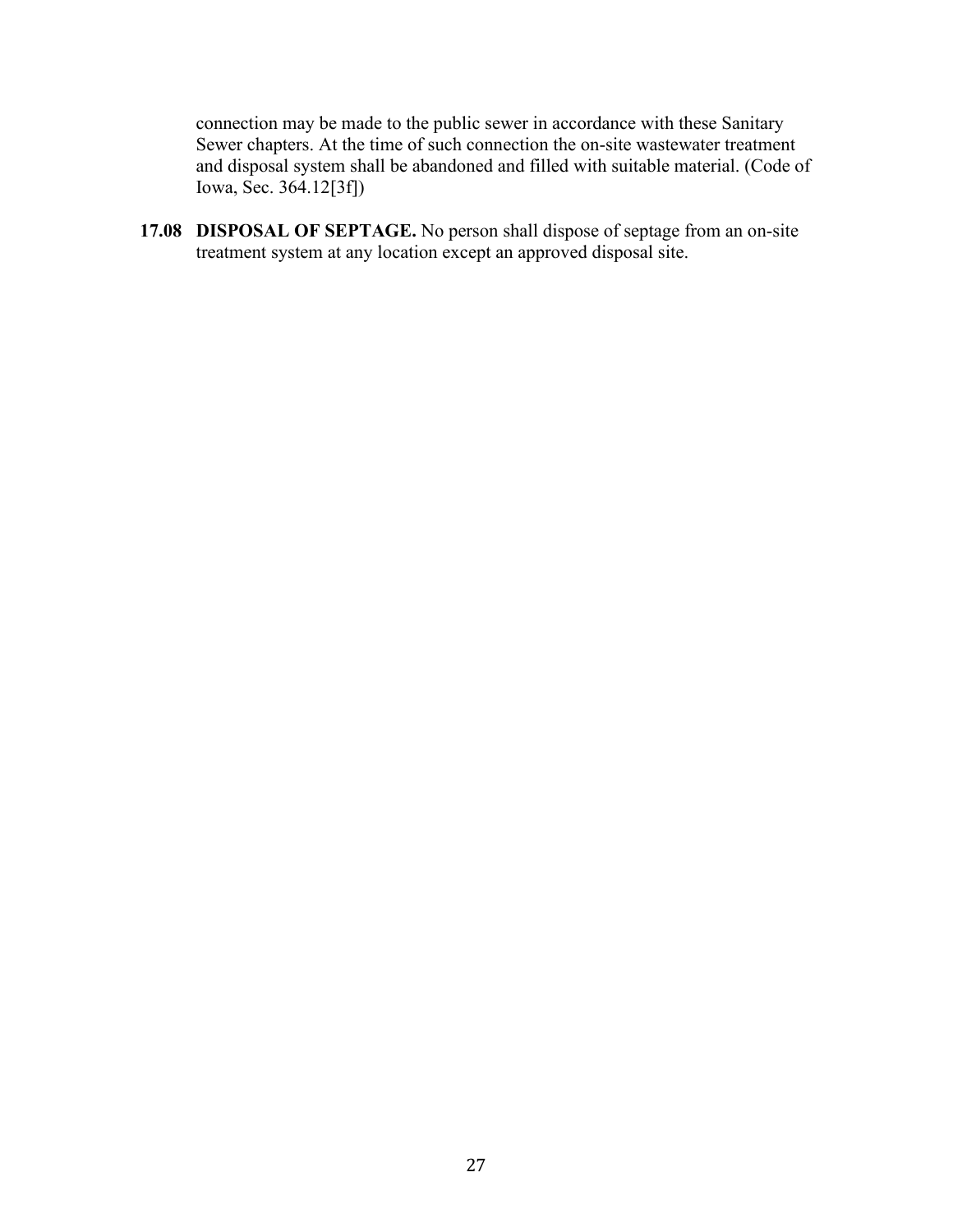# **SEWER SERVICE CHARGES**

- 18.01 Sewer Service Charges Required
- 18.02 Rates
- 18.03 Payment of Bills
- 18.04 Lien for Nonpayment
- 18.05 Outside Watering Credit
- **18.01 SEWER SERVICE CHARGES REQUIRED.** Every customer shall pay to the City sewer service fees as hereinafter provided. (Code of Iowa, Sec. 384.84)
- **18.02 RATES.** Each customer served by the Sewer Utility shall pay a user charge of \$14.50 per thousand gallons of water used as determined by water meter readings, with a minimum monthly charge of \$14.50.

In lieu of this charge the two campuses in the City shall pay a combined fixed monthly fee of \$30,000, comprised of:

- 1. The campus at 1770 Brahmananda Saraswati Blvd. shall pay \$1,000.00/month.
- 2. The campus at 1675 Invincible America Ave. shall pay \$6,800/month.
- 3. The balance of \$22,200/month shall be from the balance of prepayments made by Global Country of World Peace in 2015.

At such time that prepayments made by Global Country of World Peace are expended, the fixed monthly fee for the two campuses shall be reviewed.

In addition, the City shall review sewer service charges each December for the previous twelve months of service for each of the two campuses. If total charges, during the twelve-month period for either or both the two campuses, exceeds the rate of \$14.50/1000 gallon, the corresponding campus or campuses shall be charged for the excess.

User charges shall be reviewed annually each December. At that time the City Council and appropriate staff, will determine the sufficiency of revenues to pay all City expenses with respect to the operation of the sewer system and to maintain adequate capital and maintenance reserves for the sewer system.

- **18.03 PAYMENT OF BILLS.** All sewer service charges are due and payable monthly.
- **18.04 LIEN FOR NONPAYMENT.** The owner of the premises served and any lessee or tenant thereof shall be jointly and severally liable for sewer service charges to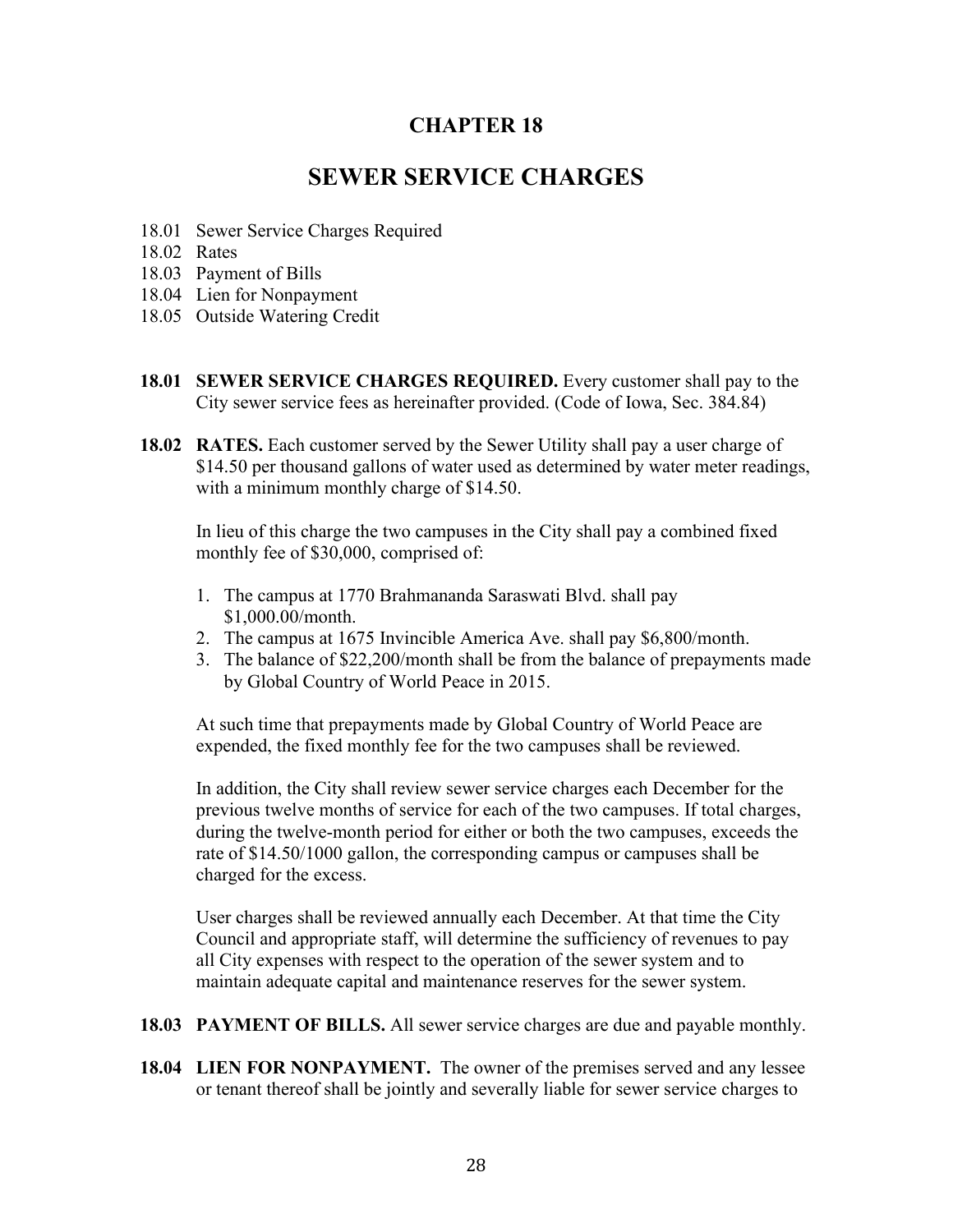the premises. Sewer service charges remaining unpaid and delinquent shall constitute a lien upon the premises served and shall be certified by the Clerk to the County Treasurer for collection in the same manner as property taxes. (Code of Iowa, Sec. 384.84).

**18.05 OUTSIDE WATERING CREDIT**. Every customer served by the sewer, excluding those with fixed combined monthly fees, has the option to request a sewer service credit for outside watering. Customers shall submit an application to the City Clerk's office. On approval of the application the credit would apply to the months of July, August and September of each year. Credit would be based on 70% of the difference between those month's water meter readings minus average one-month non-summer water meter readings, at the rate of \$14.50 per thousand gallons of water.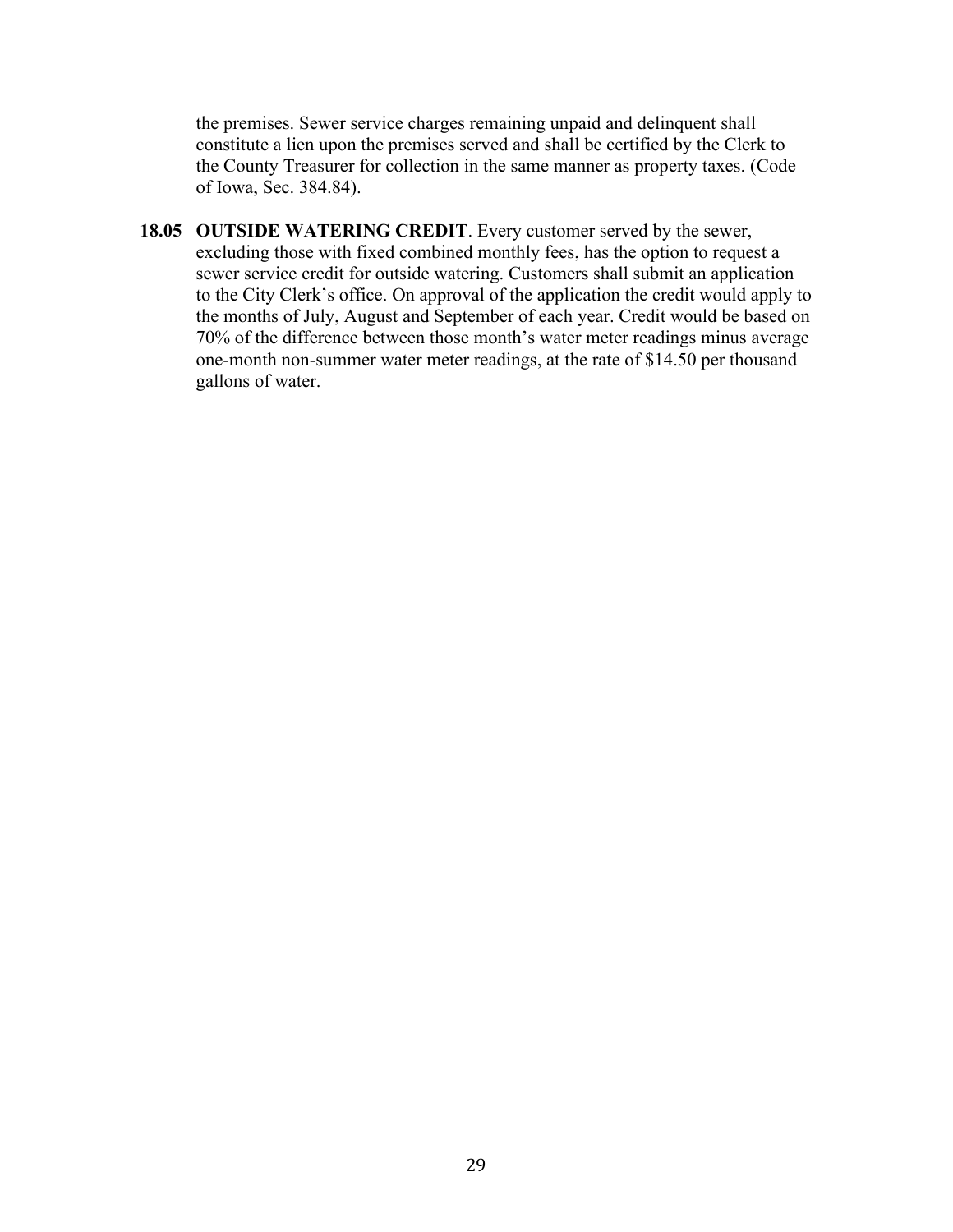# **SOLID WASTE CONTROL**

19.01 Establish Unit Based Pricing for Garbage Collection

#### **19.01 ESTABLISH UNIT BASED PRICING FOR GARBAGE COLLECTION.**

Each household unit will be allowed two 33-gallon containers of garbage per week for basic collection. The cost of collection of solid waste shall be negotiated between the individual and the hauler, based on volume of waste placed for disposal. Additional containers placed for collection shall be collected by the hauler at a rate to be negotiated between the individual and the hauler. All solid waste haulers must provide evidence of unit based pricing to do business within the city limits of Maharishi Vedic City.

Commercial properties are exempt from the provisions of this ordinance.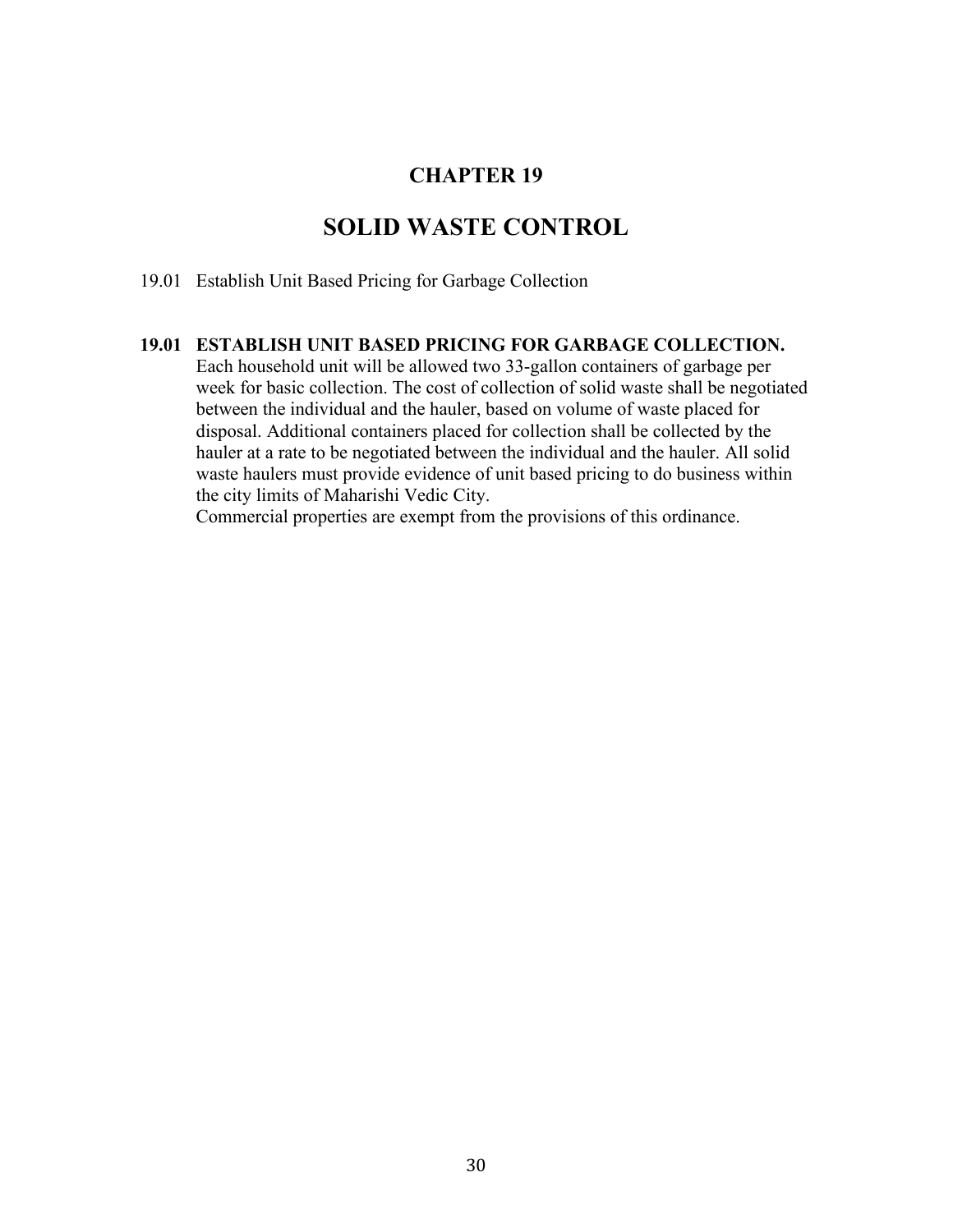### **MAHARISHI VEDIC CITY ORGANIC FARMS**

20.01 To Establish Maharishi Vedic City Organic Farms as a Municipal Department of the City

#### **20.01 TO ESTABLISH MAHARISHI VEDIC CITY ORGANIC FARMS AS A MUNICIPAL DEPARTMENT OF THE CITY**

Section 1. The city council of Vedic City hereby determines that there is no procedure in state law which governs the establishment of an organic farm as a city enterprise, and the Council determines further that it will follow the procedures set out in Chapter 392 of the Code of Iowa in order to create and establish the Maharishi Vedic City Organic Farms as a home rule city enterprise.

Section 2. Maharishi Vedic City Organic Farms is established as a municipal department and enterprise of Vedic City, Iowa, USA (the "City") to carry out general corporate purposes of the City as generally described in Section 384.24(4)(f) and (i) of the Code of Iowa. This department is created for the necessary purposes of (i) enhancing the health and welfare of citizens; (ii) supporting economic development; (iii) serving as a model for others including cities and governmental entities, non-profit and for-profit organizations, and individuals; and (iv) supporting programs to create world peace which is a necessity for the well-being of the citizens of the City.

Section 3. Notwithstanding that this activity appears to be exempt from the provisions of Section 23A.2 of the Code of Iowa under Subsection 10(b) thereof, because it carries out general corporate purposes of the City as defined in Section 384.24(4) of the Code of Iowa, pursuant to the provisions of Section 23A.2 of the Code of Iowa, Maharishi Vedic City Organic Farms is hereby authorized but not limited to do the following:

- i. Acquire, purchase, construct, reconstruct, and improve greenhouses and related land and facilities for production of organic produce.
- ii. Construct, reconstruct, and improve greenhouses and related facilities for production of organic produce, grow, process, package, advertise, market, ship, distribute, sell and offer for sale to the public and bill for organically grown vegetables, fruits, legumes, grains, and ornamental plants, and related products in such manner as the department head and/or governing body of the department, appointed by the City Council, deems appropriate.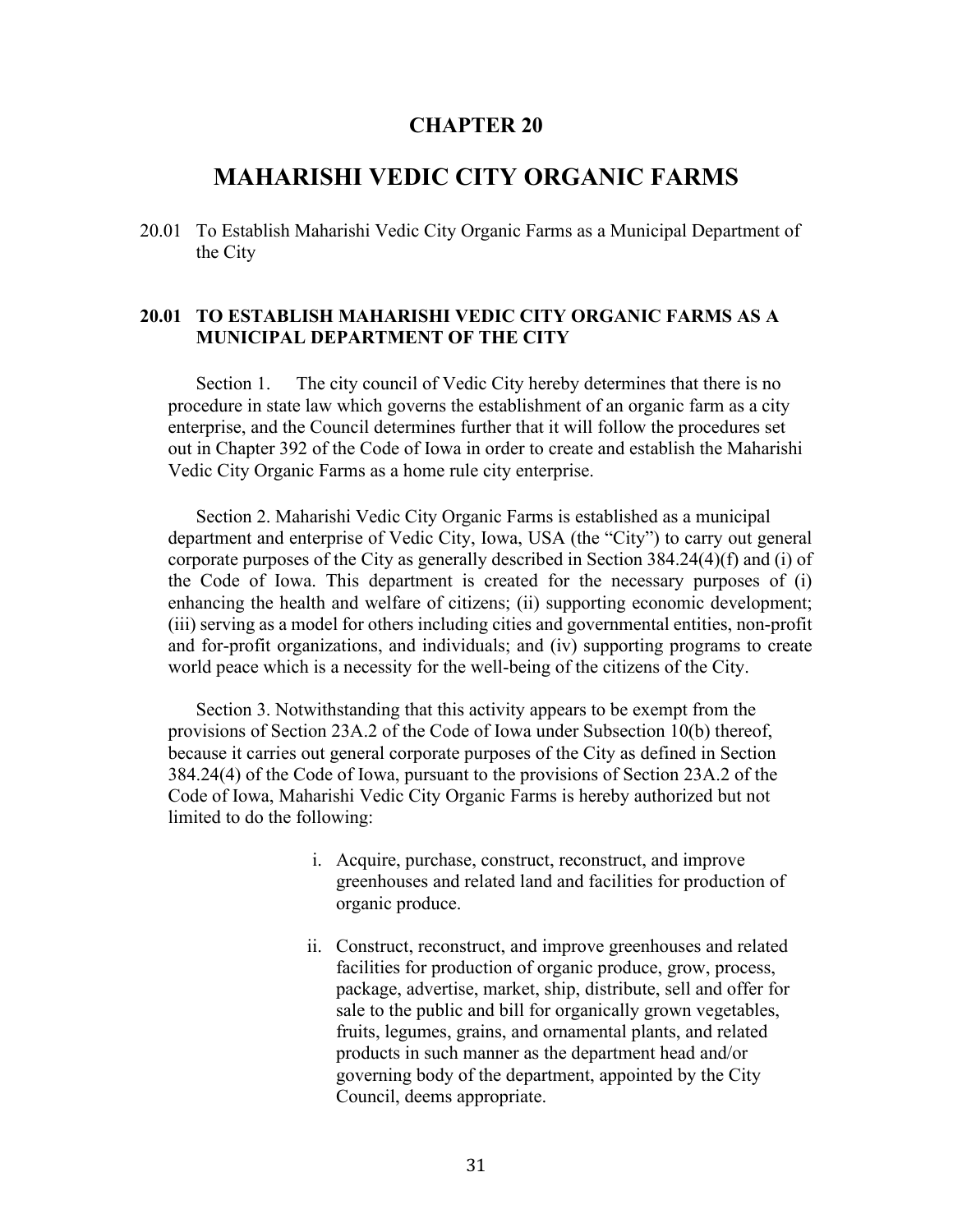- iii. Research and apply organic and Vedic organic principles and practices.
- iv. Collaborate with educational, governmental, non-profit and other organizations in expanding organic and Vedic organic agricultural operations in any location.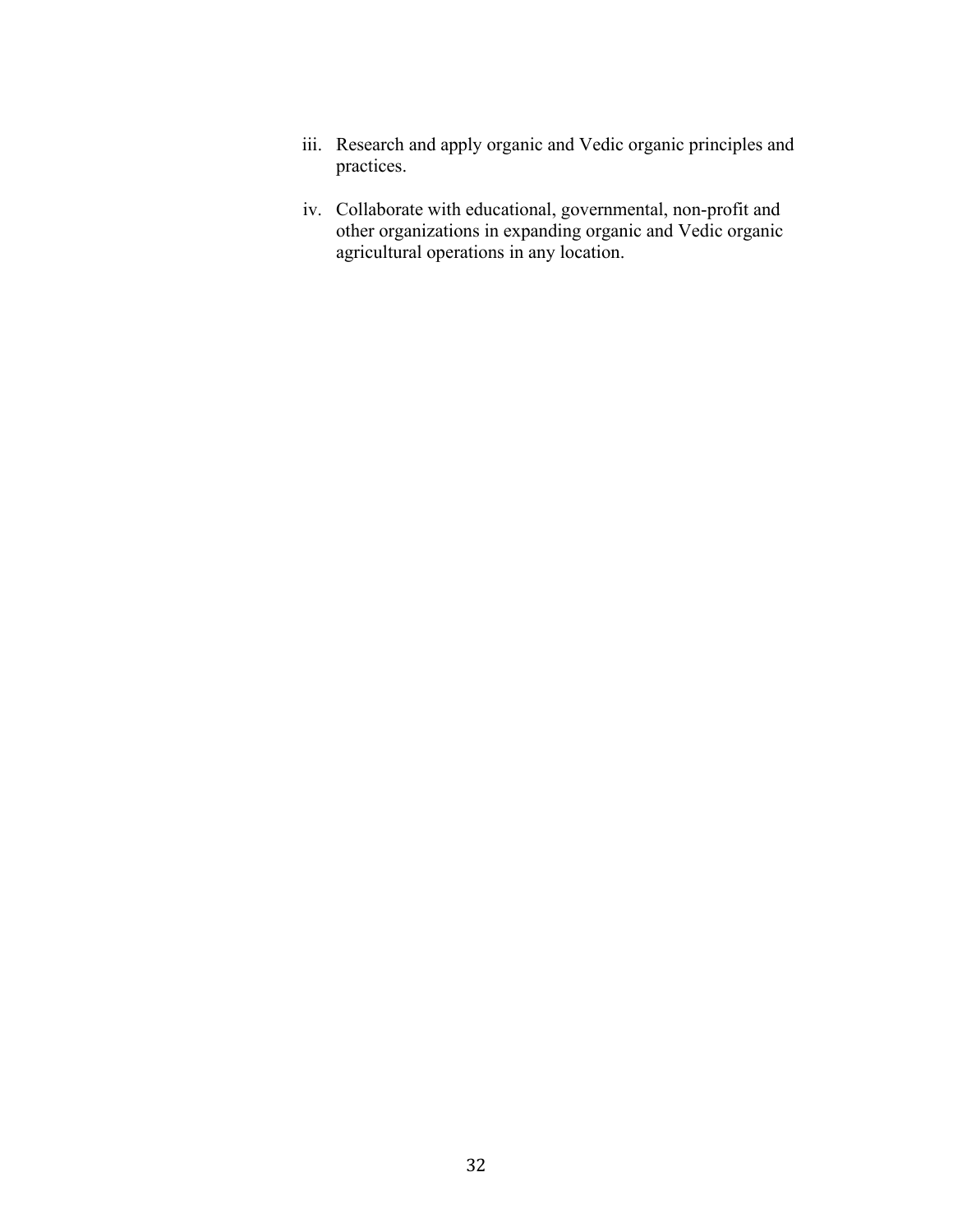# **DESIGN AND USE**

#### 21.01 To Adopt Design According to Natural Law

21.02 Design and Use

#### **21.01 TO ADOPT DESIGN ACCORDING TO NATURAL LAW.** All

improvements in the City shall be designed and constructed according to the principle of Maharishi Sthapatya Veda® design—architecture according to Natural Law.

#### **21.02 DESIGN AND USE.**

#### SECTION A. Purpose and Intent

- 1. The purpose of the Design and Use Ordinance is to adopt the vision, uses, principles and design requirements set forth in the 1992 subdivision documents and covenants of the Maharishi Center for Perfect Health and World Peace (MCPHWP) subdivision, which became the core of the City and was designed with the guidance and inspiration of Maharishi Mahesh Yogi for whom the City is named, along with related land use, development, and design requirements in the City's Code of Ordinances and the City's 2013 Urban Renewal Plan.
- 2. The ordinance describes the core design requirements, permitted uses and uses not permitted, the Ten Mandala design of the core of the City, and general design provisions.
- 3. The Design and Use Ordinance applies to all development, construction of improvements, grading, drainage, erosion control, and infrastructure in the City regardless of intended use and shall be followed by City, landowners and users, and design professionals involved in the review, evaluation, and approval of development and improvements to properties in the City.

#### SECTION B. Design According to Natural Law

- 1. All improvements constructed in the City shall be as follows:
	- a. Designed and constructed according to the principles of Maharishi Sthapatya Veda® design—Maharishi VedicTM Architecture or *Maharishi Vastu*—a system of design, site lay-out, and construction that includes site location, building orientation, placement of rooms and proportions based on principles of how nature functions. Also see Chapter 21 of the Code of Ordinances.
- 2. Designed and constructed with the following goals:
	- a. Use of non-toxic, non-polluting building materials
	- b. Incorporation of solar and other sustainable energy
	- c. Designed to contribute to a beautiful and appealing environment.
- 3. Designs shall be submitted to the City Council prior to construction for approval based on review of compliance with the standards described in this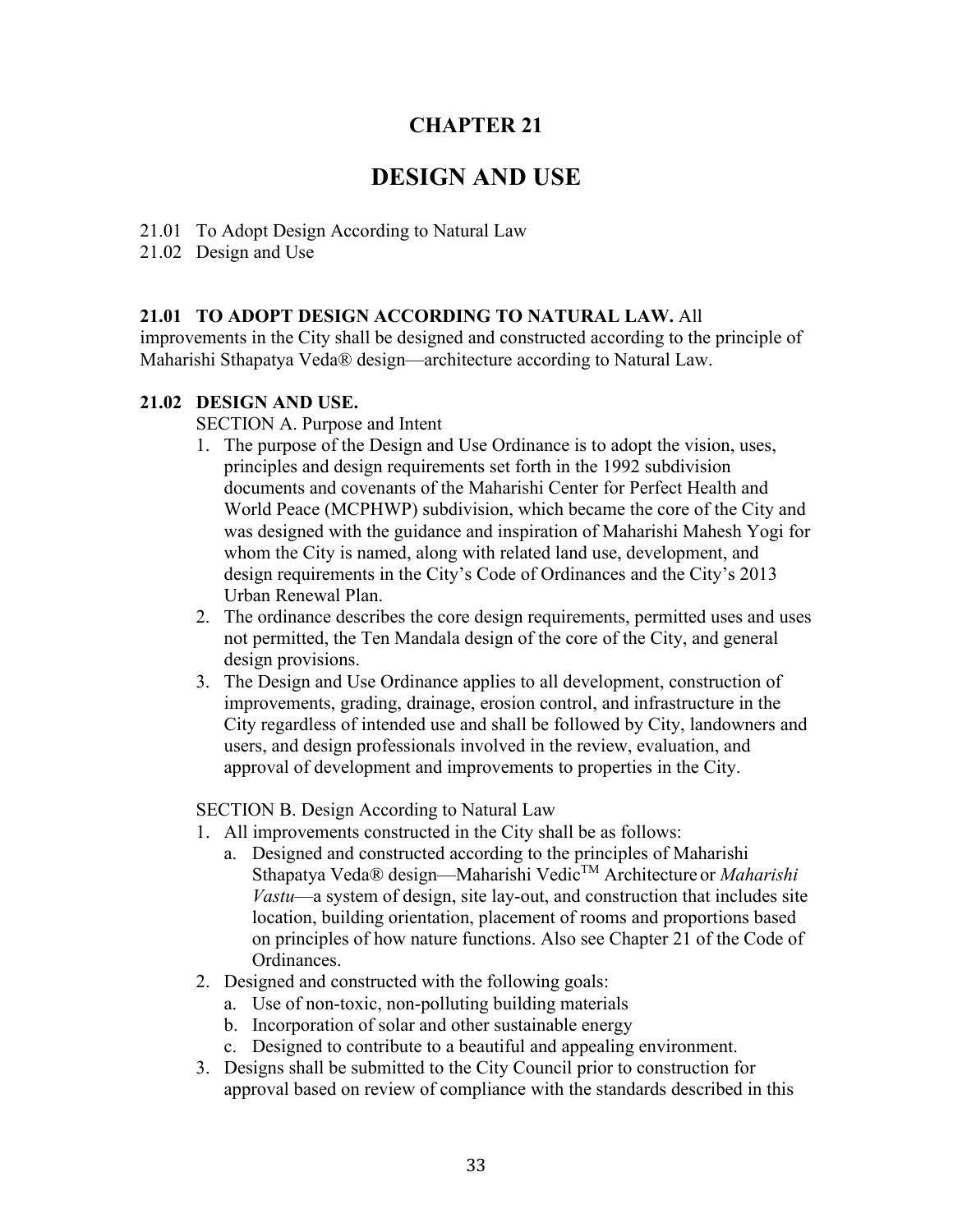Design and Use Ordinance and consistency with the City's Master Plan in effect at the time of construction.

4. Designs shall be prepared by licensed architects, engineers or other design professionals as appropriate for the type of improvement being submitted. Design professionals submitting Maharishi Sthapatya Veda designs shall have training and licensing acceptable to the City Council to provide such services.

#### SECTION C. Permitted Uses and Uses Not Permitted

- 1. Permitted Uses
	- a. Permitted uses include single and multi-family residences for all income levels; guest housing including hotels, villas, timeshare units, and condominiums; retirement housing and facilities; educational facilities including schools, colleges, universities, institutes, residential campuses, and other educational buildings; Maharishi Ayurveda health centers; business and professional offices; medical clinics; conference facilities; theaters; retail; restaurants; grocery; multi-purpose buildings incorporating office, retail/restaurant, and residential housing; recreational amenities including golf, tennis, indoor recreational facilities, walking trails, biking trails, and parks; government offices and buildings; organic agriculture that meets the requirements in Section V of this ordinance including growing of row crops, vegetable and fruit crops, hay, orchards, forestry, and grazing of organic dairy cattle; and other uses approved by the City Council.
	- b. The City encourages planned unit developments that incorporate multiple functions, which was the concept of the original Ten Mandala design of the MCPHWP.
- 2. Uses Not Permitted
	- a. Uses not permitted include cemeteries (public or private); commercial poultry, livestock and swine production; cattle feeder lots or confined animal feeding operations; fur-bearing animal rearing or breeding farms; commercial animal kennels; abattoirs; junkyards, bailing storage or processing of scrap metal, glass, paper or rags; storage or processing of wrecked or junked motor vehicles; quarries; racetracks, raceways or drag strips; gambling; sanitary landfills or garbage disposal areas; and any business which may produce or emit substantial gases, smokes, odors or noises that are determined by the City Council to be objectionable in a high quality environmentally sustainable environment.
	- b. Heavy manufacturing or canning operations, mini-warehouses, and trailer or mobile home parks are generally not permitted uses; however, the City Council may grant an exemption for a specific project upon a demonstration that it will be built and operate is in keeping with the overall standards of the City and will not be objectionable in the location where it is proposed to be constructed or placed.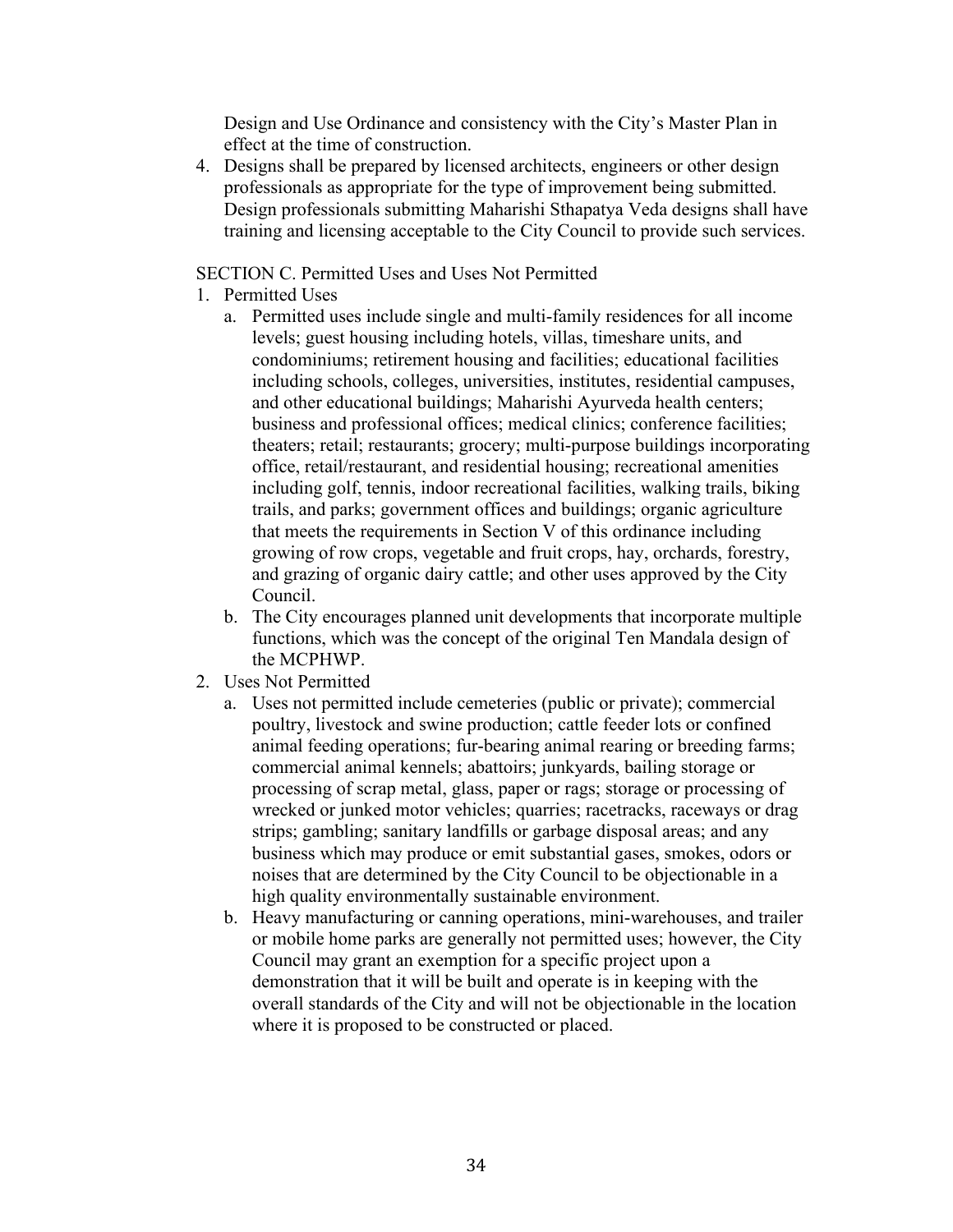SECTION D. Ten Mandala Design of the Core of the City

- 1. The design of the 1000-acre core of the City as ten mandalas representing the Constitution of the Universe was conceived by Maharishi and shall be implemented and maintained as the key design feature of the City.
- 2. The Ten Mandala design is reflected on a map of planned improvements under the City's 2013 Urban Renewal Plan, which map is incorporated as part of this ordinance.
- 3. The Ten Mandala design surrounding a central common area or Brahmasthan, shall be used to create a system of roads, streets, trails, paths and utility corridors that encourage a walk-able, bike-able, and easily accessible community.
- 4. The Ten Mandala design shall be marked in a way that is clearly visible from an aerial view including through roads, streets, trails, paths, mowed areas, landscaping with trees and hedges, and lighting.
- 5. The City shall work with the owner of each parcel that is part of the Ten Mandalas and Brahmasthan of the MCPHWP to create and implement a plan for constructing and maintaining the Ten Mandala design.
- 6. The City may, as part of its municipal infrastructure, install portions of the infrastructure for the Ten Mandala design upon approval by the City Council and with the granting of appropriate easements from property owners.

SECTION E. Organic City

- 1. Farming and land management in the City shall be sustainable and in accord with natural principles. External inputs should be minimized and use of internal resources should be optimized. Nature's ecology shall be the model for farming, gardening, and landscape management.
- 2. All land (including private residential areas) in the City shall be managed in accord with the principles and practices of the USDA National Organic Program (NOP). In particular, no farm or garden inputs shall be used that are not approved for use in the NOP.
- 3. Genetically modified (GMO) seeds, plants or materials shall not be used in the City.
- 4. All commercial farm operations in the City shall be certified organic by a certification agency that is accredited by the USDA National Organic Program (NOP) or by the Demeter Association.
- 5. Commercial farming operations that sell less than \$10,000 per year and follow the NOP standards for production, labeling and record keeping are exempt from organic certification under the NOP.
- 6. Raw manure that is applied to land in the City must be composted, or odorfree, or incorporated into the soil within 24 hours.

SECTION F. General Provisions

1. Buildings are, in general, limited to a height restriction of three stories plus towers, domes and other ornamental features not exceeding 150 feet above the airport elevation of 797 feet, except the eastern portion of Mandala One where there may be other requirements due to proximity to the Fairfield Airport.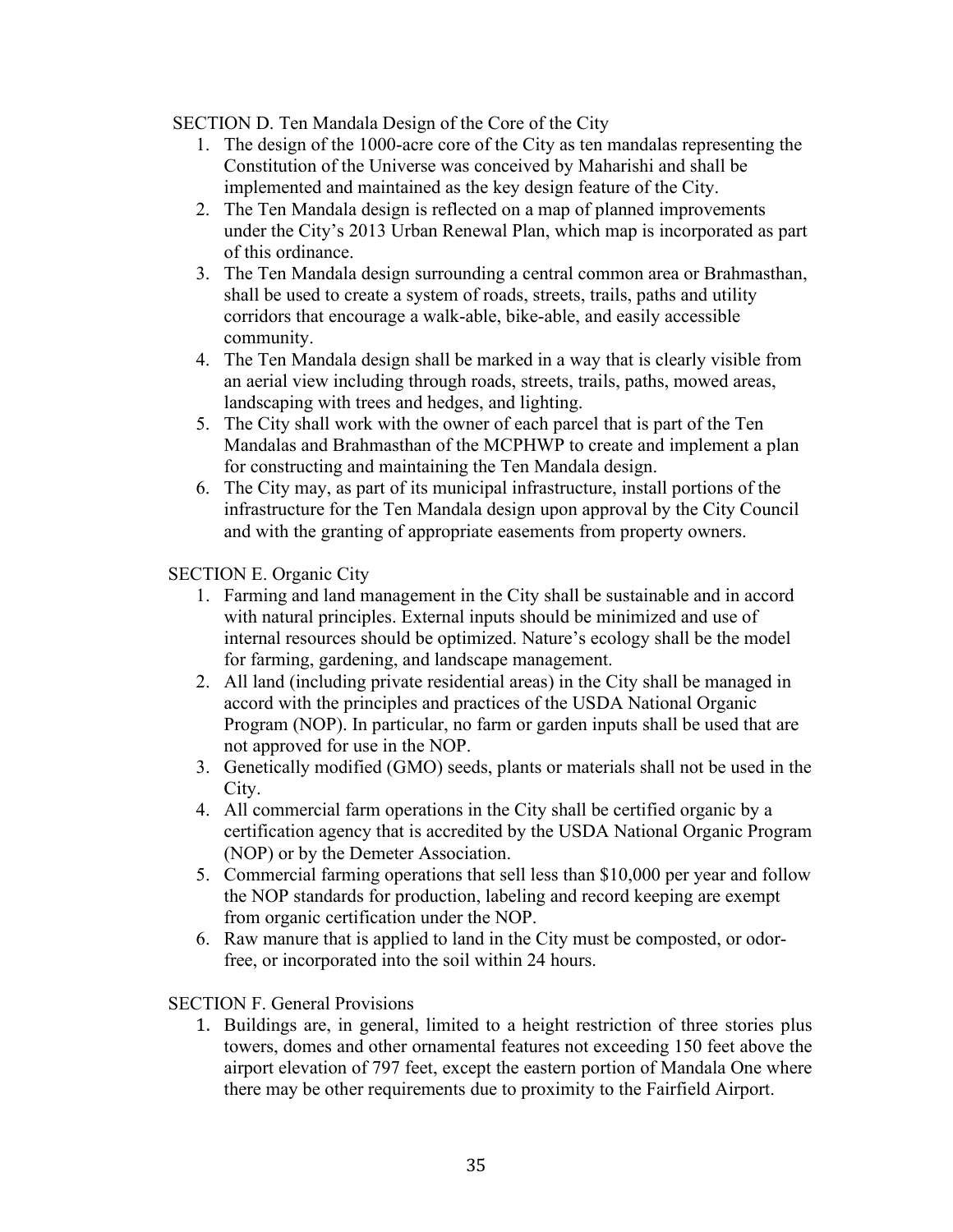- 2. Roofs within the MCPHWP subdivision shall be tile (made of clay, concrete, or other materials such as non-toxic recycled composites approved by the City Council). Roofs on the Invincible America and Vedic Scholar campuses may be composition. Roofing in other areas shall be as approved by the City Council.
- 3. All utilities shall be underground except for temporary utilities needed for construction. Above ground individual devices, including devices attached to existing structures, that transmit cellular, radio, microwave, or Wi-Fi signals, are prohibited within City boundaries and on adjacent land or structures subject to City oversight or jurisdiction. This ordinance does not apply to devices within residential or commercial structures, cellular telephones, solar panels, satellite television equipment, or above ground propane tanks. This ordinance does not apply to devices in place before April 15, 2019, or to structures approved thereafter by the City Council.
- 4. Buildings and sites shall be designed so that heating and cooling, refuse containers, etc., are not placed in front of the buildings in public view.
- 5. Private roads and drives shall be designed to accommodate emergency vehicle access.
- 6. Plans for signage including temporary construction signage, shall be submitted to the Council for review and approval.
- 7. Each of the 10 Mandalas shall have the right to subdivide with City Council approval.
- 8. The goal of the City is all-electric transportation vehicles as this becomes practical.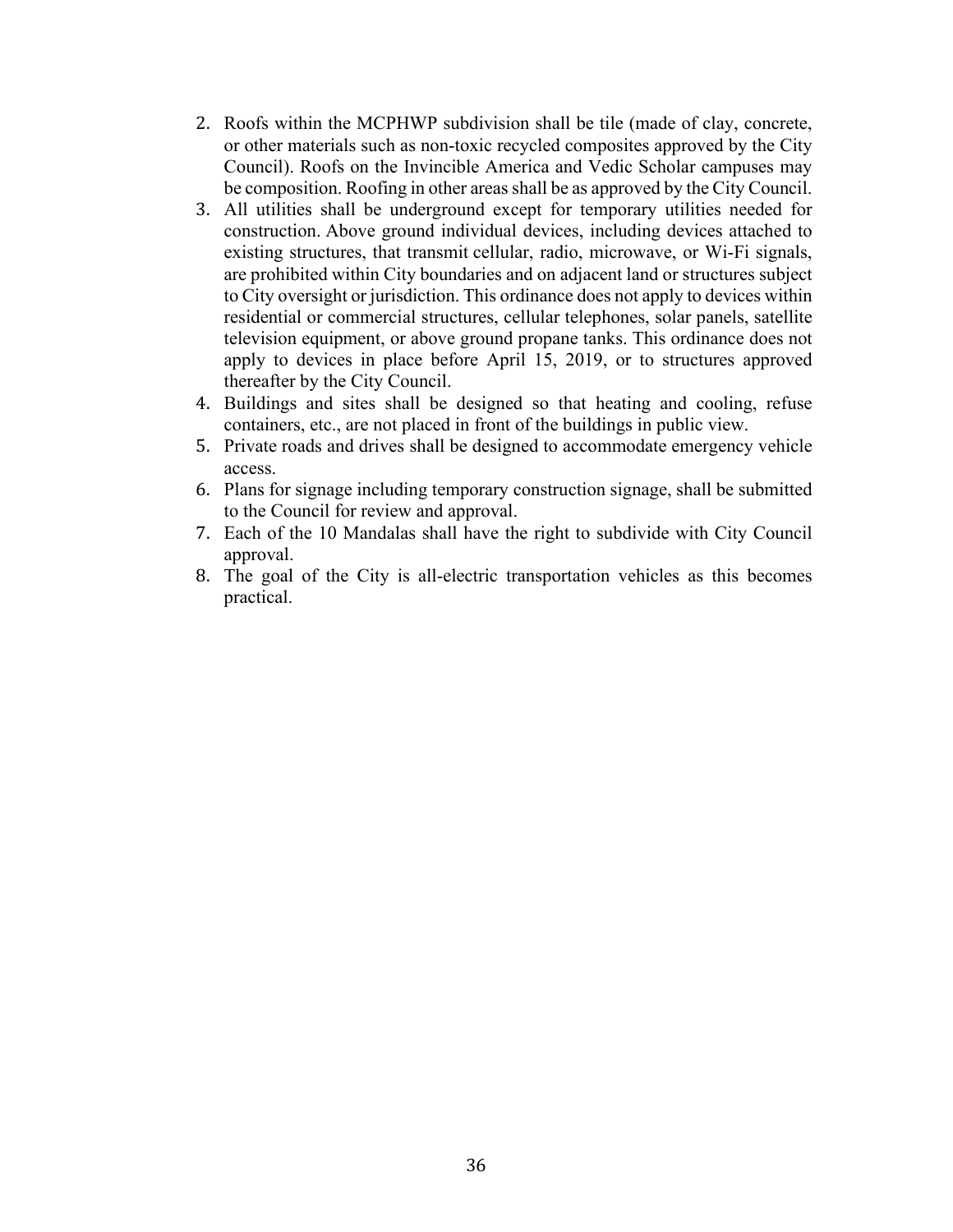# **SUBDIVISION REGULATIONS**

- 22.01 Authority
- 22.02 Application
- 22.03 Extra-Territorial Jurisdiction
- 22.04 Definitions
- **22.01 AUTHORITY.** This ordinance is adopted pursuant to Chapter 354 of the Code of Iowa.
- **22.02 APPLICATION.** This ordinance applies to the subdivision of a lot, tract, or parcel of land into three or more lots for the purpose of sale, transfer, or building development, whether immediate or future, including the re-subdivision or replatting of lots or land.
- **22.03 EXTRA-TERRITORIAL JURISDICTION**. The City hereby establishes its authority in accordance with the provisions of Section 354.9 of the Code of Iowa to review and approve subdivisions located within two (2) miles of its corporate boundaries.
- **22.04 DEFINITIONS**. The definitions contained in Section 354.2 of the Code of Iowa are incorporated by reference.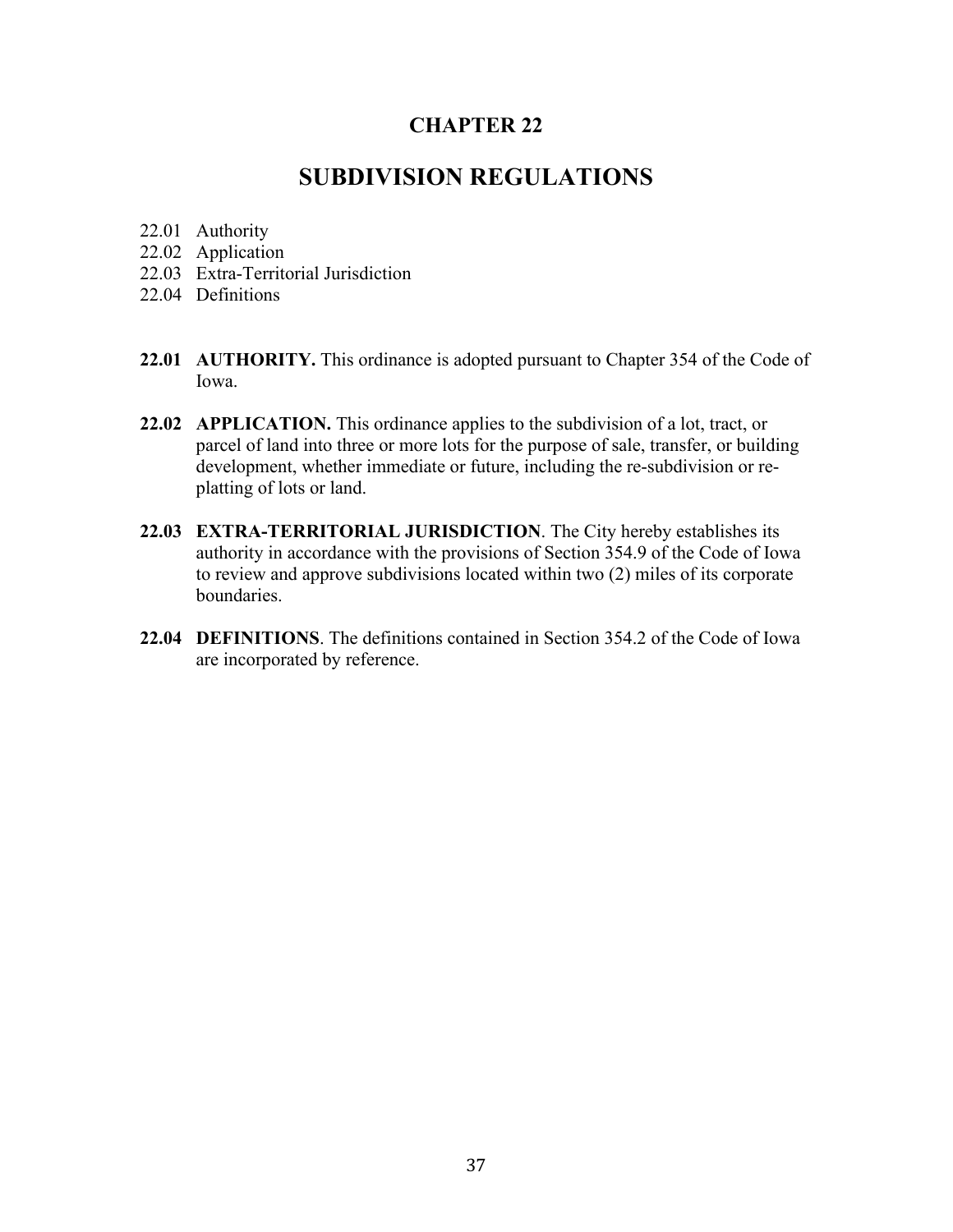# **SUBDIVISION REQUIREMENTS**

- 23.01 Approval by City Council
- 23.02 Subdivision Plat
- 23.03 Design Requirements
- 23.04 Utilities and Infrastructure
- 23.04(a) Sanitary Sewer
- 23.04(b) Street Construction and Maintenance
- 23.04(c) Underground Utilities
- 23.04(d) Off-Site Improvements
- 23.05 Common Areas and Landscaping
- **23.01 APPROVAL BY CITY COUNCIL.** A proposed subdivision plat lying within the jurisdiction of the City shall be submitted to the City Council for review and approval, or waiver of review, prior to recording.
- **23.02 SUBDIVISION PLAT**. A subdivision plat shall be prepared by a registered land surveyor and meet the requirements of Section 354.6, 354.11, and 355 of the Code of Iowa, incorporated by reference.
- **23.03 DESIGN REQUIREMENTS.** The design of a subdivision within the City shall be in accordance with Maharishi Sthapatya Veda® design—architecture in accord with Natural Law—and prepared an architect, design professional or organization sublicensed to provide services in this design system. This requirement shall also apply to any subdivision within the extra-territorial review area of the City that has as part of its plan the construction of any improvement(s) according to Maharishi Sthapatya Veda design.
- **23.04 UTILITIES AND INTRASTRUCTURE.** It is the responsibility of the owner of the land to be subdivided (the "subdivider") to provide utilities and infrastructure for the subdivision including sanitary sewer, water, streets, fire safety, and stormwater management systems, and to assure that other public utilities including electric, natural gas or propane, and electronic communications are available to subdivided lots.
- **23.04(a) SANITARY SEWER.** The subdivider shall install sanitary facilities including sanitary sewer connection to the City's sanitary sewer system unless an alternative sanitary system is approved by applicable health authorities and by the City Council.
- **23.04(b) STREET CONSTRUCTION AND MAINTENANCE.** It is the responsibility of the subdivider to provide streets to serve the subdivision and that those streets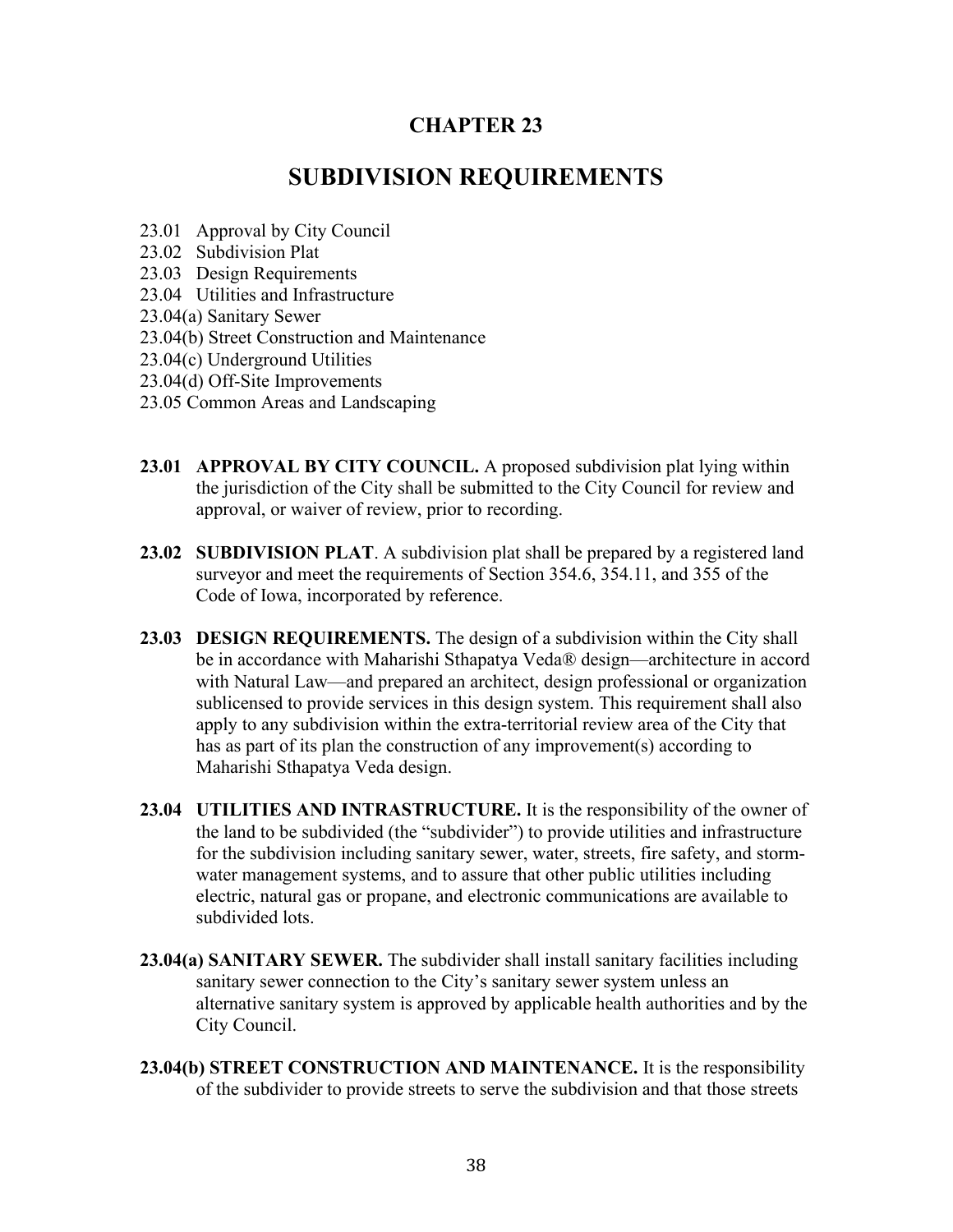meet safety requirements including fire and emergency vehicle access. Unless otherwise agreed by the City Council, all streets within a subdivision shall remain private streets of the subdivision and not public streets of the City and the subdivision and not the City shall have the responsibility for maintenance of all streets.

- **23.04(c) UNDERGROUND UTILITIES**. All utility wires shall be installed underground unless otherwise approved by the City Council.
- **23.04(d) OFF-SITE IMPROVEMENTS**. In the event that a subdivision is determined to require new or enhanced public improvements outside the property being subdivided, it shall be the responsibility of the subdivider to provide such improvements in a form that is acceptable to the City Council.
- **23.05 COMMON AREAS AND LANDSCAPING**. The plan for subdivisions shall provide for open space for enjoyment of all residents and shall include a plan for landscaping and landscape buffers particularly along major thoroughfares.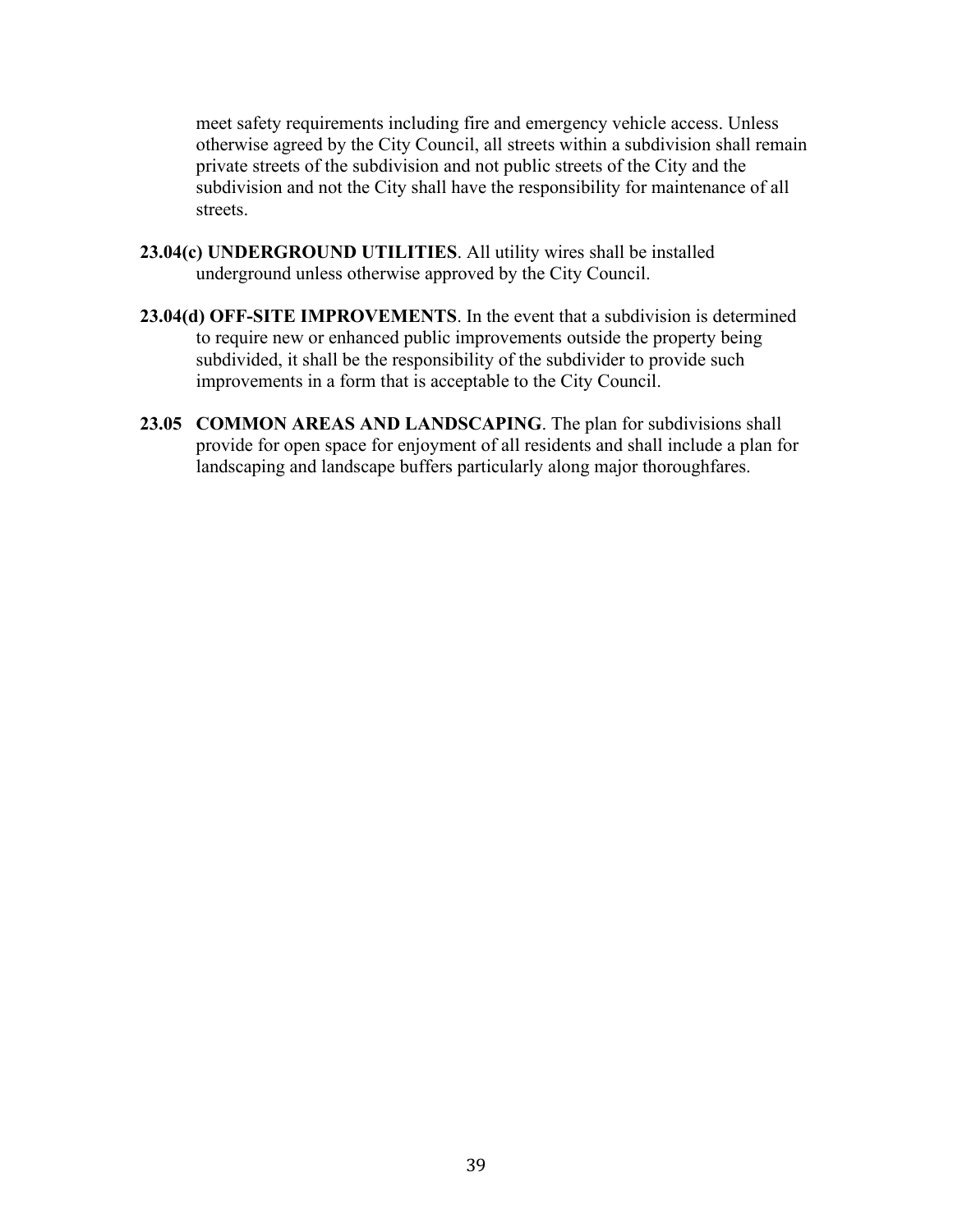# **RESPONSIBILITIES OF THE CITY AND THE SUBDIVIDER**

- 24.01 Responsibilities of the City
- 24.02 Responsibilities of the Subdivider
- **24.01 RESPONSIBILITIES OF THE CITY**. The City seeks to protect and preserve the peace, welfare, comfort, convenience, and property of its residents and provide for orderly growth by reviewing planned subdivisions. In conducting its review the City relies on the expertise of the engineers, surveyors and other design professionals of the subdivision to design the subdivision according to applicable codes and professional design standards to protect the health, safety and property values of its residents. The City does not conduct an independent engineering review of the plans or inspect subdivision construction. The City's approval of a proposed plat of survey does not assure that the subdivision will be completed according to the plans.
- **24.02 RESPONSIBILITIES OF THE SUBDIVIDER.** It is the sole responsibility of the subdivider to assure that the subdivision is properly designed and engineered and that the subdivision including all lots, utilities, streets, storm water management systems, common areas, landscaping, and other features and amenities are completed according to the plat of survey and other plans presented to the City.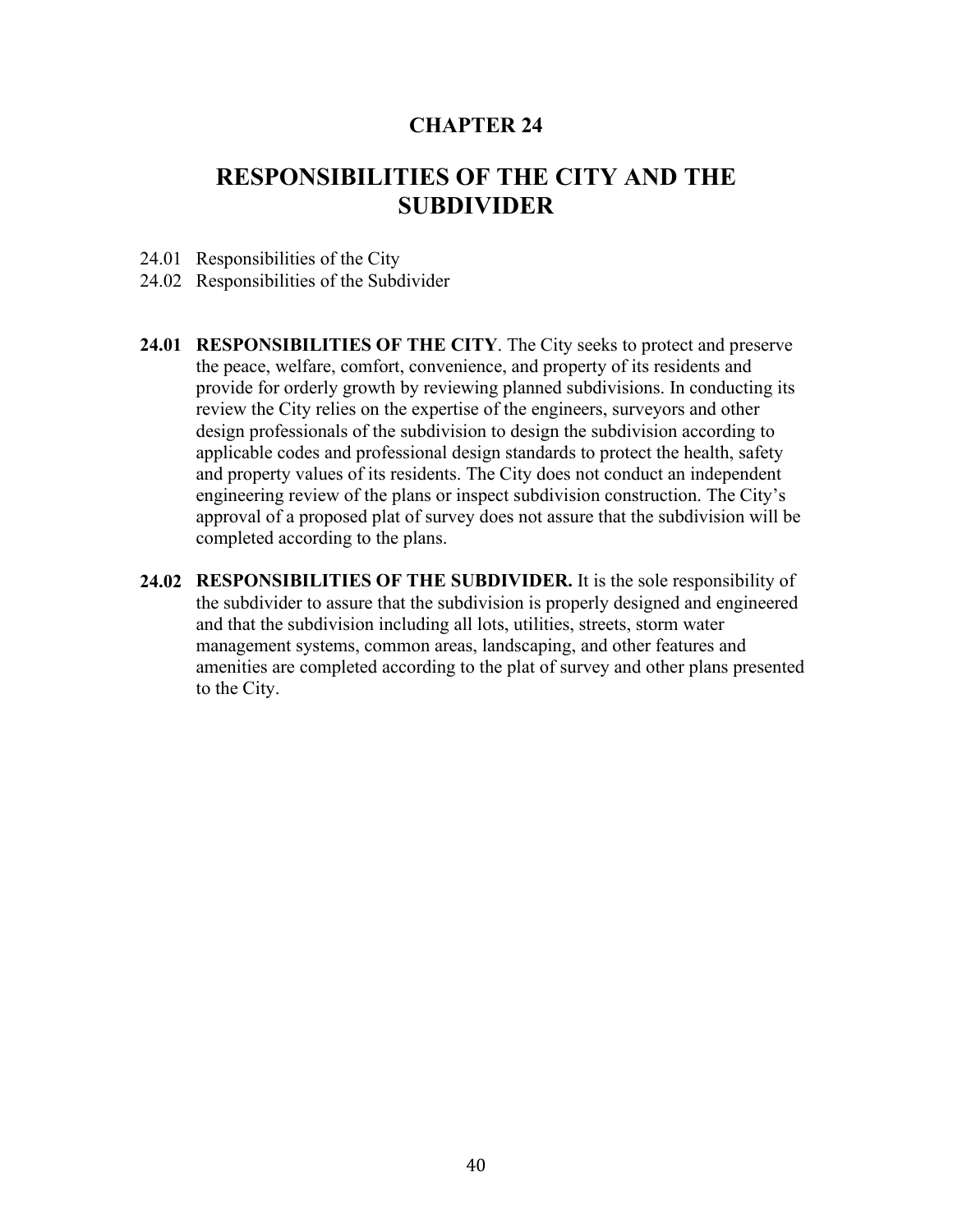# **STREET NAMES**

25.01 Re-name Streets in the City

25.02 Re-name 170<sup>th</sup> Street Within City Jurisdiction to John Estle Street

#### **25.01 Re-name Streets in the City**

- **1.** Iris Avenue, between 170<sup>th</sup> Street/John Estle Street and 175<sup>th</sup> St., re-name "Invincible America Avenue"
- **2.** Juniper Avenue, between 170<sup>th</sup> Street/John Estle Street and 180<sup>th</sup> St., re-name "Maharishi Center Avenue"
- **3.** Grand Avenue between Jasmine Ave. and Mansion Drive, re-name "Grand Drive"

#### **25.02 Re-name 170th Street Within City Jurisdiction to John Estle Street**

- 1. The portion of the street within the City of Maharishi Vedic City, Iowa, designated and known as 170<sup>th</sup> Street, extending between approximately 237 feet west of the center line of Maharishi Center Avenue/Juniper Avenue on the east and approximately 1310 feet west of the center line of Invincible America Avenue on the west, is hereby redesignated and shall hereafter be known as "John Estle Street".
- 2. Every reference in the Municipal Code of the City of Maharishi Vedic City, Iowa, to "170<sup>th</sup> Street" within Maharishi Vedic City, extending between approximately 237 feet west of the center line of Maharishi Center Avenue/Juniper Avenue on the east and approximately 1310 feet west of the center line of Invincible America Avenue on the west, shall be interpreted to refer to John Estle Street.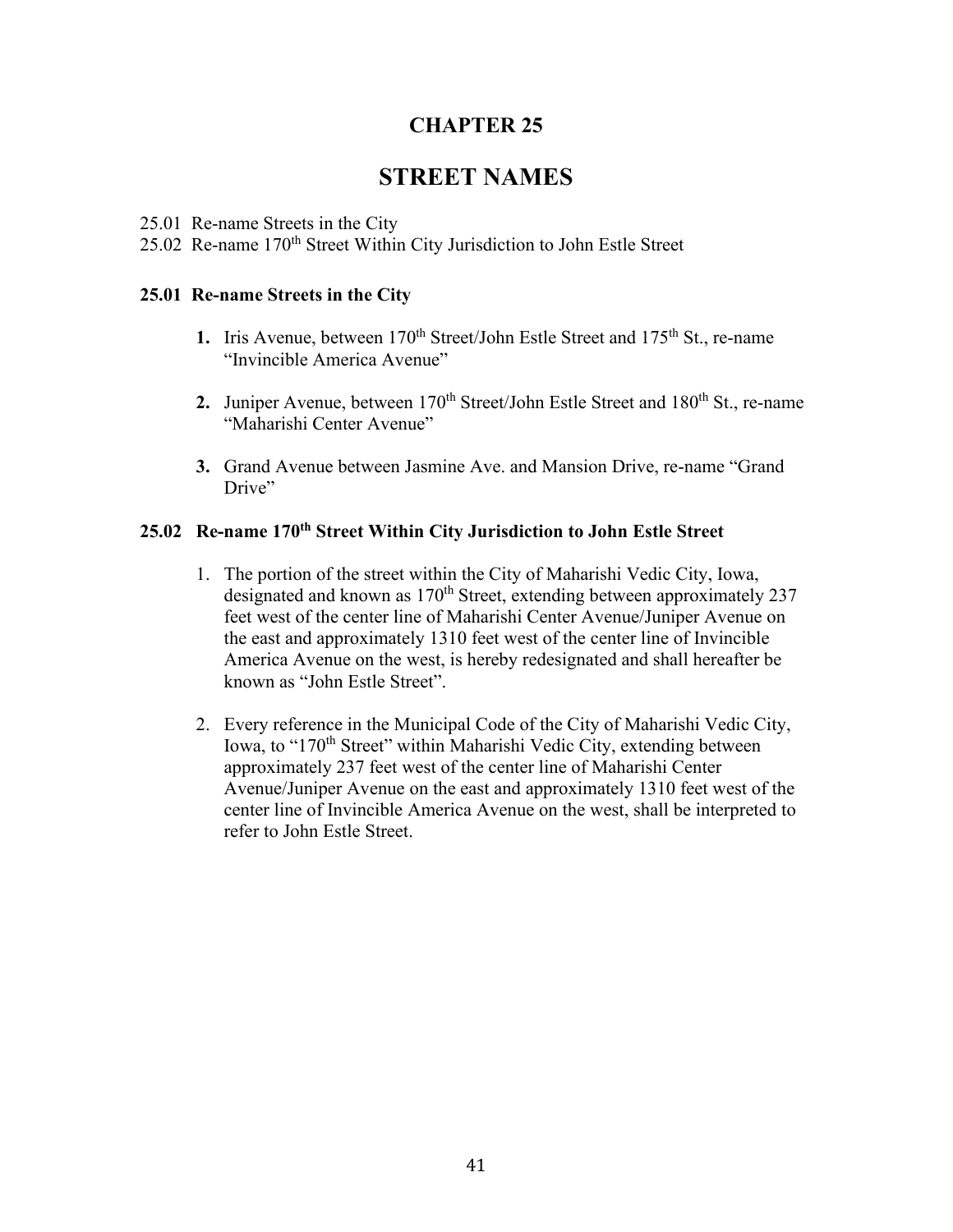# **CHAPTERS 26-30**

# **RESERVED**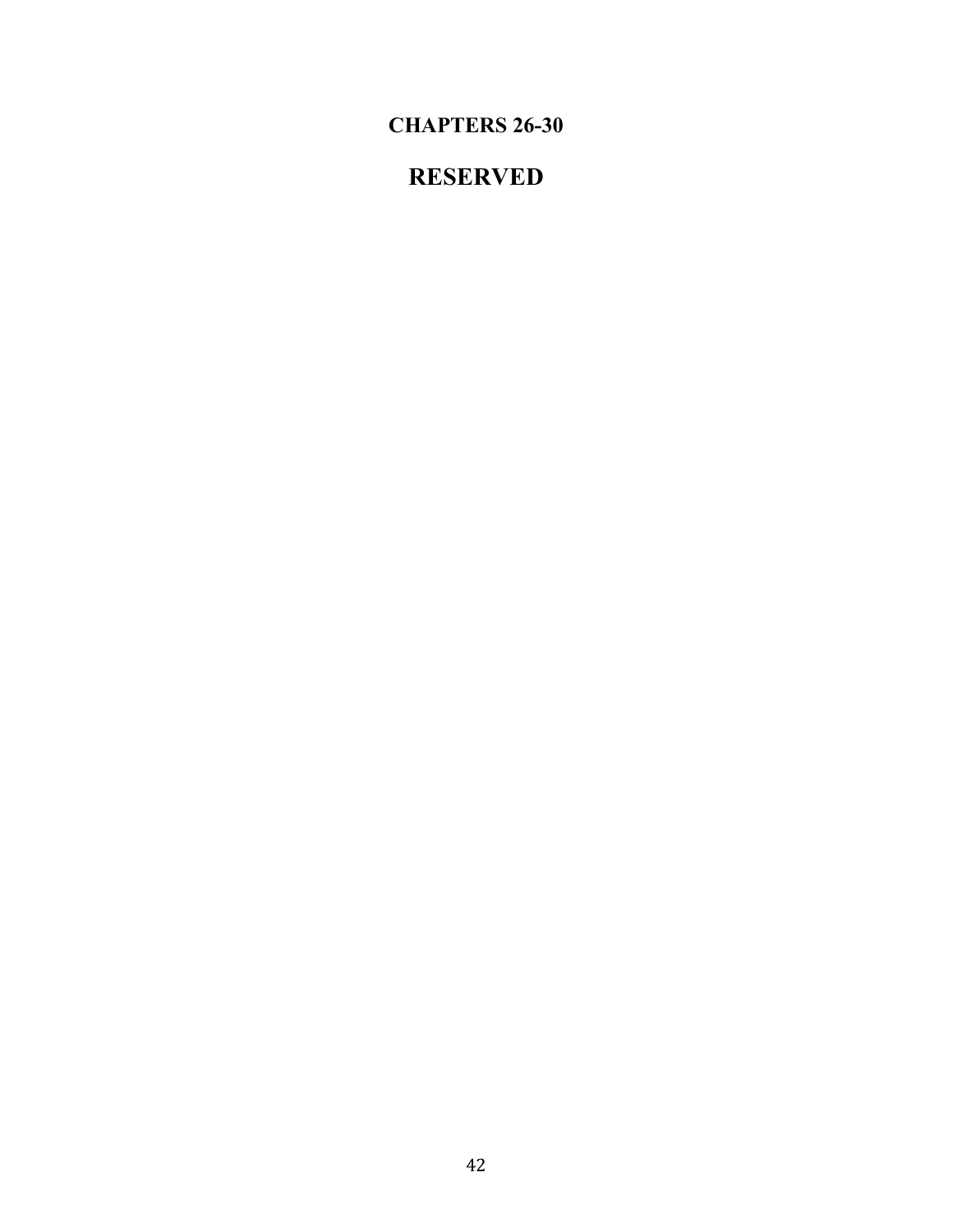## **2013 URBAN RENEWAL AREA**

Providing for the Division of Taxes Levied on Taxable Property in the 2013 Maharishi Vedic City Urban Renewal Area, Pursuant to Section 403.19 of the Code of Iowa

- 31.01 Purpose
- 31.02 Definitions

31.03 Provisions for Division of Taxes Levied on Taxable Property in the Urban Renewal Area

- 31.04 Repealer
- 31.05 Saving Clause
- 31.06 Effective Date
- **31.01 PURPOSE.** The purpose of this ordinance is to provide for the division of taxes levied on the taxable property in the 2013 Maharishi Vedic City Urban Renewal Area, each year by and for the benefit of the state, city, county, school districts or other taxing districts after the effective date of this ordinance in order to create a special fund to pay the principal of and interest on loans, moneys advanced to or indebtedness, including bonds proposed to be issued by the City of Maharishi Vedic City to finance projects in such area.
- **31.02 DEFINITIONS.** For use within this ordinance the following terms shall have the following meanings:
	- 9. "City" shall mean the City of Maharishi Vedic City, Iowa.
	- 10. "County" shall mean Jefferson County, Iowa.
	- 11. "Urban Renewal Area" shall mean the 2013 Maharishi Vedic City Urban Renewal Area, the boundaries of which are set out below, such area having been identified in the Urban Renewal Plan approved by the City Council by resolution adopted on December 27, 2013:

Certain real property situated in the City of Maharishi Vedic City, Jefferson County, Iowa, more particularly described as follows:

A. Maharishi Center for Perfect Health and World Peace Subdivision, a subdivision lying in Sections 9, 10, 15 & 16, Township 72 North, Range 10 West of the 5th Prime Meridian in Maharishi Vedic City, Jefferson County, Iowa. This includes Lots 1, 2, 3 except Auditor's Parcels A and B, 4, 5, 6, 7, 8, 9, 10 and 11 of the Maharishi Center for Perfect Health and World Peace Subdivision (947.43 acres more or less).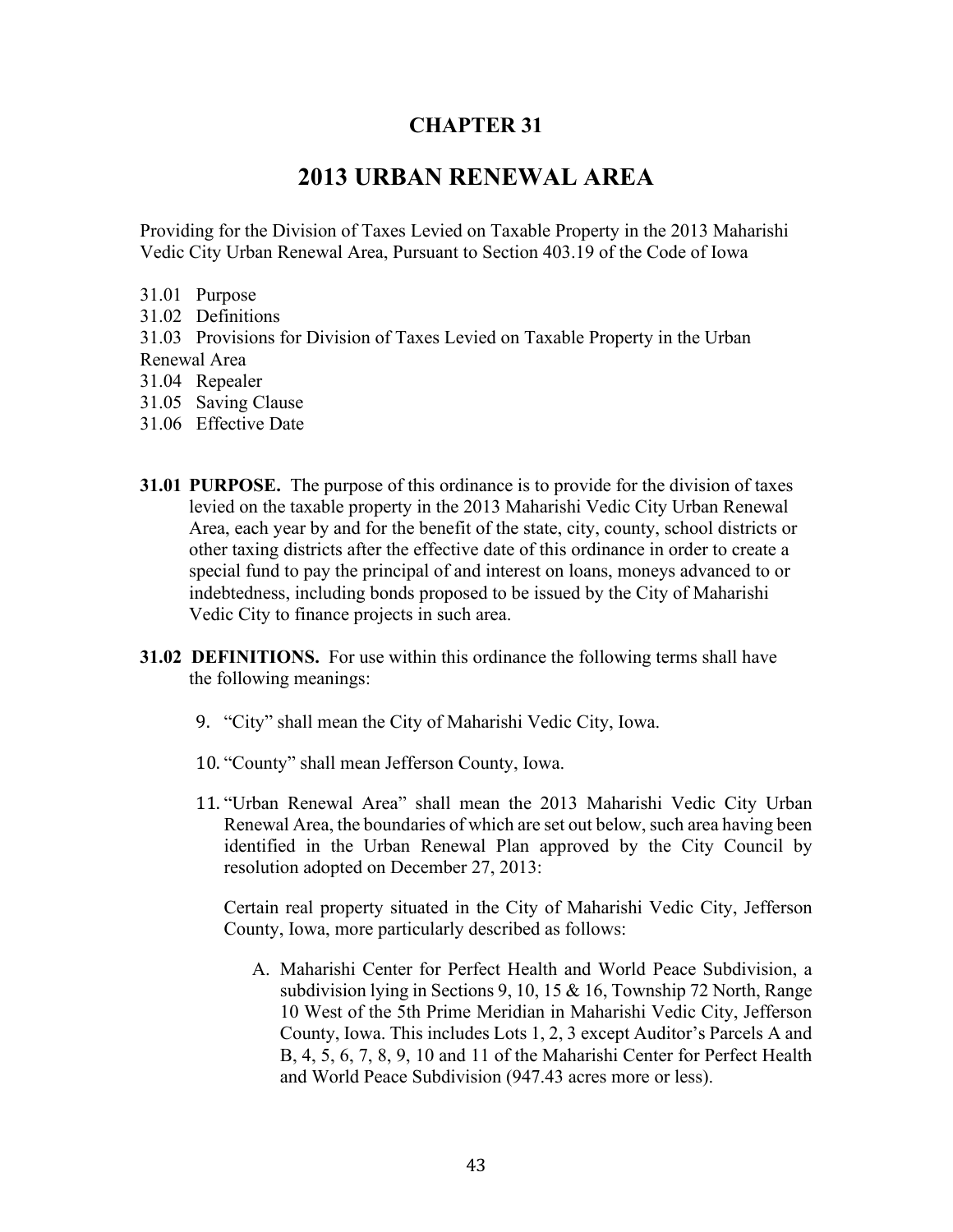- B. The Northwest quarter of the Northeast quarter of Section 15, Township 72 North, Range 10 West of the 5th P.M., Maharishi Vedic City, Jefferson County, Iowa. (40 acres more or less).
- C. The Northwest Quarter of Section 9, Township 72 North, Range 10 West of the Fifth Principal Meridian in Maharishi Vedic City, Jefferson County, Iowa. (159.8 acres more or less).

#### **31.03 PROVISIONS FOR DIVISION OF TAXES LEVIED ON TAXABLE PROPERTY IN THE URBAN RENEWAL AREA.** After the effective date of this ordinance, the taxes levied on the taxable property in the Urban Renewal Area each year by and for the benefit of the State of Iowa, the City, the County and any school district or other taxing district in which the Urban Renewal Area is located, shall be divided as follows:

- 1. that portion of the taxes which would be produced by the rate at which the tax is levied each year by or for each of the taxing districts upon the total sum of the assessed value of the taxable property in the Urban Renewal Area, as shown on the assessment roll as of January 1 of the calendar year preceding the first calendar year in which the City certifies to the County Auditor the amount of loans, advances, indebtedness, or bonds payable from the special fund referred to in paragraph (b) below, shall be allocated to and when collected be paid into the fund for the respective taxing district as taxes by or for said taxing district into which all other property taxes are paid. For the purpose of allocating taxes levied by or for any taxing district which did not include the territory in the Urban Renewal Area on the effective date of this ordinance, but to which the territory has been annexed or otherwise included after the effective date, the assessment roll applicable to property in the annexed territory as of January 1 of the calendar year preceding the effective date of the ordinance which amends the plan for the Urban Renewal Area to include the annexed area, shall be used in determining the assessed valuation of the taxable property in the annexed area.
- 2. that portion of the taxes each year in excess of such amounts shall be allocated to and when collected be paid into a special fund of the City to pay the principal of and interest on loans, moneys advanced to or indebtedness, whether funded, refunded, assumed or otherwise, including bonds issued under the authority of Section 403.9(1), of the Code of Iowa, incurred by the City to finance or refinance, in whole or in part, projects in the Urban Renewal Area, and to provide assistance for low and moderate-income family housing as provided in Section 403.22, except that taxes for the regular and voter-approved physical plant and equipment levy of a school district imposed pursuant to Section 298.2 of the Code of Iowa, taxes for the instructional support program of a school district imposed pursuant to Section 257.19 of the Code of Iowa, and taxes for the payment of bonds and interest of each taxing district shall be collected against all taxable property within the taxing district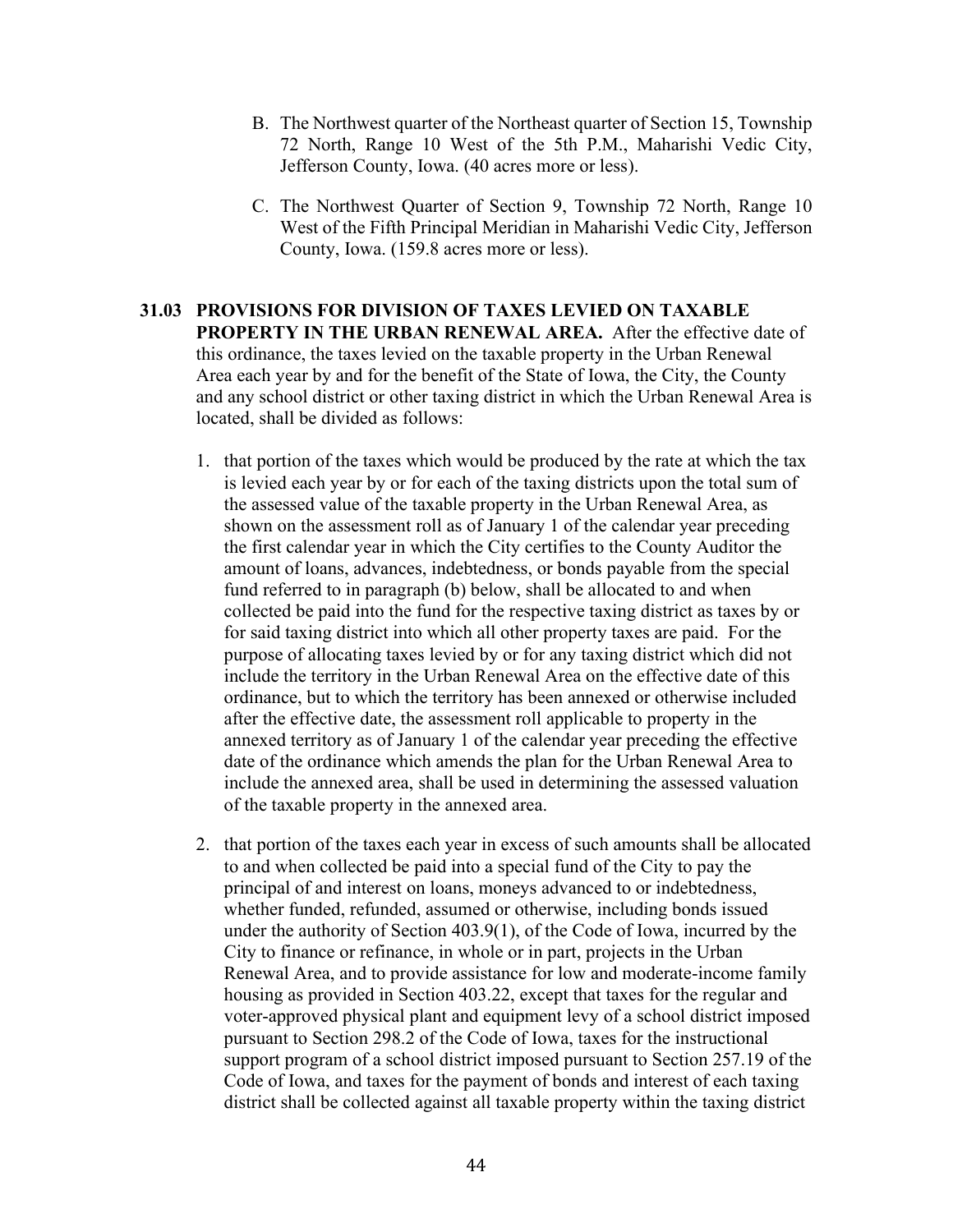without limitation by the provisions of this ordinance. Unless and until the total assessed valuation of the taxable property in the Urban Renewal Area exceeds the total assessed value of the taxable property in such area as shown by the assessment roll referred to in subsection (1) of this section, all of the taxes levied and collected upon the taxable property in the Urban Renewal Area shall be paid into the funds for the respective taxing districts as taxes by or for said taxing districts in the same manner as all other property taxes. When such loans, advances, indebtedness, and bonds, if any, and interest thereon, have been paid, all money thereafter received from taxes upon the taxable property in the Urban Renewal Area shall be paid into the funds for the respective taxing districts in the same manner as taxes on all other property.

- 3. the portion of taxes mentioned in subsection (2) of this section and the special fund into which that portion shall be paid may be irrevocably pledged by the City for the payment of the principal and interest on loans, advances, bonds issued under the authority of Section 403.9(1) of the Code of Iowa, or indebtedness incurred by the City to finance or refinance in whole or in part projects in the Urban Renewal Area.
- 12. as used in this section, the word "taxes" includes, but is not limited to, all levies on an ad valorem basis upon land or real property.
- **31.04 REPEALER.** All ordinances or parts of ordinances in conflict with the provisions of this ordinance are hereby repealed.
- **31.05 SAVING CLAUSE.** If any section, provision, or part of this ordinance shall be adjudged invalid or unconstitutional, such adjudication shall not affect the validity of the ordinance as a whole or any section, provision or part thereof not adjudged invalid or unconstitutional.
- **31.06 EFFECTIVE DATE.** This ordinance shall be effective after its final passage, approval and publication as provided by law.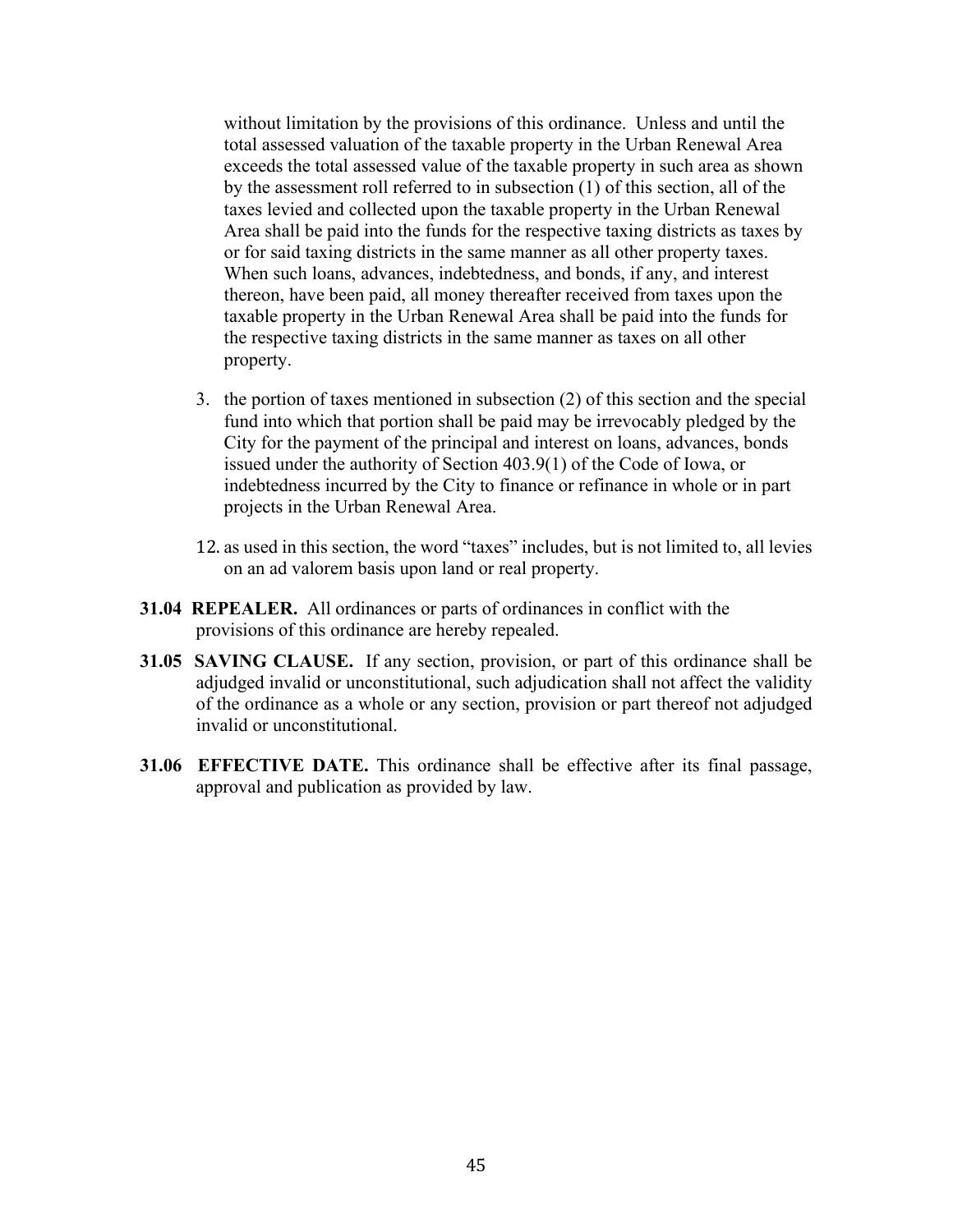### **REPEALING THE 2013 URBAN RENEWAL AREA**

- 32.01 Purpose
- 32.02 Repealer
- 32.03 Saving Clause
- 32.04 Effective Date
- **32.01 PURPOSE.** Ordinance No. 2013-02 of the City providing for the division of taxes levied on certain real property situated in the 2013 Maharishi Vedic City Urban Renewal Area as more particularly described in such Ordinance No. 2013-02 is hereby repealed, and the division of incremental property tax revenues from such property under Ordinance No. 2013-02 is hereby terminated.
- **32.01 REPEALER.** All ordinances or parts of ordinances in conflict with the provisions of this ordinance are hereby repealed.
- **32.03 SAVING CLAUSE.** If any section, provision, or part of this ordinance shall be adjudged invalid or unconstitutional, such adjudication shall not affect the validity of the ordinance as a whole or any section, provision or part thereof not adjudged invalid or unconstitutional.
- **32.04 EFFECTIVE DATE.** This ordinance shall be effective after its final passage, approval and publication as provided by law.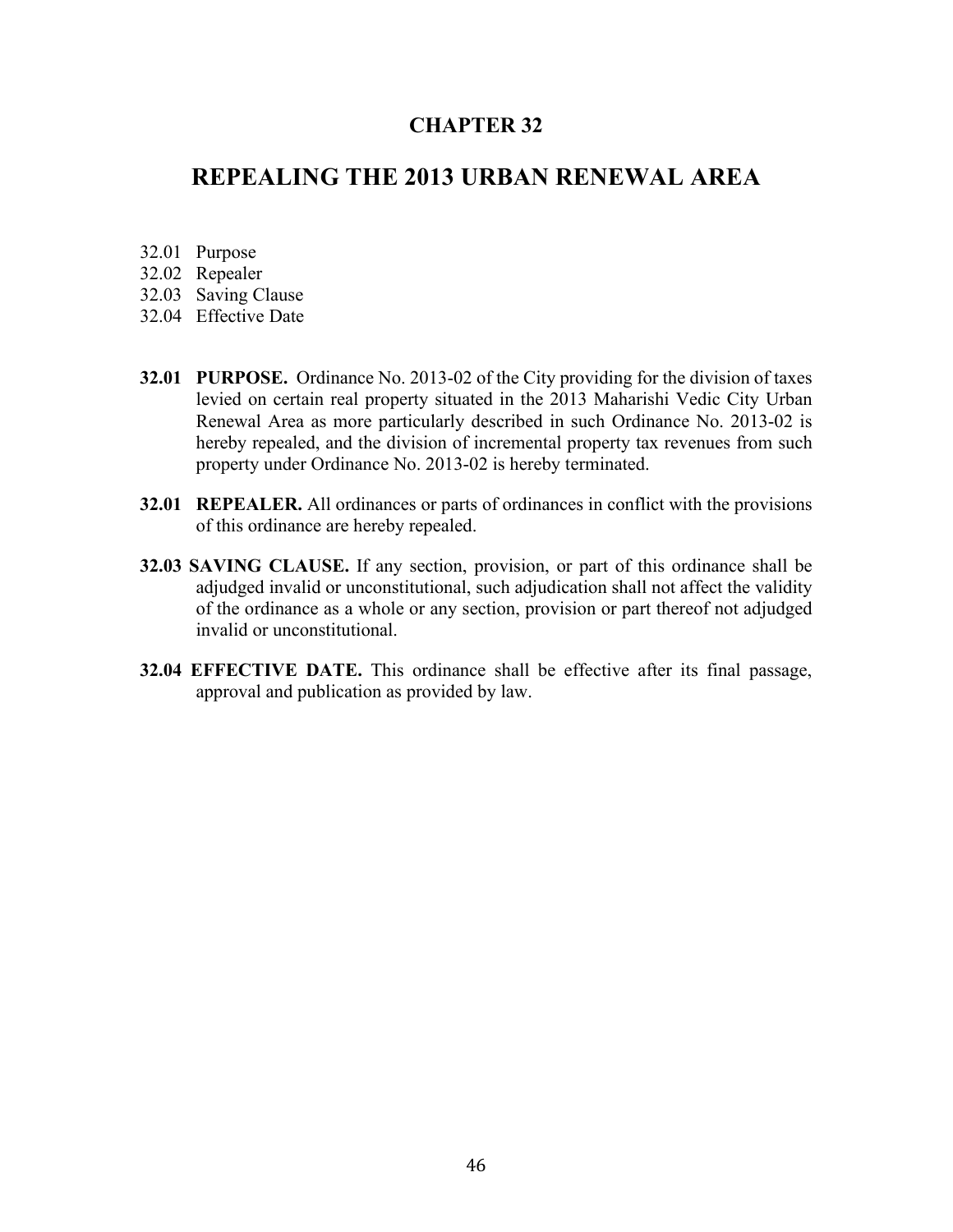# **2021 URBAN RENEWAL AREA**

Providing for Division of Taxes Levied on Taxable Property in the 2021 Maharishi Vedic City Urban Renewal Area, Pursuant to Section 403.19 of the Code of Iowa

- 33.01 Purpose
- 33.02 Definitions
- 33.03 Provisions for Division of Taxes Levied on Taxable Property in the Urban
- Renewal Area
- 33.04 Repealer
- 33.05 Saving Clause
- 33.06 Effective Date
- **33.01 PURPOSE.** The purpose of this ordinance is to provide for the division of taxes levied on the taxable property in the 2021 Maharishi Vedic City Urban Renewal Area, each year by and for the benefit of the state, city, county, school districts or other taxing districts after the effective date of this ordinance in order to create a special fund to pay the principal of and interest on loans, moneys advanced to or indebtedness, including bonds proposed to be issued by the City to finance projects in such area.
- **33.02 DEFINITIONS.** For use within this ordinance the following terms shall have the following meanings:
	- **1.** "City" shall mean the City of Maharishi Vedic City, Iowa.
	- **2.** "County" shall mean Jefferson County, Iowa.
	- **3.** "Urban Renewal Area" shall mean the real property situated in the 2021 Maharishi Vedic City Urban Renewal Area, the boundaries of which are set out below, such property having been identified in the Urban Renewal Plan approved by the City Council by resolution adopted on November 24, 2021: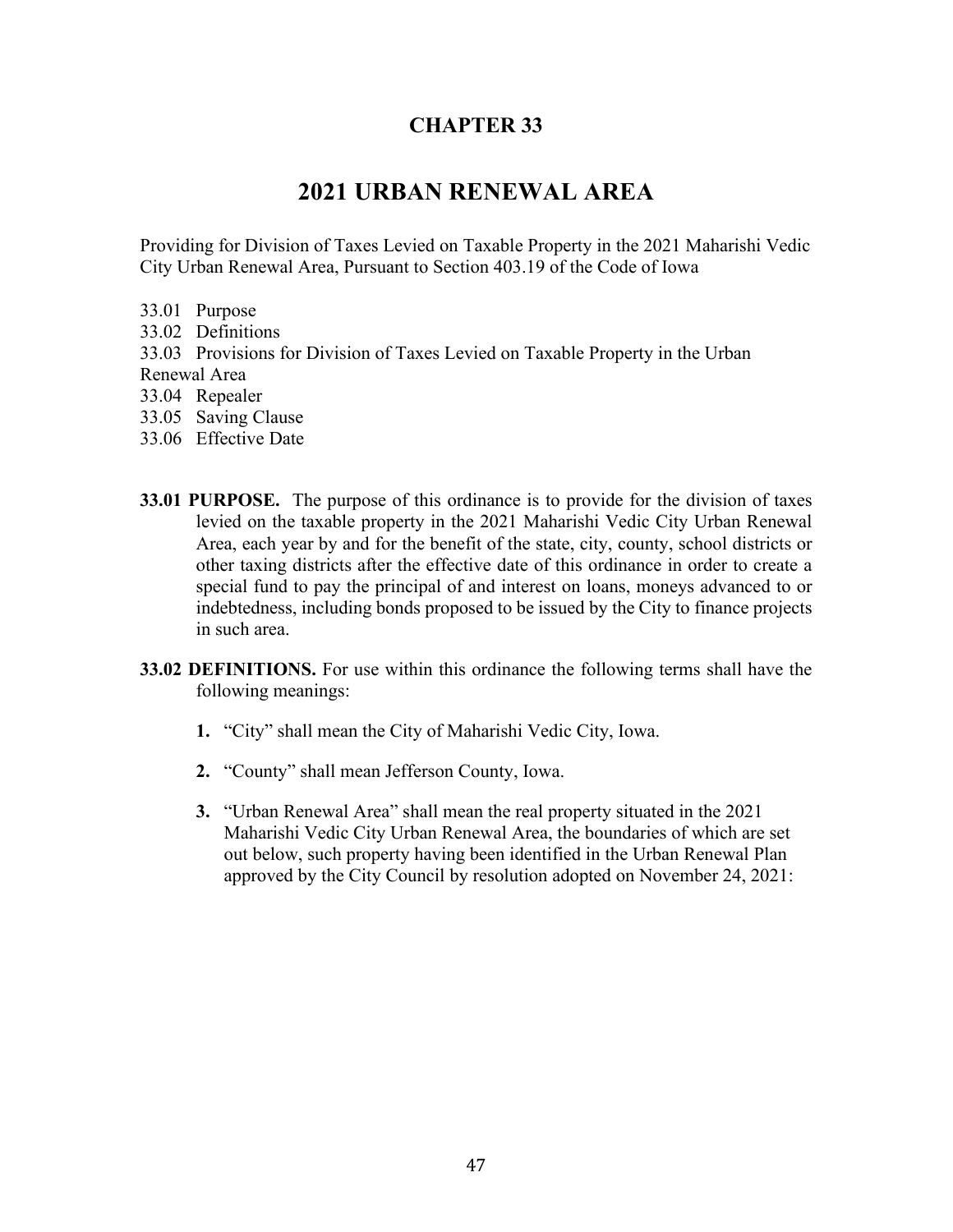| 0605400014 |
|------------|
| 0605400015 |
| 0605400016 |
| 0605400018 |
| 0605400019 |
| 0605400020 |
| 0605400022 |
| 0605400023 |
| 0605400024 |
| 0605400025 |
| 0605400026 |
| 0605400027 |
| 0605400028 |
| 0605400029 |

- **33.03 PROVISIONS FOR DIVISION OF TAXES LEVIED ON TAXABLE PROPERTY IN THE URBAN RENEWAL AREA.** After the effective date of this ordinance, the taxes levied on the taxable property in the Urban Renewal Area each year by and for the benefit of the State of Iowa, the City, the County and any school district or other taxing district in which the Urban Renewal Area is located, shall be divided as follows:
	- **1.** that portion of the taxes which would be produced by the rate at which the tax is levied each year by or for each of the taxing districts upon the total sum of the assessed value of the taxable property in the Urban Renewal Area, as shown on the assessment roll as of January 1 of the calendar year preceding the first calendar year in which the City certifies to the County Auditor the amount of loans, advances, indebtedness, or bonds payable from the special fund referred to in paragraph (b) below, shall be allocated to and when collected be paid into the fund for the respective taxing district as taxes by or for said taxing district into which all other property taxes are paid. For the purpose of allocating taxes levied by or for any taxing district which did not include the territory in the Urban Renewal Area on the effective date of this ordinance, but to which the territory has been annexed or otherwise included after the effective date, the assessment roll applicable to property in the annexed territory as of January 1 of the calendar year preceding the effective date of the ordinance which amends the plan for the Urban Renewal Area to include the annexed area, shall be used in determining the assessed valuation of the taxable property in the annexed area.
	- **2.** that portion of the taxes each year in excess of such amounts shall be allocated to and when collected be paid into a special fund of the City to pay the principal of and interest on loans, moneys advanced to or indebtedness, whether funded, refunded, assumed or otherwise, including bonds issued under the authority of Section 403.9(1), of the Code of Iowa, incurred by the City to finance or